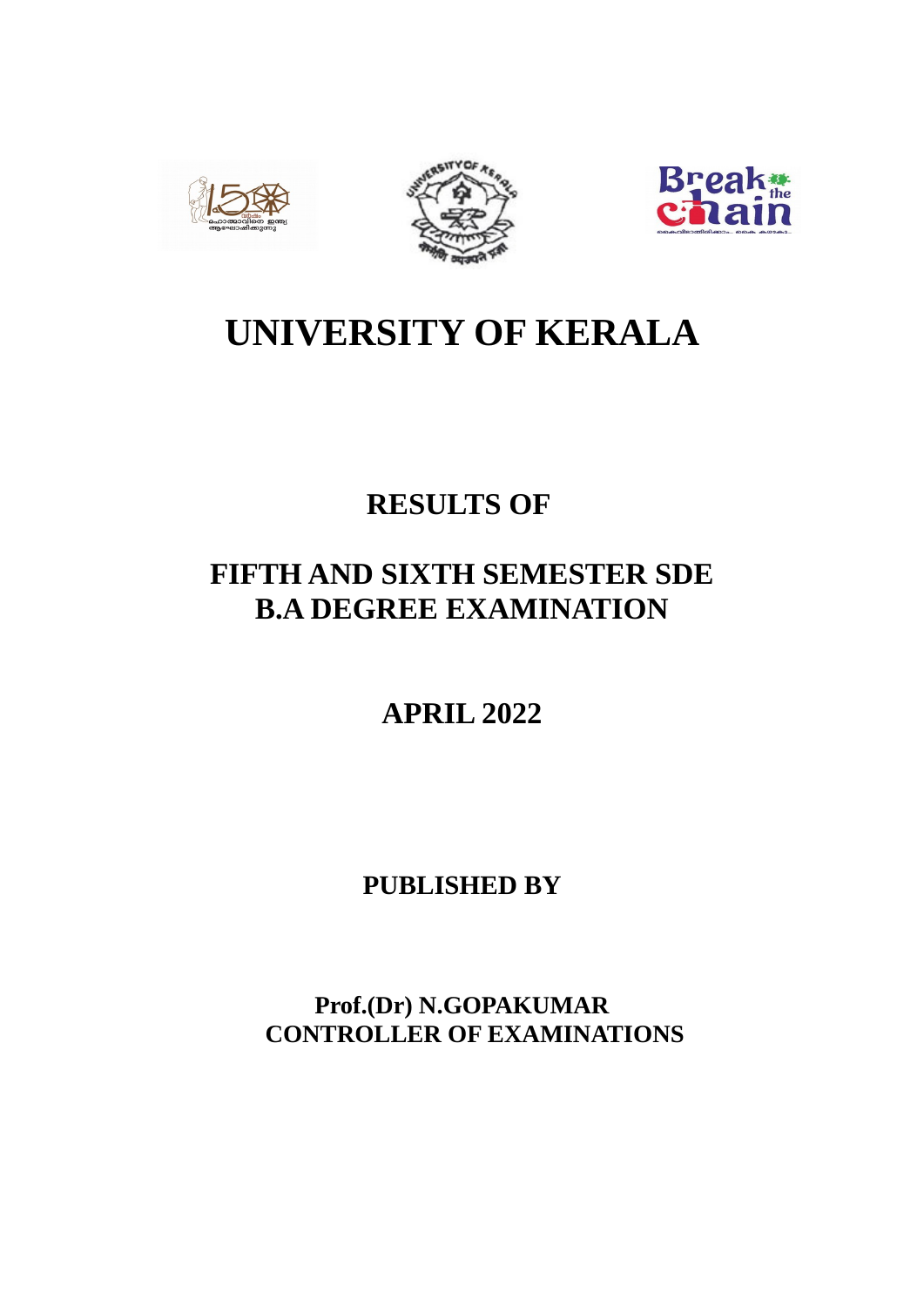# **Not to be Published before :- 18.06.2022**







# UNIVERSITY OF KERALA

# **NOTIFICATION**

Results of Fifth and Sixth Semester SDE B.A Degree Examination of April 2022.

- 1. The following is the Provisional list of Register Numbers of successful candidates for the Subjects Malayalam Language and Literature, Hindi Language and Literature, History, Political Science, Economics of Fifth and Sixth Semester SDE B.A Degree Examination of April 2022.
- 2. The result of the candidate who are reported for Suspected Malpractice are withheld.
- 3. For the successful completion of a semester a student has to score a minimum SCPA of 4.00 (E Grade). A minimum of 40% of marks (E Grade) is required for passing a course.
- 4. The last date for applying revaluation and scrutiny is 28.06.2022. Candidates should make use of draft marklist available in the university website for applying for revaluation and scrutiny. **Application for revaluation and scrutiny should be submitted through ONLINE only**.

 **Sd/- Prof.(Dr) N.GOPAKUMAR Controller of Examinations**

University Buildings, Thiruvananthapuram Dated: 18.06.2022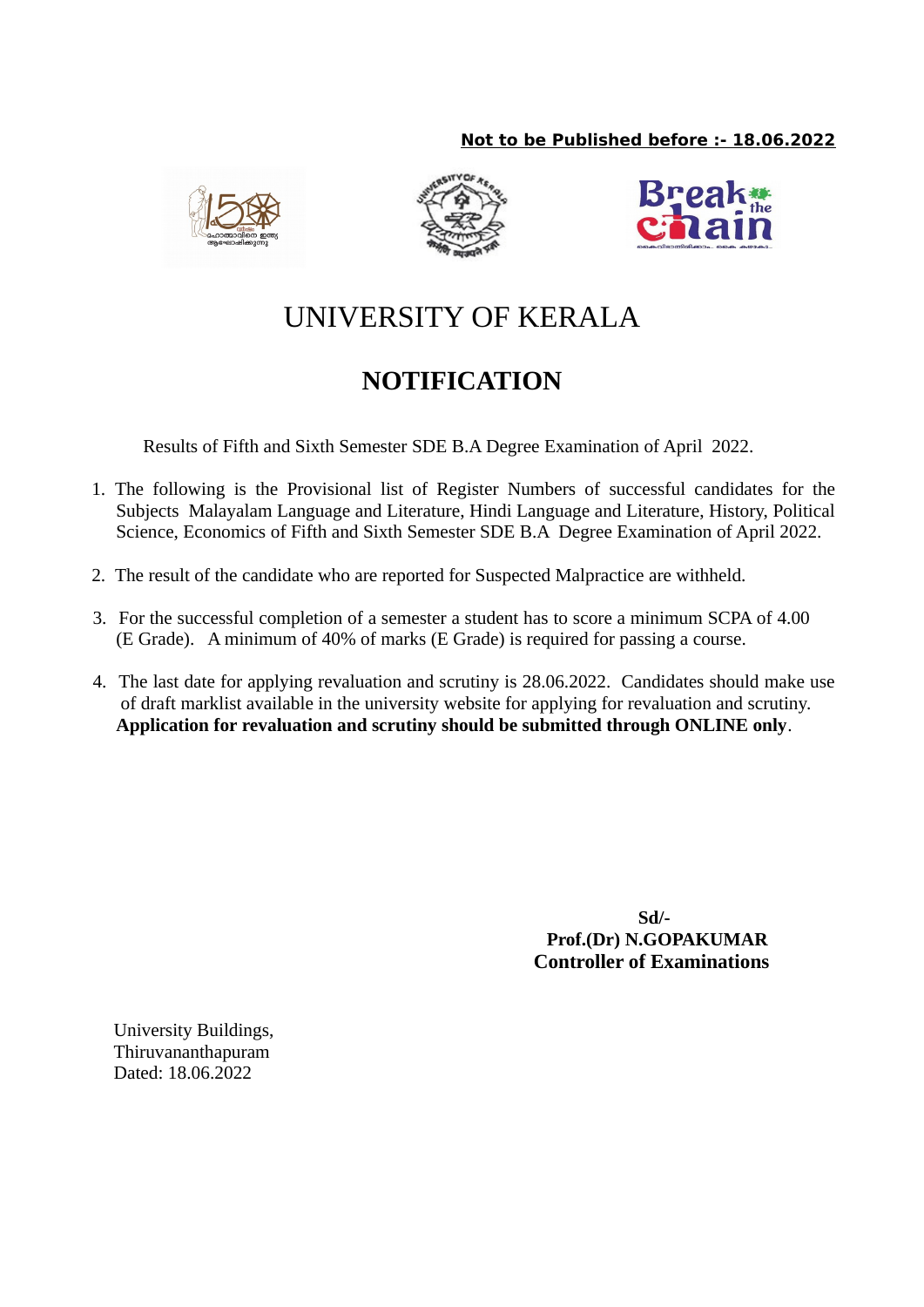





# **UNIVERSITY OF KERALA**

Thiruvananthapuram Dated : 18.06.2022

# **SYNDICATE-IN-CIRCULATION**

The results of Fifth Semester SDE B.A Degree Examinations April 2022 as declared by the respective Board of Examiners are given below:-

| Programme                          | <b>Registered</b>                 | <b>Appeared</b> | <b>Passed</b> | <b>Passed</b><br>percent |  |  |
|------------------------------------|-----------------------------------|-----------------|---------------|--------------------------|--|--|
| <b>FACULTY OF ORIENTAL STUDIES</b> |                                   |                 |               |                          |  |  |
| Malayalam                          | 125                               | 109             | 70            | 64.22%                   |  |  |
| Hindi Language and Literature      | 22                                | 22              | 11            | 50.00%                   |  |  |
|                                    | <b>FACULTY OF SOCIAL SCIENCES</b> |                 |               |                          |  |  |
| History                            | 304                               | 282             | 133           | 47.16%                   |  |  |
| <b>Political Science</b>           | 48                                | 44              | 26            | 59.09%                   |  |  |
| Economics                          | 62                                | 59              | 23            | 38.98%                   |  |  |

The result may be approved. It is proposed to publish the result on 18.06.2022.

**Sd/- Controller of Examinations**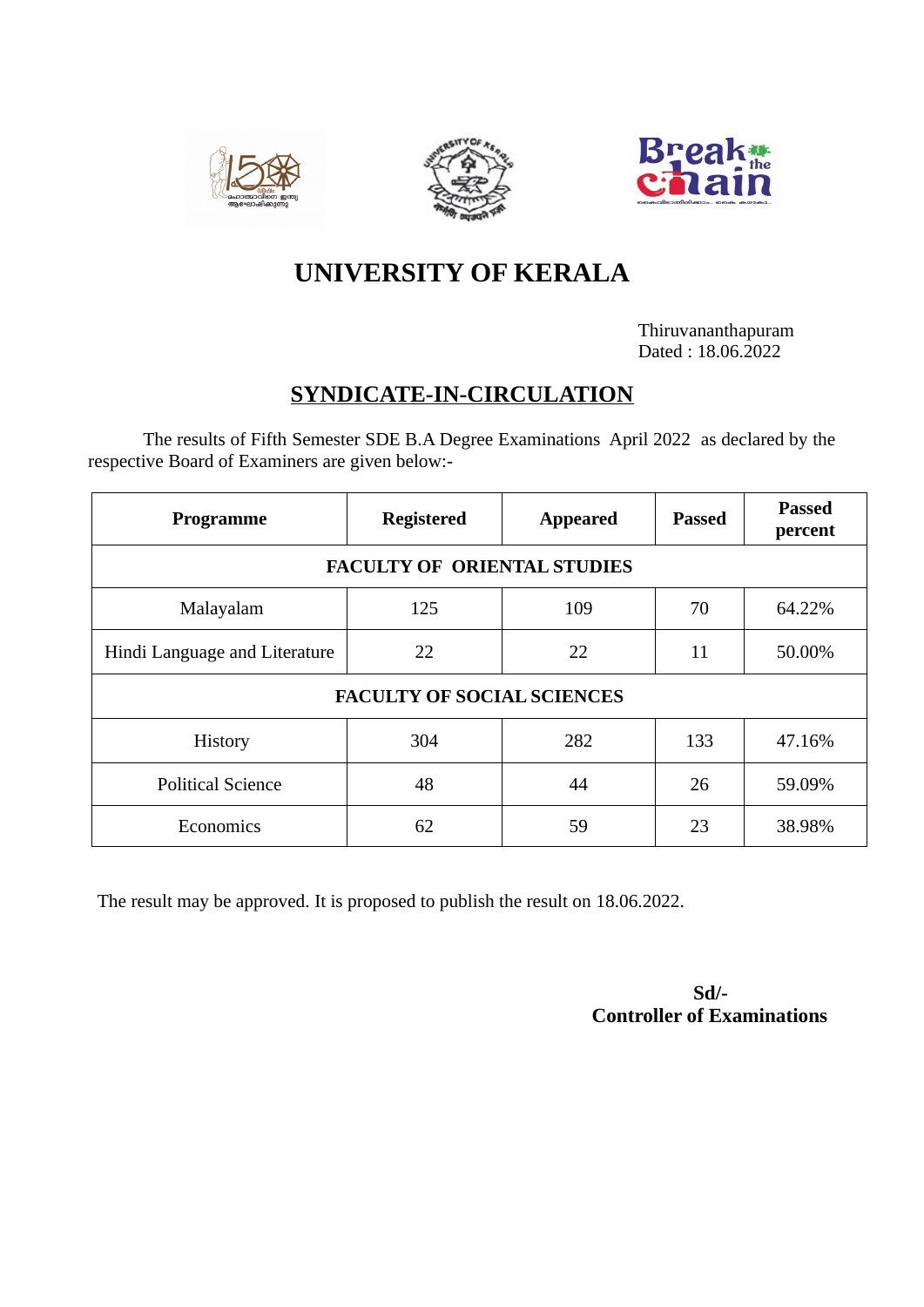





# **UNIVERSITY OF KERALA**

Thiruvananthapuram Dated: 18.06.2022

# **SYNDICATE-IN-CIRCULATION**

The results of Sixth Semester SDE B.A Degree Examinations April 2022 as declared by the respective Board of Examiners are given below:-

| Programme                          | <b>Registered</b> | <b>Appeared</b> | <b>Passed</b> | <b>Passed</b><br>percent |  |  |
|------------------------------------|-------------------|-----------------|---------------|--------------------------|--|--|
| <b>FACULTY OF ORIENTAL STUDIES</b> |                   |                 |               |                          |  |  |
| Malayalam                          | 136               | 116             | 57            | 49.14%                   |  |  |
| Hindi Language and Literature      | 21                | 20              | 8             | 40.00%                   |  |  |
| <b>FACULTY OF SOCIAL SCIENCES</b>  |                   |                 |               |                          |  |  |
| History                            | 297               | 271             | 149           | 54.98%                   |  |  |
| <b>Political Science</b>           | 44                | 41              | 28            | 68.29%                   |  |  |
| Economics                          | 50                | 43              | 6             | 13.95%                   |  |  |

The result may be approved. It is proposed to publish the result on 18.06.2022.

 **Sd/- Controller of Examinations**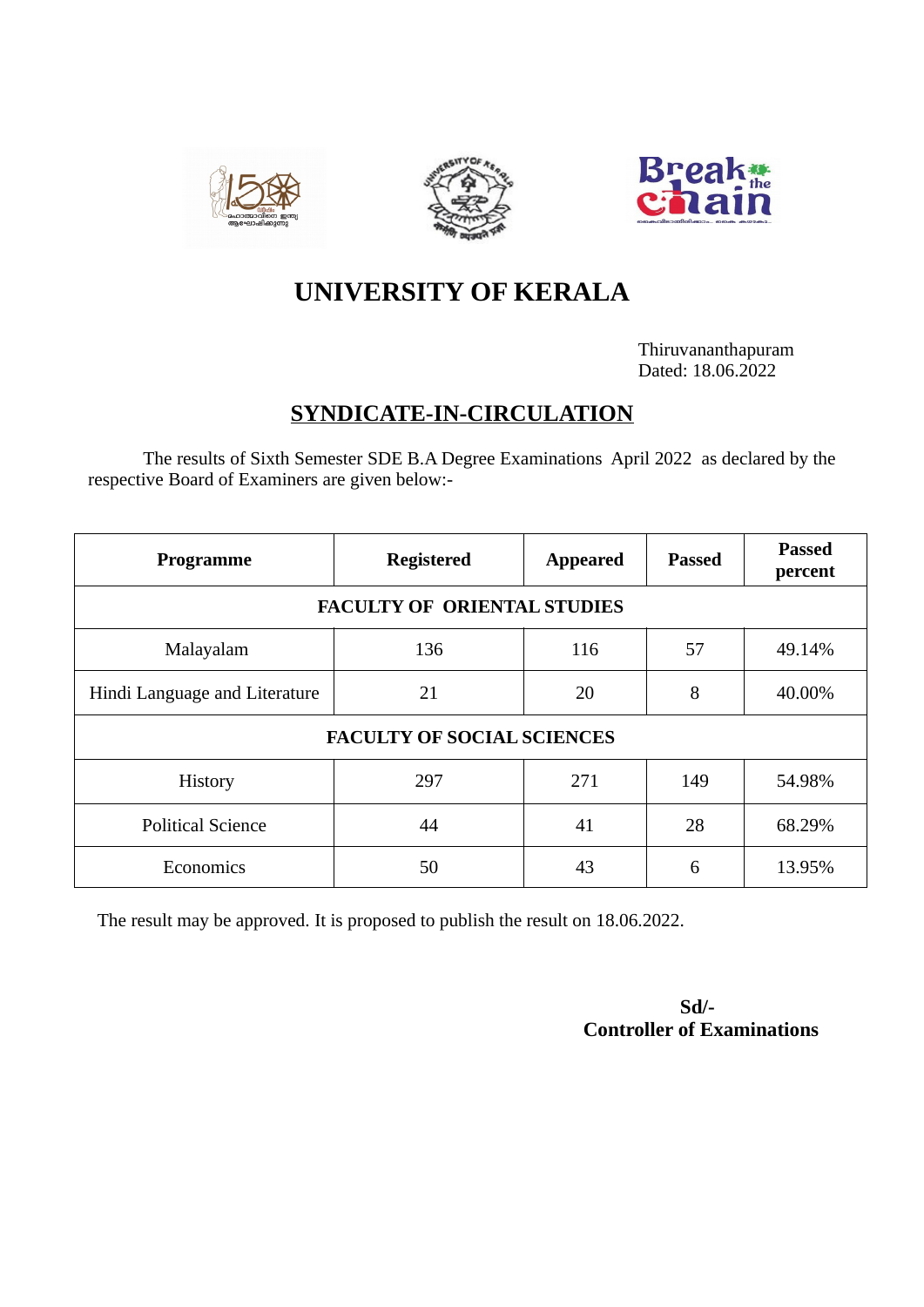### **College Code:00**

# **SDE Kariyavattom**

#### **B.A.-History (845)**

| ALL PASS               |                        |                        |                        |                        |
|------------------------|------------------------|------------------------|------------------------|------------------------|
| 845191097(5.31 D)      | $1137(6.25 \text{ C})$ | $1138(5.87 \text{ D})$ | $1150(6.17 \text{ C})$ | $1175(6.84 \text{ C})$ |
| $1425(5.68 \text{ D})$ | 1434(6.82 C)           | $1510(6.59 \text{ C})$ |                        |                        |
| <b>PASSED IN PARTS</b> |                        |                        |                        |                        |
| 845191029(1,2,5,6)     | 1030(2,3,4,5,6)        | 1063(2,3,4,6)          | 1064(2,4)              | 1094(2,3,4,5,6)        |
|                        |                        |                        |                        |                        |
| 1122(1,2,3,4,6)        | 1131(2,3,4,5,6)        | 1364(3)                | 1381(2,3,4,5,6)        |                        |

#### **B.A.-Political Science (846)**

ALL PASS 846171078(4.91 E) 846191062(6.85 C)

## PASSED IN PARTS

No Eligible Students

## **B.A.-Malayalam (848)**

ALL PASS 848191067(6.01 C) 1148(5.58 D)

#### PASSED IN PARTS 848191181(2,3,4,5)

## **B.A.-Economics (849)**

ALL PASS 849191006(7.69 B)

#### PASSED IN PARTS  $849191001(1,6)$  1017(6)

## **College Code:01**

# **University College, Thiruvananthapuram**

| <b>B.A.-History (845)</b>                      |                  |                        |                        |                 |
|------------------------------------------------|------------------|------------------------|------------------------|-----------------|
| <b>ALL PASS</b>                                |                  |                        |                        |                 |
| 845171145(6.03 C)                              | 1359(5.57 D)     | 1423(5.58 D)           |                        |                 |
| 845191153(5.75 D)                              | 1247(5.14 D)     | $1333(6.23 \text{ C})$ | 1379(5.57 D)           | 1476(6.43 C)    |
| 1506(6.94 C)                                   | 1537(6.19 C)     | 1569(5.16 D)           | 1576(5.60 D)           |                 |
| <b>PASSED IN PARTS</b>                         |                  |                        |                        |                 |
| 845171155(2,3,4)                               | 1411(2,4,6)      |                        |                        |                 |
| 845191036(4,6)                                 | 1046(3, 4, 5, 6) | 1067(2,4,6)            | 1104(6)                | 1128(2,3,4,6)   |
| 1155(1,2,3,4,6)                                | 1264(2,4,6)      | 1418(2,3,4,6)          | 1493(2,3,4,5,6)        | 1553(2,3,4,6)   |
| <b>B.A.-Political Science (846)</b>            |                  |                        |                        |                 |
| ALL PASS                                       |                  |                        |                        |                 |
| No Eligible Students                           |                  |                        |                        |                 |
| <b>PASSED IN PARTS</b><br>846191076(1,2,3,4,6) |                  |                        |                        |                 |
| RESULT ANNOUNCED LATER                         |                  |                        |                        |                 |
| 846191002                                      |                  |                        |                        |                 |
| B.A.-Malayalam (848)                           |                  |                        |                        |                 |
| <b>ALL PASS</b>                                |                  |                        |                        |                 |
| $\overline{848191065(5.20 \text{ D})}$         | 1066(6.03 C)     | 1086(5.81 D)           | $1090(4.64 \text{ E})$ | 1109(5.40 D)    |
| $1137(6.66 \text{ C})$                         |                  |                        |                        |                 |
| <b>PASSED IN PARTS</b>                         |                  |                        |                        |                 |
| 848191003(2,3,4,5,6)                           | 1009(3,4,5,6)    | 1053(2,3,4)            | 1063(1,3,4,5,6)        | 1111(2,3,4,5,6) |
| 1113(3,4,5)                                    | 1117(1,2,3,6)    |                        |                        |                 |

#### **B.A.-Economics (849)**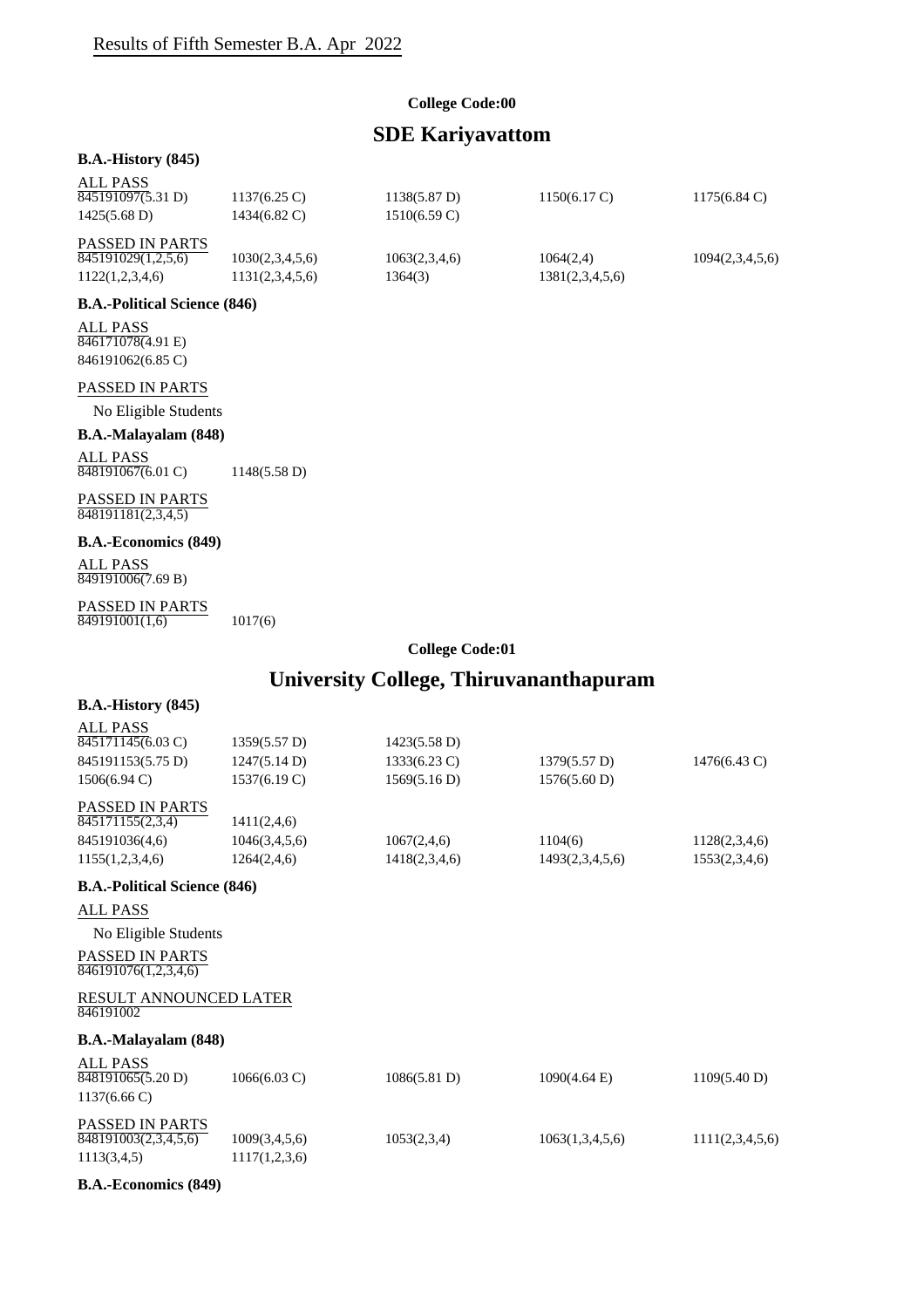ALL PASS 849191031(5.26 D)

PASSED IN PARTS 849191033(3,4,5,6)

#### **College Code:02**

# **Govt. Sanskrit College, Thiruvananathapuram**

#### **B.A.-History (845)**

ALL PASS 845181376(5.35 D)

PASSED IN PARTS  $\frac{112221}{845191082(2,3,6)}$ 

**B.A.-Malayalam (848)** ALL PASS 848191129(5.36 D)

## PASSED IN PARTS

No Eligible Students

#### **B.A.-Economics (849)**

ALL PASS

No Eligible Students

PASSED IN PARTS 849191042(1,2,3,4,5)

## **College Code:03**

# **Govt. Arts College, Thiruvananthapuram**

## **B.A.-History (845)**

| <b>ALL PASS</b><br>$\overline{845171215(5.83 \text{ D})}$   | 1441(5.18 D)    |                                              |             |                 |
|-------------------------------------------------------------|-----------------|----------------------------------------------|-------------|-----------------|
| 845191041(6.94 C)                                           | 1043(7.39 B)    | 1201(5.90 D)                                 |             |                 |
|                                                             |                 |                                              |             |                 |
| <b>PASSED IN PARTS</b><br>$\overline{845191002(2,3,4,5,6)}$ | 1037(2,3,4,6)   | 1040(2,6)                                    | 1169(2,3,6) | 1184(1,2,3,4,5) |
| <b>RESULT ANNOUNCED LATER</b><br>845191012                  |                 |                                              |             |                 |
| <b>B.A.-Political Science (846)</b>                         |                 |                                              |             |                 |
| <b>ALL PASS</b><br>$\overline{846191057(5.55 \text{ D})}$   | 1064(6.49 C)    |                                              |             |                 |
| PASSED IN PARTS                                             |                 |                                              |             |                 |
| No Eligible Students                                        |                 |                                              |             |                 |
| RESULT ANNOUNCED LATER<br>846171090                         |                 |                                              |             |                 |
| <b>B.A.-Malayalam (848)</b>                                 |                 |                                              |             |                 |
| <b>ALL PASS</b><br>848191100(7.68 B)                        |                 |                                              |             |                 |
| PASSED IN PARTS<br>848191141(1,3,4,5)                       | 1150(2,3,4,5,6) |                                              |             |                 |
| <b>B.A.-Economics (849)</b>                                 |                 |                                              |             |                 |
| <b>ALL PASS</b><br>$\overline{849191046(4.60)}$ E)          |                 |                                              |             |                 |
| PASSED IN PARTS<br>849171042(5)                             |                 |                                              |             |                 |
| 849191043(1,3,4,5,6)                                        | 1054(6)         |                                              |             |                 |
|                                                             |                 | $\alpha$ $\bf{u}$ $\alpha$ $\bf{v}$ $\alpha$ |             |                 |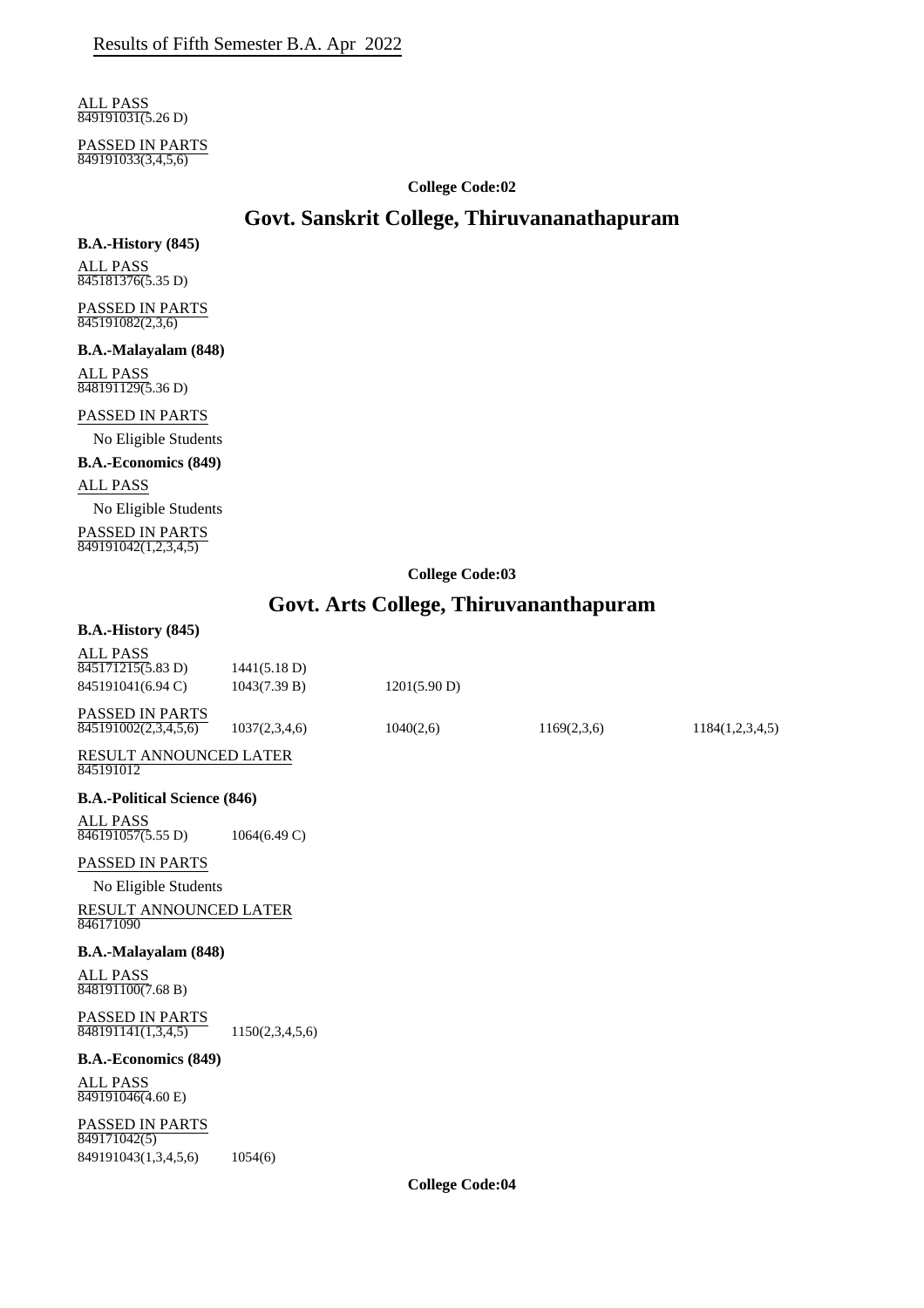# **College for Women, Thiruvananthapuram**

#### **B.A.-History (845)**

| ALL PASS<br>845181202(5.81 D)         |              |                 |
|---------------------------------------|--------------|-----------------|
| 845191389(5.06 D)                     | 1419(5.39 D) | 1499(5.75 D)    |
| PASSED IN PARTS<br>845191202(2,3,4,6) | 1228(2,3,6)  | 1230(2,3,4,5,6) |

## **B.A.-Political Science (846)**

ALL PASS

No Eligible Students PASSED IN PARTS  $\frac{846191084(1,4,5,6)}{846191084(1,4,5,6)}$ 

#### **B.A.-Malayalam (848)**

ALL PASS 848191028(6.61 C) 1098(6.61 C)

## PASSED IN PARTS

No Eligible Students

**B.A.-Economics (849)**

ALL PASS

No Eligible Students

PASSED IN PARTS 849181014(1,3)

**College Code:06**

## **M. G. College, Thiruvananthapuram**

1085(2,3,4,5,6) 1205(2,3,4,5,6) 1248(2,3,4,6) 1292(2,3,4,5,6)

## **B.A.-History (845)**

ALL PASS 845171073(5.09 D) 845191048(6.22 C)

| PASSED IN PARTS    |
|--------------------|
| 845191003(1,3,4,5) |

**B.A.-Political Science (846)**

ALL PASS 846191033(6.04 C)

#### PASSED IN PARTS 846191077(5,6)

#### **B.A.-Malayalam (848)**

ALL PASS 848191019(6.50 C) 1055(5.63 D)

PASSED IN PARTS  $\overline{848191033(1,3,4,5,6)}$  1154(2,3,4,5,6)

#### **B.A.-Economics (849)**

ALL PASS

No Eligible Students

PASSED IN PARTS

 $\overline{849191049(1,6)}$  1088(1,3,5,6)

**College Code:07**

# **KUCTE,Karyavattom**

**B.A.-History (845)** ALL PASS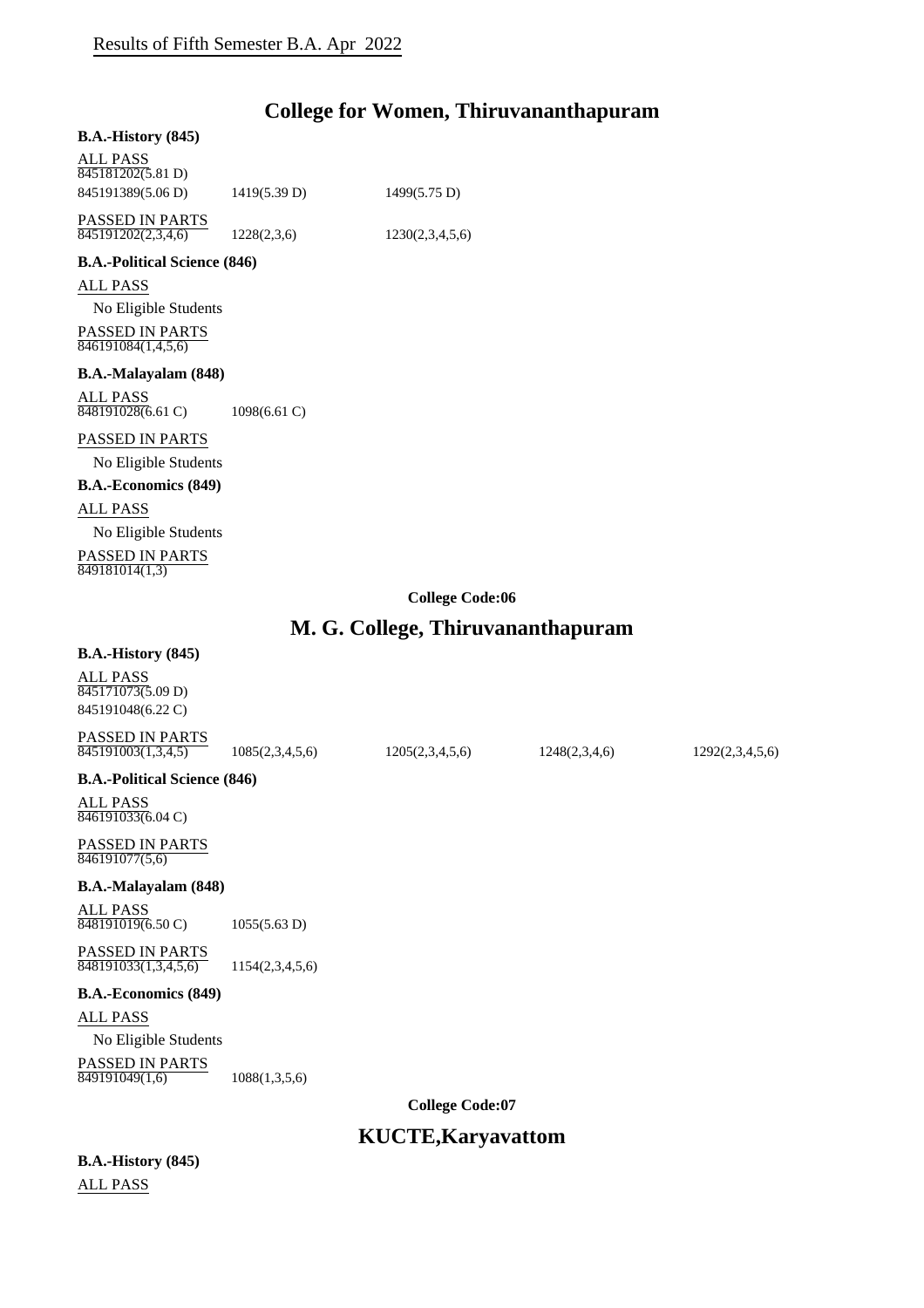| 845181459(4.83 E)                                  | 1507(5.16 D)           |                           |                        |               |
|----------------------------------------------------|------------------------|---------------------------|------------------------|---------------|
| 845191044(5.90 D)                                  | 1052(5.93 D)           | $1163(6.03 \text{ C})$    | $1215(6.94 \text{ C})$ | 1483(5.95 D)  |
| 1582(5.63 D)                                       |                        |                           |                        |               |
| PASSED IN PARTS<br>845181472(2,4)                  |                        |                           |                        |               |
| 845191056(2,3,4,6)                                 | 1092(2,3,4,5,6)        | 1144(1)                   | 1160(2,3,4,6)          | 1208(2,5,6)   |
| 1260(2,3,4,5,6)                                    | 1337(2,4,6)            |                           |                        |               |
| SUSPECTED MALPRACTICE<br>845191033                 |                        |                           |                        |               |
| <b>B.A.-Political Science (846)</b>                |                        |                           |                        |               |
| ALL PASS<br>$\overline{846191032(5.38 \text{ D})}$ | 1045(5.72 D)           |                           |                        |               |
| PASSED IN PARTS                                    |                        |                           |                        |               |
| No Eligible Students                               |                        |                           |                        |               |
| RESULT ANNOUNCED LATER<br>846191017                |                        |                           |                        |               |
| B.A.-Malayalam (848)                               |                        |                           |                        |               |
| ALL PASS                                           |                        |                           |                        |               |
| 848181006(5.69 D)                                  | $1008(6.00 \text{ C})$ | 1018(5.71 D)              | $1035(6.25 \text{ C})$ | 1056(5.55 D)  |
| 1058(5.26 D)                                       | 1095(5.12 D)           | $1101(6.12 \text{ C})$    | 1125(5.12 D)           | 1145(4.63 E)  |
| PASSED IN PARTS                                    |                        |                           |                        |               |
| 848181079(3)                                       | 1118(3,6)              |                           |                        |               |
| <b>B.A.-Economics (849)</b>                        |                        |                           |                        |               |
| ALL PASS<br>$\overline{849191025(5.06 \text{ D})}$ |                        |                           |                        |               |
| PASSED IN PARTS                                    |                        |                           |                        |               |
| $\overline{849191004(1,2,3,4,6)}$                  | 1009(1,4,5,6)          | 1014(1,2,4,5,6)           | 1032(2,3,4,5,6)        | 1073(2,4,5,6) |
| <b>B.A.-Hindi Language &amp; Literature (871)</b>  |                        |                           |                        |               |
| ALL PASS                                           |                        |                           |                        |               |
| 871181013(6.53 C)<br>871191015(6.30 C)             |                        |                           |                        |               |
|                                                    |                        |                           |                        |               |
| PASSED IN PARTS<br>871181009(1,2,3,4,6)            | 1024(2)                | 1025(2)                   |                        |               |
| 871191012(1,2,3,4,6)                               | 1035(1,2,3,5,6)        |                           |                        |               |
|                                                    |                        |                           |                        |               |
|                                                    |                        | <b>College Code:10</b>    |                        |               |
|                                                    |                        | <b>KUCTE, Kumarapuram</b> |                        |               |
| <b>B.A.-History (845)</b>                          |                        |                           |                        |               |
| <b>ALL PASS</b>                                    |                        |                           |                        |               |

No Eligible Students

PASSED IN PARTS 845191345(2,3,4,6)

## **B.A.-Malayalam (848)**

ALL PASS 848181112(5.87 D)

PASSED IN PARTS 848181114(3,4,6) 848191144(2,3,4,5,6)

**College Code:12**

# **St. Xavier's College, Thumba Thiruvananthapuram**

**B.A.-History (845)** ALL PASS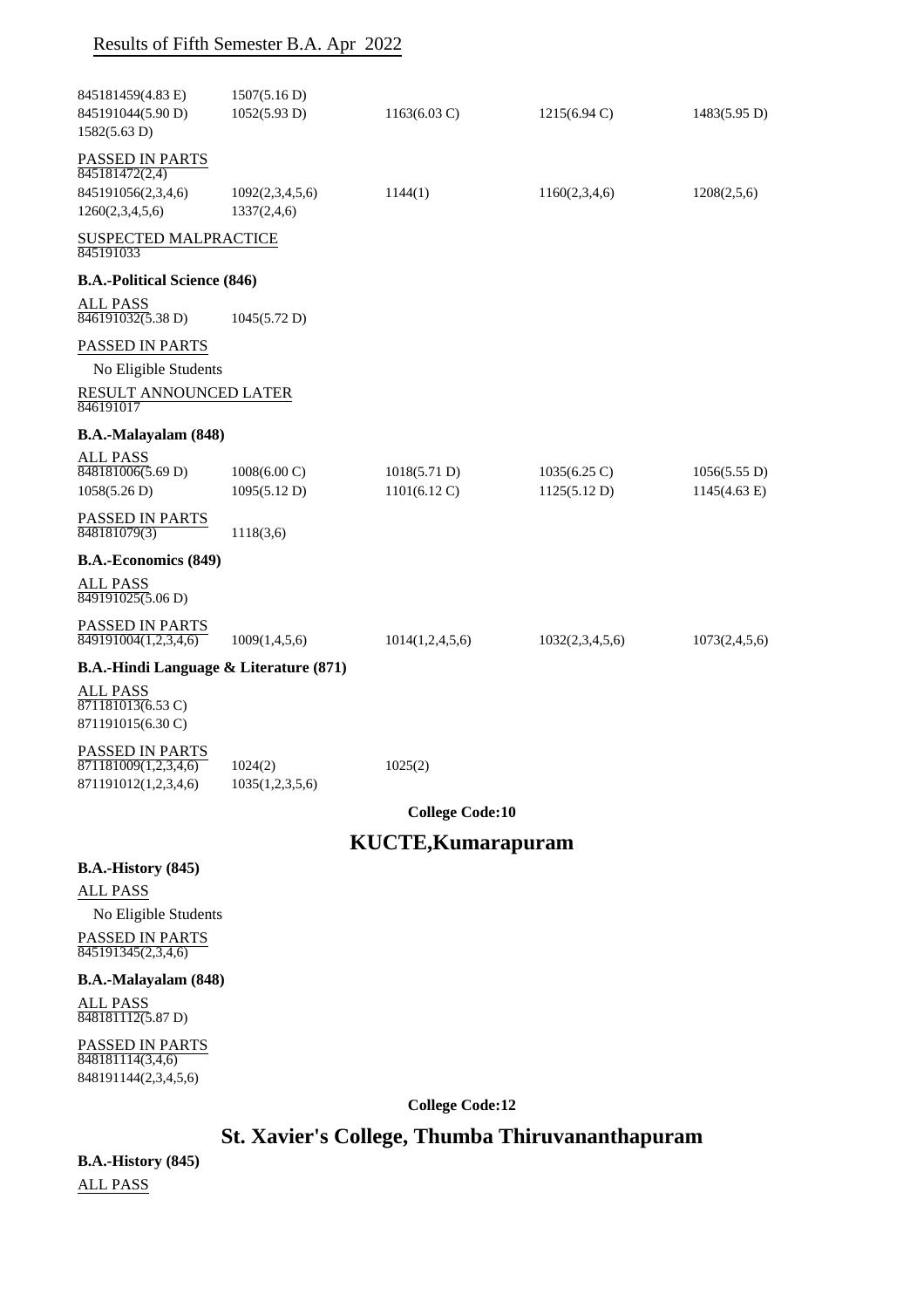| No Eligible Students                              |                              |                              |                                    |                                           |
|---------------------------------------------------|------------------------------|------------------------------|------------------------------------|-------------------------------------------|
| <b>PASSED IN PARTS</b><br>845191050(6)<br>1505(2) | 1220(2,3,4,5,6)              | 1221(2,3,4,5,6)              | 1406(2,4,6)                        | 1472(2,3,6)                               |
| <b>B.A.-Political Science (846)</b>               |                              |                              |                                    |                                           |
| ALL PASS<br>846181003(5.27 D)                     | $1006(6.37 \text{ C})$       | 1007(5.17 D)                 | $1033(6.03 \text{ C})$             | 1055(5.59 D)                              |
| <b>PASSED IN PARTS</b><br>846191023(1,2,3,4,6)    |                              |                              |                                    |                                           |
| <b>RESULT ANNOUNCED LATER</b><br>846181014        |                              |                              |                                    |                                           |
| <b>B.A.-Economics (849)</b>                       |                              |                              |                                    |                                           |
| ALL PASS<br>849181002(6.67 C)<br>1033(5.36 D)     | 1006(5.04 D)<br>1040(5.66 D) | 1007(5.27 D)<br>1045(5.41 D) | $1021(4.65)$ E)<br>$1047(4.91)$ E) | $1029(5.87 \text{ D})$<br>$1058(4.78)$ E) |
| 1062(5.16 D)                                      | 1064(4.48 E)                 | $1065(4.77)$ E)              | 1066(5.13 D)                       |                                           |
|                                                   |                              |                              |                                    |                                           |

PASSED IN PARTS 849181060(1)

## **College Code:14**

# **National College, Ambalathara**

## **B.A.-History (845)**

ALL PASS 845181103(5.46 D) 845191352(6.04 C)

PASSED IN PARTS 845191555(4,5,6)

# **B.A.-Malayalam (848)**

ALL PASS 848191089(5.25 D)

## PASSED IN PARTS

No Eligible Students

**College Code:15**

## **N.S.S . Neeramankara,Thiruvananthapuram**

#### **B.A.-History (845)**

ALL PASS 845191039(6.83 C) 1091(6.95 C)

PASSED IN PARTS  $\overline{845191256(1,2,3,4,6)}$  1415(1,2,3,6)

## **B.A.-Economics (849)**

ALL PASS

No Eligible Students

## PASSED IN PARTS

No Eligible Students

## **B.A.-Hindi Language & Literature (871)**

ALL PASS

 $\overline{871191016(6.93 \text{ C})}$  1022(7.36 B) 1023(7.22 B)

# PASSED IN PARTS

No Eligible Students

**College Code:16**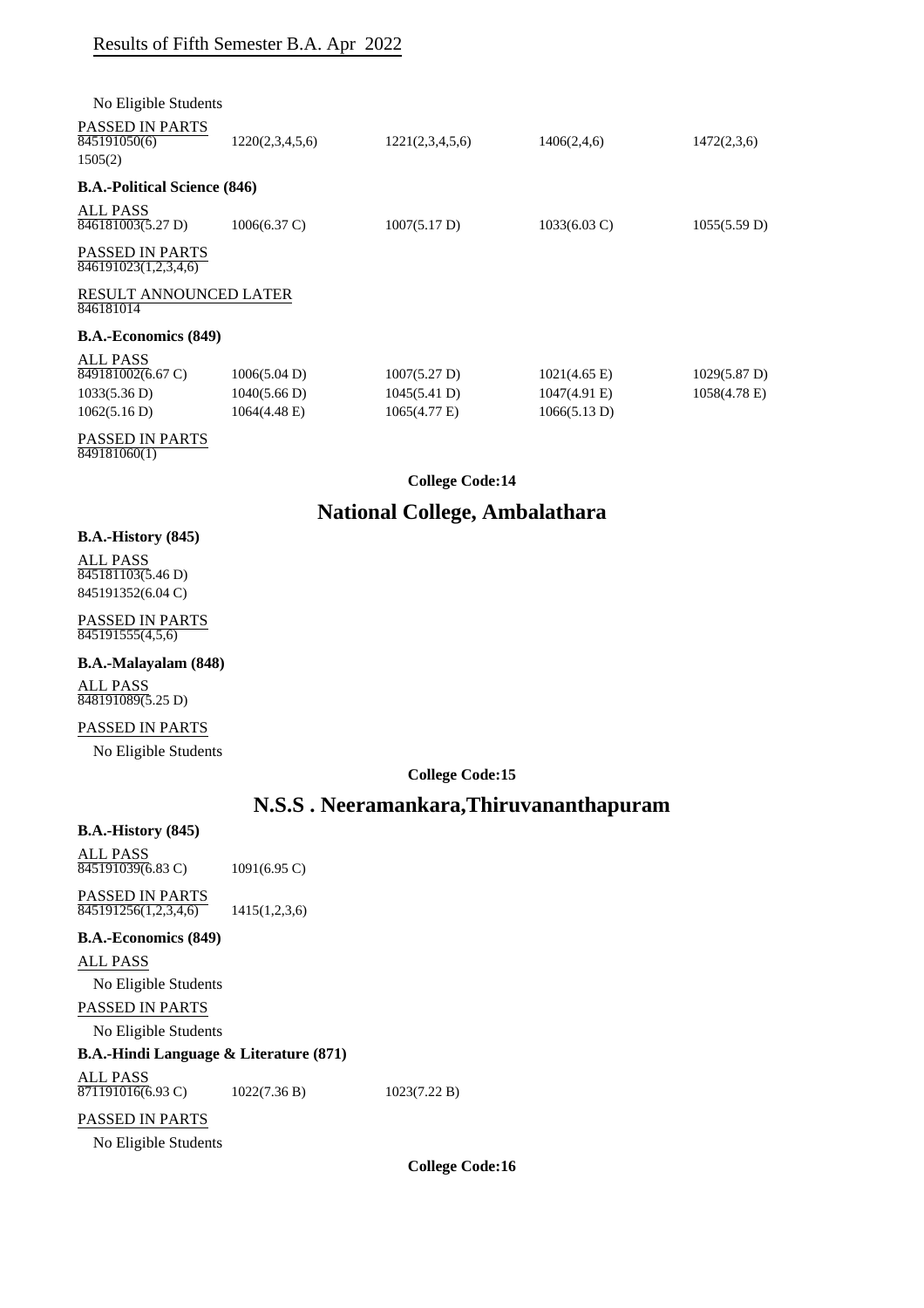# **Kunjukrishna Nadar Memorial Govt. Arts & Science College,Kanjiramkulam**

## **B.A.-History (845)**

| ALL PASS<br>845191025(5.34 D)   | 1049(5.61 D)    | 1109(5.17 D)    | 1384(7.34 B)    |
|---------------------------------|-----------------|-----------------|-----------------|
| PASSED IN PARTS<br>845181057(3) |                 |                 |                 |
| 845191001(1,2,4,5,6)            | 1024(2,3,4,5,6) | 1401(1,2,3,4,6) | 1453(2,3,4,5,6) |
|                                 |                 |                 |                 |

## **B.A.-Political Science (846)**

ALL PASS 846191009(7.19 B)

PASSED IN PARTS 846191044(2,3,4,5,6)

#### **B.A.-Malayalam (848)**

ALL PASS 848191052(5.18 D)

PASSED IN PARTS  $\overline{848191017(3,4,5,6)}$  1127(3,4,5,6)

## **B.A.-Hindi Language & Literature (871)**

ALL PASS 871191020(8.26 A)

PASSED IN PARTS 871191004(1,2,3,5,6)

**College Code:17**

# **V. T. M. N. S. S. College, Dhanuvachapuram**

## **B.A.-History (845)**

|                                                |                        | <b>College Code:18</b> |                 |                 |
|------------------------------------------------|------------------------|------------------------|-----------------|-----------------|
| <b>PASSED IN PARTS</b><br>848191046(1,3,4,5,6) | 1059(2,3,4,5,6)        |                        |                 |                 |
| <b>ALL PASS</b><br>848191022(5.90 D)           | $1087(6.08 \text{ C})$ |                        |                 |                 |
| <b>B.A.-Malayalam (848)</b>                    |                        |                        |                 |                 |
| No Eligible Students                           |                        |                        |                 |                 |
| PASSED IN PARTS                                |                        |                        |                 |                 |
| 846191024(5.75 D)                              |                        |                        |                 |                 |
| <b>ALL PASS</b><br>846181052(5.16 D)           |                        |                        |                 |                 |
| <b>B.A.-Political Science (846)</b>            |                        |                        |                 |                 |
| <b>PASSED IN PARTS</b><br>845191075(2,4,6)     | 1142(3)                | 1145(2,3,4,5,6)        | 1189(2,3,4,5,6) |                 |
| $1562(6.31)$ C)                                |                        |                        |                 |                 |
| 845181045(5.69 D)<br>845191032(5.48 D)         | $1210(5.67 \text{ D})$ | $1343(6.70 \text{ C})$ | 1514(7.00 B)    | $1518(6.61)$ C) |
| ALL PASS                                       |                        |                        |                 |                 |

**Emmanuel College,Thiruvananthapuram**

## **B.A.-History (845)**

ALL PASS No Eligible Students PASSED IN PARTS 845191294(2,3,4,5,6)

**College Code:19**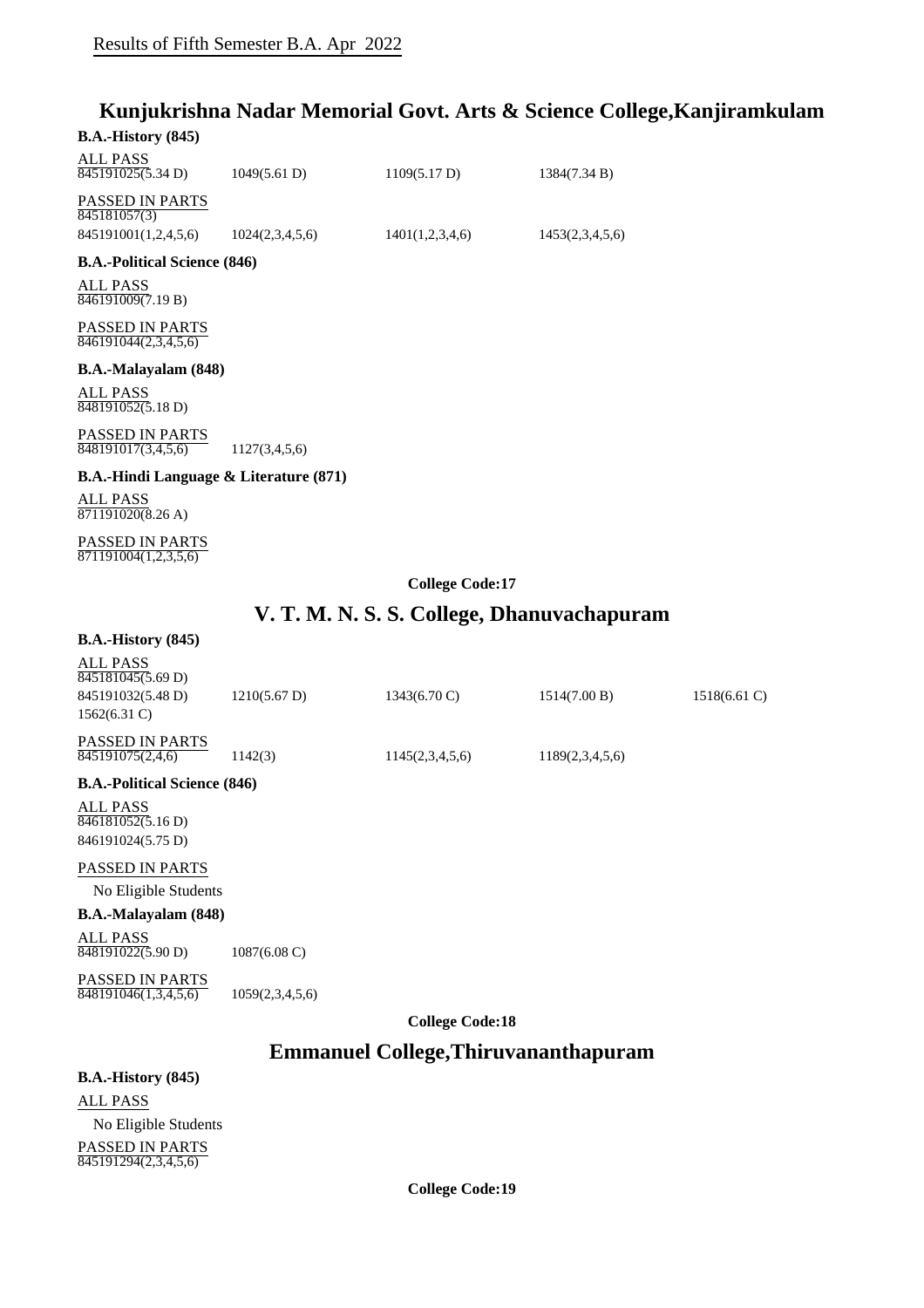# **Christian College, Kattakkada**

## **B.A.-History (845)**

#### ALL PASS

| 845181450(5.53 D)      |                        |                        |                        |                        |
|------------------------|------------------------|------------------------|------------------------|------------------------|
| 845191017(4.46 E)      | 1022(5.23 D)           | $1086(5.88 \text{ D})$ | $1087(5.63 \text{ D})$ | $1120(6.66 \text{ C})$ |
| $1149(6.43 \text{ C})$ | $1179(6.62 \text{ C})$ | 1232(7.28 B)           | 1252(5.57 D)           | $1278(6.28 \text{ C})$ |
| 1286(5.54 D)           | $1288(6.33 \text{ C})$ | 1336(5.32 D)           | 1342(5.86 D)           | $1437(6.57 \text{ C})$ |
| <b>DACCED IN DADTC</b> |                        |                        |                        |                        |

## PASSED IN PARTS

| 845171270(2,3,4)     |                 |                 |                 |                 |
|----------------------|-----------------|-----------------|-----------------|-----------------|
| 845191070(2,3,4,5,6) | 1129(2,3,4,6)   | 1154(1,2,3,5,6) | 1159(2,4)       | 1195(2,3,4,5,6) |
| 1235(2,3,4,5,6)      | 1241(2,3,4,5,6) | 1249(2,3,6)     | 1287(1,2,3,4,6) | 1295(2,3,4,5,6) |
| 1368(2,3,4,5,6)      | 1478(2,3,4)     | 1519(2,3,4,5,6) | 1529(2,3,4,5,6) |                 |

#### **B.A.-Political Science (846)**

ALL PASS 846191003(6.07 C)

#### PASSED IN PARTS 846191063(6)

#### **B.A.-Malayalam (848)**

ALL PASS 848191037(6.62 C)

#### PASSED IN PARTS 848191105(2,3,4,5,6)

## **B.A.-Economics (849)**

ALL PASS 849191026(8.21 A)

#### PASSED IN PARTS

No Eligible Students

## **B.A.-Hindi Language & Literature (871)**

ALL PASS  $\overline{871191009(6.64 \text{ C})}$  1018(6.51 C) 1025(6.96 C)

## PASSED IN PARTS

No Eligible Students

## **College Code:21**

# **Govt. College,Nedumangad**

#### **B.A.-History (845)**

| <b>ALL PASS</b>                        |                 |                        |                 |              |
|----------------------------------------|-----------------|------------------------|-----------------|--------------|
| 845191009(5.73 D)                      | 1065(7.20 B)    | 1093(7.06 B)           | 1141(7.07 B)    | 1199(5.74 D) |
| 1207(5.19 D)                           | 1280(4.79 E)    | $1351(6.33 \text{ C})$ |                 |              |
| <b>PASSED IN PARTS</b>                 |                 |                        |                 |              |
| 845191060(2,3,4,5,6)                   | 1223(1,2,3,4)   | 1225(2,3,4,5)          | 1236(2,3,4,5,6) |              |
| <b>B.A.-Political Science (846)</b>    |                 |                        |                 |              |
| <b>ALL PASS</b>                        |                 |                        |                 |              |
| 846191015(5.29 D)                      | $1018(6.21)$ C) |                        |                 |              |
| PASSED IN PARTS                        |                 |                        |                 |              |
| No Eligible Students                   |                 |                        |                 |              |
| <b>B.A.-Malayalam (848)</b>            |                 |                        |                 |              |
| <b>ALL PASS</b>                        |                 |                        |                 |              |
| No Eligible Students                   |                 |                        |                 |              |
| <b>PASSED IN PARTS</b><br>848191138(3) |                 |                        |                 |              |
| <b>B.A.-Economics (849)</b>            |                 |                        |                 |              |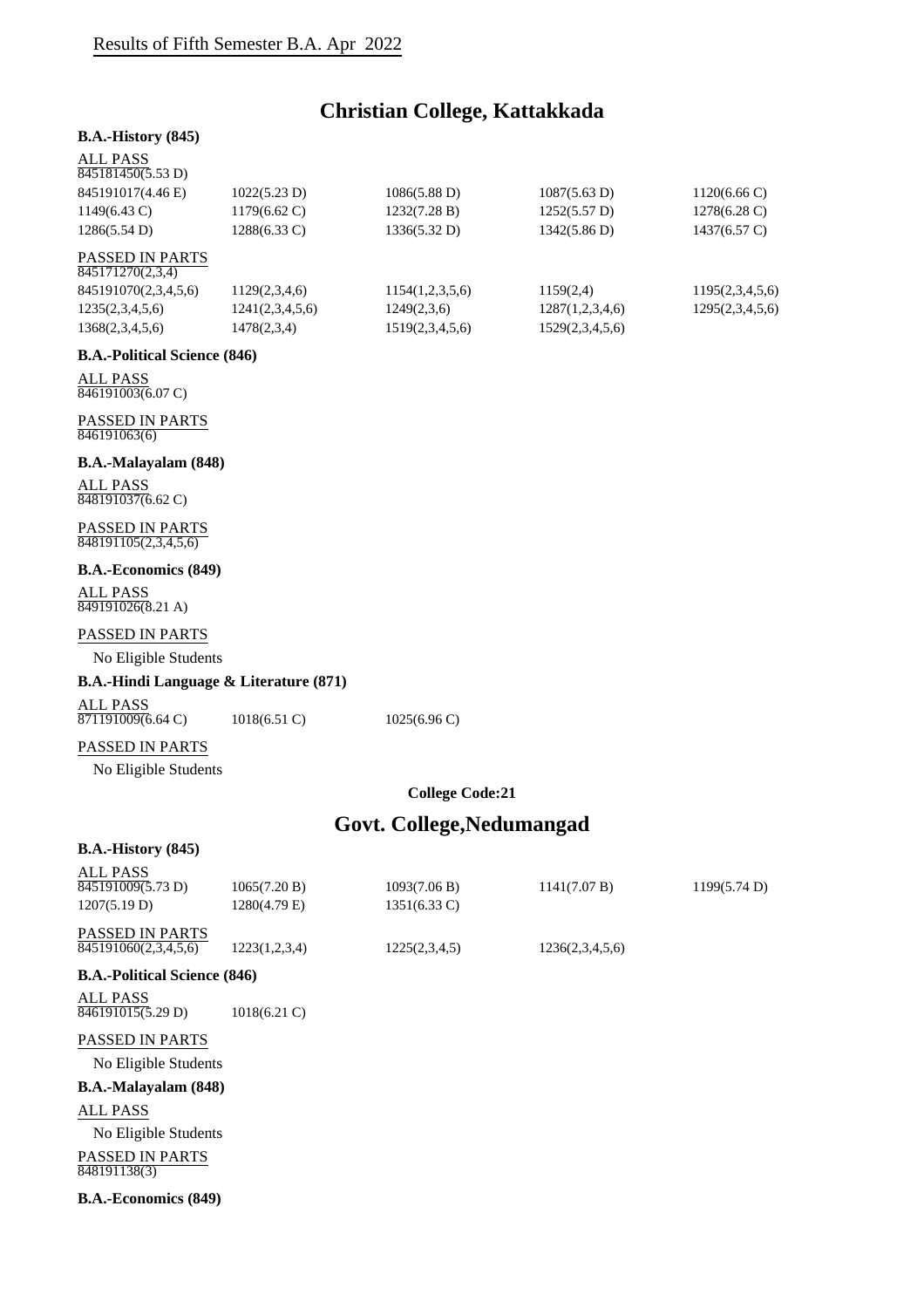ALL PASS  $849171082(5.92 D)$ 

#### PASSED IN PARTS 849191021(1,3,4,5,6)

#### **B.A.-Hindi Language & Literature (871)**

## ALL PASS

No Eligible Students

PASSED IN PARTS  $\frac{871191019(1,3,4,6)}{871191019(1,3,4,6)}$ 

### **College Code:23**

# **Govt. College, Attingal**

#### **B.A.-History (845)**

| ALL PASS<br>845181362(5.30 D) |                 |                        |                 |                 |
|-------------------------------|-----------------|------------------------|-----------------|-----------------|
| 845191078(5.47 D)             | 1119(5.40 D)    | $1211(6.27 \text{ C})$ | 1402(5.35 D)    | 1416(7.04 B)    |
| 1448(5.92 D)                  | 1469(5.45 D)    |                        |                 |                 |
| <b>PASSED IN PARTS</b>        |                 |                        |                 |                 |
| 845191089(2,3,4,5)            | 1099(2,3,4,5,6) | 1139(2,3,4,5,6)        | 1267(1,2,3,5,6) | 1421(2,3,4,5,6) |
| 1422(2,3,4,6)                 | 1479(1,2,6)     | 1498(2,3,4,5,6)        | 1536(2,6)       |                 |
|                               |                 |                        |                 |                 |

## **B.A.-Political Science (846)**

| <b>ALL PASS</b>   |              |
|-------------------|--------------|
| 846191020(6.98 C) | 1081(5.10 D) |

## PASSED IN PARTS

No Eligible Students

## **B.A.-Malayalam (848)**

| ALL PASS<br>848181049(6.12 C) |              |              |              |                 |
|-------------------------------|--------------|--------------|--------------|-----------------|
| 848191039(7.75 B)             | 1043(7.04 B) | 1051(7.21 B) | 1056(5.99 D) | $1058(6.61)$ C) |
| $1078(6.18 \text{ C})$        | 1096(7.12 B) | 1153(5.69 D) | 1213(5.78 D) |                 |

 $1207(1)$ 

| PASSED IN PARTS      |                 |
|----------------------|-----------------|
| 848191015(2,3,4,5,6) | 1040(2,3,4,5,6) |

#### **B.A.-Economics (849)**

ALL PASS

No Eligible Students

PASSED IN PARTS 849181050(5,6)

849191011(4,6) 1076(1,3,4,5,6)

## **B.A.-Hindi Language & Literature (871)**

ALL PASS 871191007(6.49 C) 1037(4.40 E)

PASSED IN PARTS

 $\overline{871191005(1,4)}$  1010(1,2,3,4,6) 1036(1,3,4,5,6)

**College Code:24**

# **S. N. College, Varkala**

# **B.A.-History (845)** ALL PASS

845191100(5.75 D)

PASSED IN PARTS 845191427(1,2,5,6)

**B.A.-Political Science (846)** ALL PASS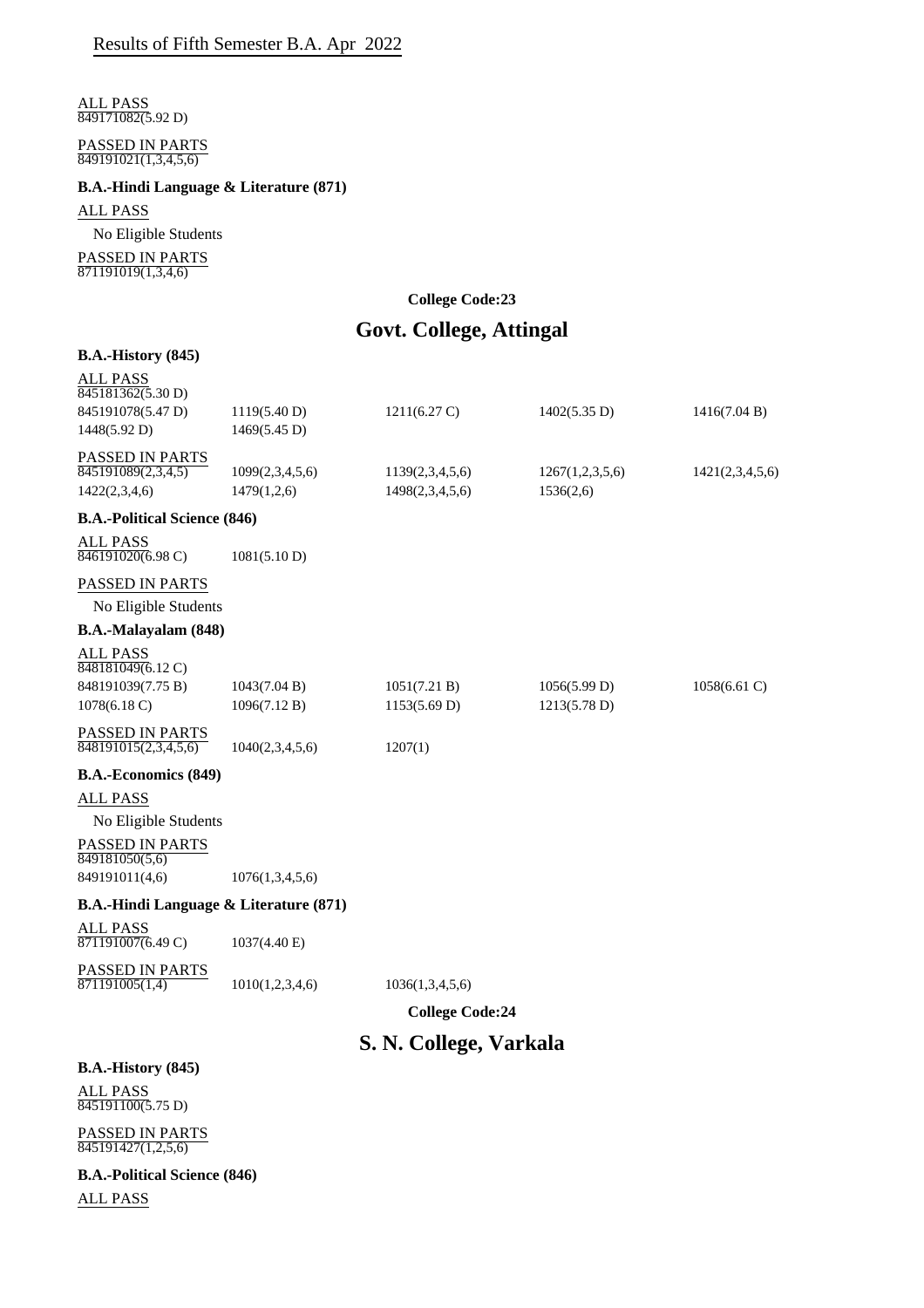846191046(7.11 B)

PASSED IN PARTS

No Eligible Students

**B.A.-Malayalam (848)** ALL PASS

848191073(5.73 D) 1092(6.25 C)

## PASSED IN PARTS

No Eligible Students

**B.A.-Economics (849)**

ALL PASS 849191028(5.63 D)

PASSED IN PARTS 849191008(5,6) 1058(6)

**College Code:25**

# **Mannam Nss College, Edamulackal, Anchal Kollam**

## **B.A.-Political Science (846)**

ALL PASS 846191001(6.60 C) 1079(6.88 C)

#### PASSED IN PARTS

No Eligible Students

## **College Code:28**

## **M.M.N.S.S, Kottiyam**

## **B.A.-History (845)**

| ALL PASS<br>$\overline{845191015(6.69 \text{ C})}$ | 1035(5.78 D)  | 1190(7.33 B) | $1198(6.14 \text{ C})$ | 1457(7.27 B) |
|----------------------------------------------------|---------------|--------------|------------------------|--------------|
| <b>PASSED IN PARTS</b><br>845191121(1,2,4,6)       | 1399(2,3,4,5) |              |                        |              |
| <b>B.A.-Political Science (846)</b>                |               |              |                        |              |
| ALL PASS<br>846191013(6.00 C)                      |               |              |                        |              |

### PASSED IN PARTS

No Eligible Students

### **B.A.-Malayalam (848)**

ALL PASS 848191031(5.90 D) 1157(6.27 C)

PASSED IN PARTS 848191026(2,3,4,5,6)

### **College Code:29**

## **S. N. College, Kollam**

#### **B.A.-History (845)**

| <b>ALL PASS</b><br>845191204(6.83 C) | 1222(7.08 B)    | 1302(5.52 D)    | 1309(5.22 D)    | 1314(4.87 E)           |
|--------------------------------------|-----------------|-----------------|-----------------|------------------------|
|                                      |                 |                 |                 |                        |
| $1316(6.41)$ C)                      | 1321(6.30 C)    | 1322(5.23 D)    | 1326(5.50 D)    | 1329(5.73 D)           |
| $1356(6.00 \text{ C})$               | 1359(5.29 D)    | 1367(6.29 C)    | 1393(6.38 C)    | $1465(6.68 \text{ C})$ |
| 1535(4.87 E)                         | 1543(5.89 D)    | 1558(5.25 D)    | 1559(6.49 C)    |                        |
| <b>PASSED IN PARTS</b>               |                 |                 |                 |                        |
| 845191096(2,3,4,5,6)                 | 1259(1,2,3,4,6) | 1300(1,2,4,5)   | 1304(2,4)       | 1305(2,3,4,5,6)        |
| 1306(2,3,4,5,6)                      | 1317(1,2,3,4,6) | 1319(2,3,4,5,6) | 1323(2,3,4,5,6) | 1324(2,4,5)            |
| 1325(2,4,6)                          | 1378(2,3,4,5,6) | 1409(1,2,3,4,6) | 1431(1,2,4,6)   | 1450(1,2,3,4,6)        |
| 1574(2,3,4,5,6)                      |                 |                 |                 |                        |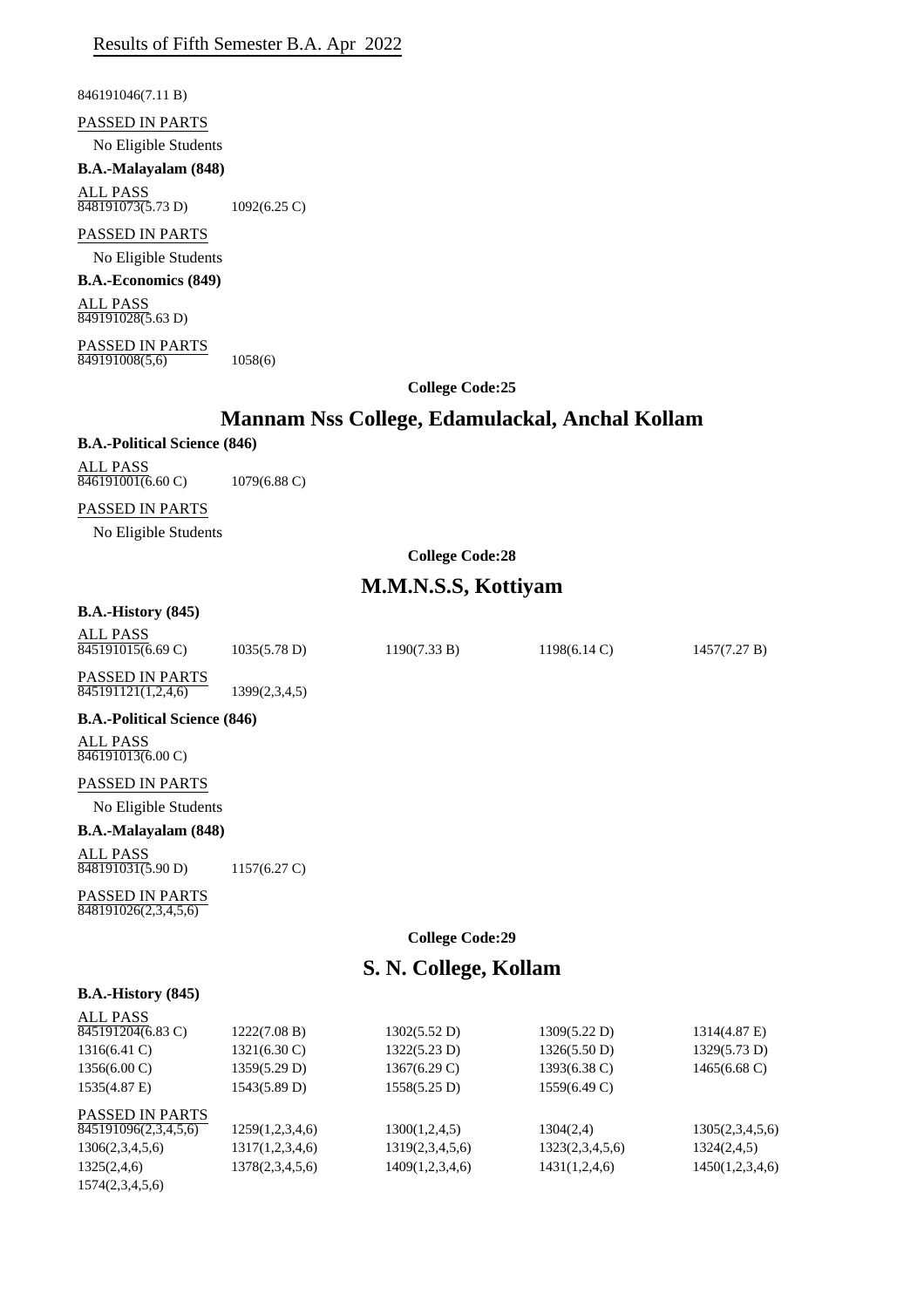| <b>B.A.-Political Science (846)</b>                       |                 |                                            |            |              |
|-----------------------------------------------------------|-----------------|--------------------------------------------|------------|--------------|
| <b>ALL PASS</b>                                           |                 |                                            |            |              |
| No Eligible Students                                      |                 |                                            |            |              |
| <b>PASSED IN PARTS</b><br>$\overline{846191041(3,4,5,6)}$ | 1042(4,5,6)     |                                            |            |              |
| RESULT ANNOUNCED LATER<br>846191007                       | 1010            |                                            |            |              |
| B.A.-Malayalam (848)                                      |                 |                                            |            |              |
| <b>ALL PASS</b><br>$848191005(8.45 \text{ A})$            | 1012(7.07 B)    | 1114(5.18 D)                               | 1140(6.16) | 1146(7.35 B) |
| $1168(6.64 \text{ C})$                                    | 1192(7.26 B)    |                                            |            |              |
| <b>PASSED IN PARTS</b><br>848191032(3,4,5,6)              | 1191(2,3,4,5,6) |                                            |            |              |
| <b>B.A.-Economics (849)</b>                               |                 |                                            |            |              |
| ALL PASS                                                  |                 |                                            |            |              |
| No Eligible Students                                      |                 |                                            |            |              |
| PASSED IN PARTS<br>849191065(1)                           | 1089(1,4,5,6)   |                                            |            |              |
|                                                           |                 | <b>College Code:32</b>                     |            |              |
|                                                           |                 | T. K. M. College of Arts & Science, Kollam |            |              |
| <b>B.A.-History (845)</b>                                 |                 |                                            |            |              |

# ALL PASS

No Eligible Students PASSED IN PARTS 845191491(1,4,5,6)

## **B.A.-Malayalam (848)**

| ALL PASS          |           |
|-------------------|-----------|
| 848191025(5.98 D) | 1042(6.64 |

4 C) 1112(5.55 D)

## PASSED IN PARTS

No Eligible Students

**College Code:33**

# **B.J.M Govt. College, Chavara**

## **B.A.-History (845)**

ALL PASS No Eligible Students PASSED IN PARTS 845181036(2,3,4,5,6)

## **B.A.-Malayalam (848)**

ALL PASS  $\sqrt{848191142(6.86C)}$ 

## PASSED IN PARTS

No Eligible Students

**College Code:34**

# **D.B. College, Sasthamcottah**

## **B.A.-History (845)**

ALL PASS 845181329(5.66 D) 1369(6.15 C) 845191196(5.66 D)

PASSED IN PARTS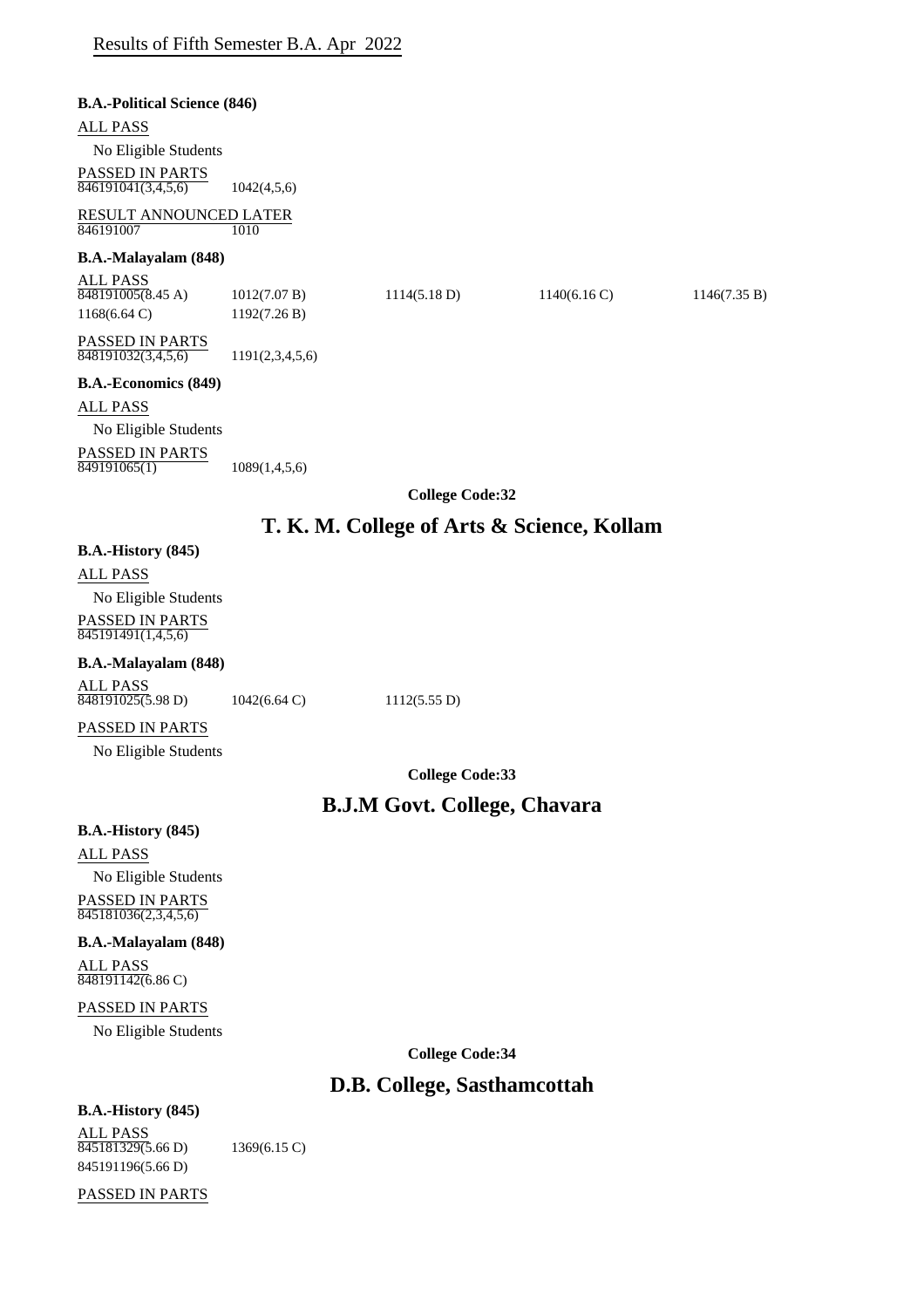No Eligible Students

#### **B.A.-Malayalam (848)**

ALL PASS 848181094(5.75 D) 848191190(6.41 C)

### PASSED IN PARTS

No Eligible Students

**College Code:35**

# **Sree Vidhyadhiraja College of Arts and Science,Karunagapally,Kollam**

#### **B.A.-History (845)**

ALL PASS 845181244(4.92 E) 1515(6.36 C)

## PASSED IN PARTS

No Eligible Students

# **B.A.-Malayalam (848)**

ALL PASS No Eligible Students PASSED IN PARTS No Eligible Students

**College Code:38**

# **N. S. S. College, Nilamel**

## **B.A.-History (845)**

| ALL PASS<br>845191008(5.55 D)                | $1261(6.35 \text{ C})$ | $1262(6.63 \text{ C})$ | $1290(6.89 \text{ C})$ | $1521(6.59 \text{ C})$ |
|----------------------------------------------|------------------------|------------------------|------------------------|------------------------|
| <b>PASSED IN PARTS</b><br>845191361(2,3,4,6) | 1423(3,4,5,6)          | 1459(4,6)              |                        |                        |

## **B.A.-Malayalam (848)**

ALL PASS 848191038(6.31 C)

## PASSED IN PARTS

No Eligible Students

**College Code:40**

# **St. John's College, Anchal**

## **B.A.-History (845)**

ALL PASS 845181167(7.30 B) 1254(6.06 C)

PASSED IN PARTS

No Eligible Students

## **B.A.-Political Science (846)**

ALL PASS

No Eligible Students PASSED IN PARTS 846191028(1,3,4,5,6)

## **B.A.-Malayalam (848)**

ALL PASS 848181091(6.79 C)

PASSED IN PARTS

No Eligible Students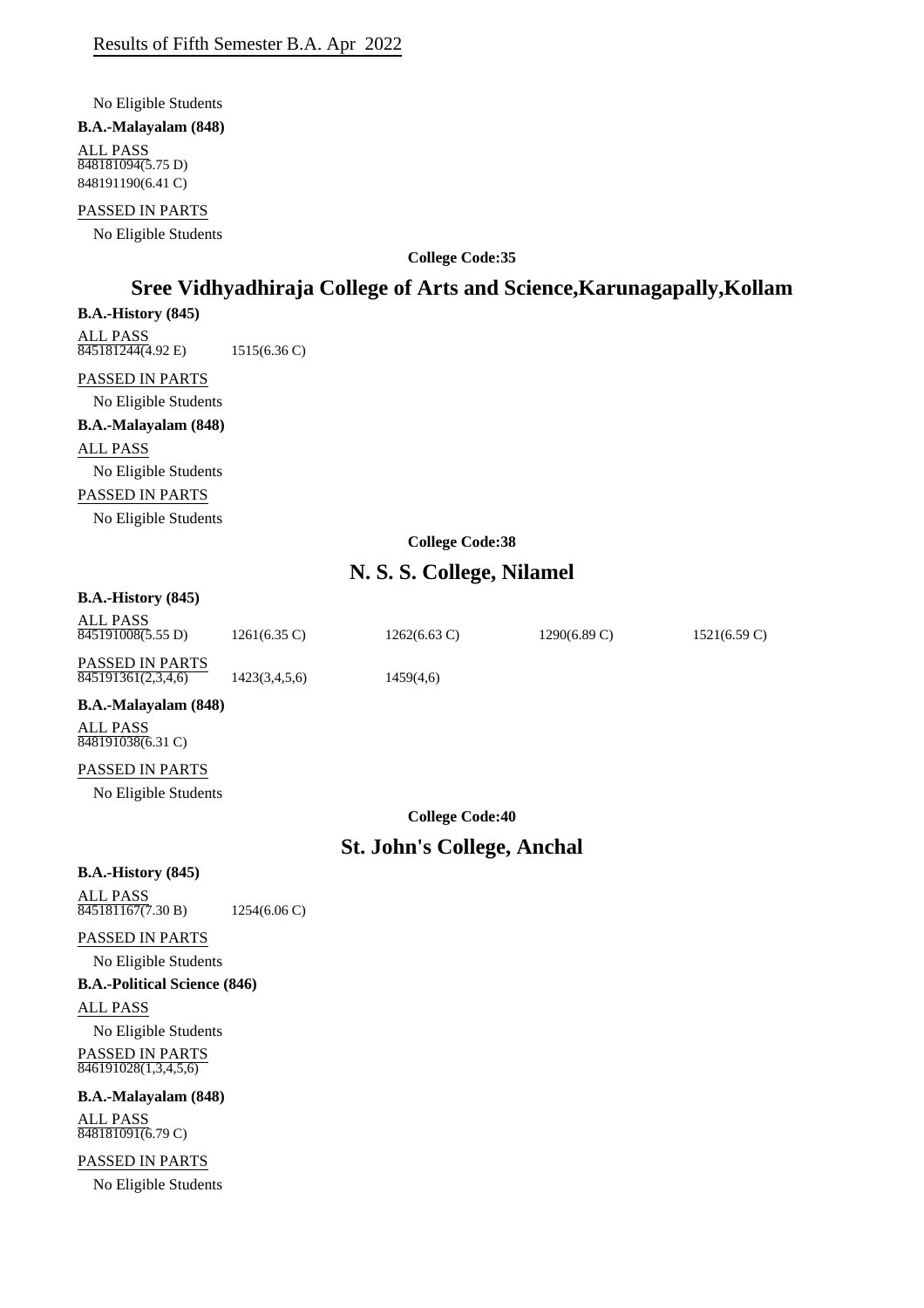#### **College Code:41**

## **S.N. College, Punalur**

## **B.A.-History (845)**

ALL PASS No Eligible Students PASSED IN PARTS  $845191347(2,3,5,6)$ 

**College Code:42**

## **S. G. College, Kottarakkara**

#### **B.A.-History (845)**

ALL PASS

845191174(6.19 C) 1456(6.38 C)

PASSED IN PARTS  $\frac{11155}{845171437(1,4)}$ 845191173(2,3,4,5,6)

**College Code:44**

## **M. S. M. College, Kayamkulam**

| $B.A.-History (845)$                           |                        |                 |                        |
|------------------------------------------------|------------------------|-----------------|------------------------|
| ALL PASS<br>845191055(7.14 B)                  | $1147(6.85 \text{ C})$ | 1332(5.57 D)    | 1568(5.21 D)           |
| <b>PASSED IN PARTS</b><br>845191432(2,3,4,5,6) |                        |                 |                        |
| <b>B.A.-Political Science (846)</b>            |                        |                 |                        |
| <b>ALL PASS</b>                                |                        |                 |                        |
| No Eligible Students                           |                        |                 |                        |
| <b>PASSED IN PARTS</b><br>846191035(1,3,4,5,6) |                        |                 |                        |
| <b>B.A.-Malayalam (848)</b>                    |                        |                 |                        |
| ALL PASS<br>848191085(6.89 C)                  | 1133(5.78 D)           | $1166(6.98)$ C) | $1200(6.68 \text{ C})$ |

PASSED IN PARTS 848191210(2,3,4,5,6)

**College Code:46**

## **S. D. College, Alappuzha**

#### **B.A.-History (845)**

ALL PASS 845191376(6.53 C) 1492(6.01 C)

#### PASSED IN PARTS 845191110(3,4,5,6)

#### **B.A.-Political Science (846)**

ALL PASS 846191058(5.91 D)

## PASSED IN PARTS

No Eligible Students

RESULT ANNOUNCED LATER 846191078

## **B.A.-Malayalam (848)**

ALL PASS 848191178(6.69 C) 1209(5.33 D)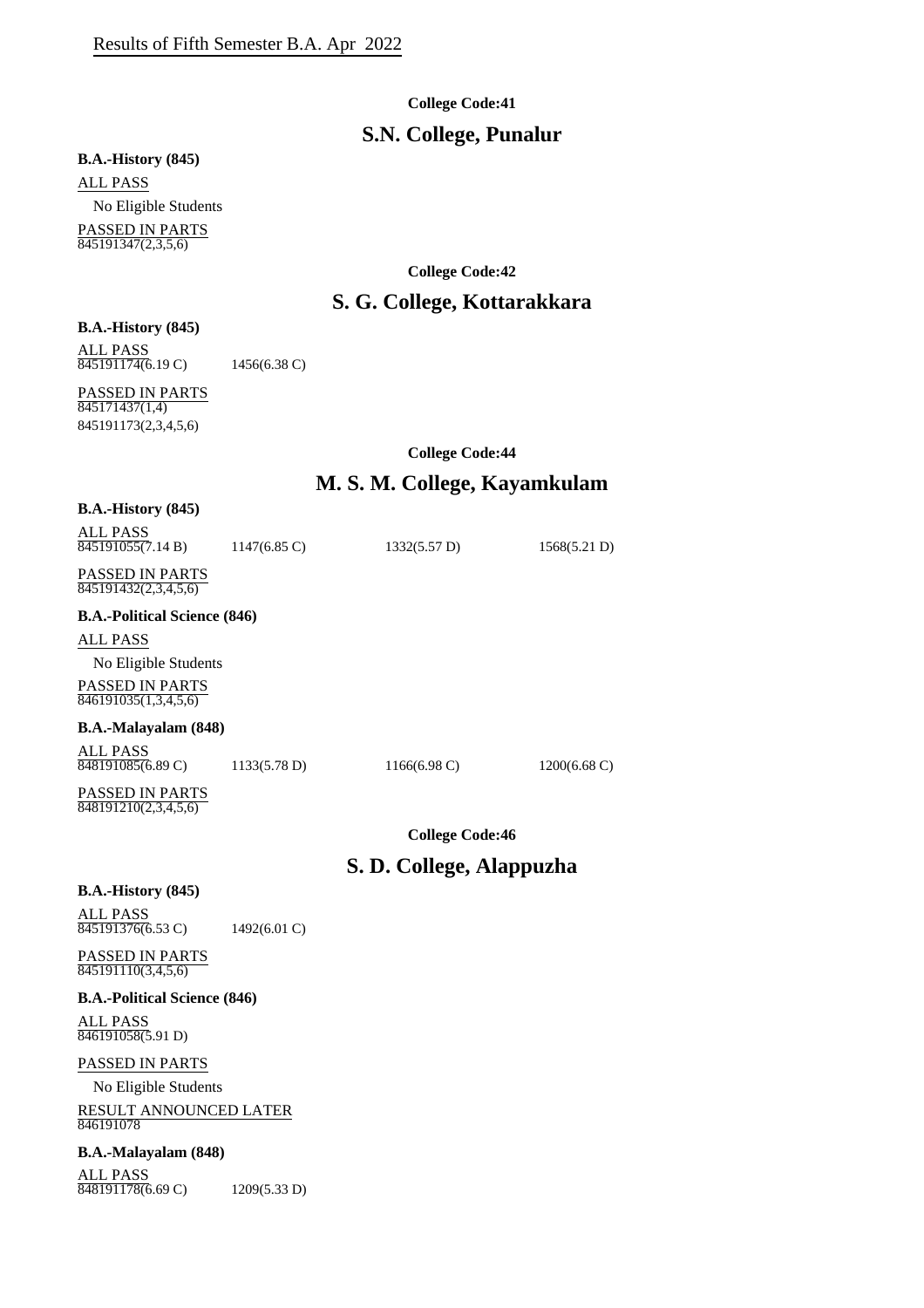#### PASSED IN PARTS

No Eligible Students

## **College Code:48**

# **S.N. College, Cherthala**

#### **B.A.-History (845)**

ALL PASS

No Eligible Students PASSED IN PARTS  $845181458(1,2,6)$ 845191587(2,3,4,5)

**B.A.-Political Science (846)**

ALL PASS 846191060(5.86 D)

## PASSED IN PARTS

No Eligible Students

## **B.A.-Malayalam (848)**

ALL PASS  $848191057(5.74 \text{ D})$  1091(6.43 C) 1176(5.83 D)

PASSED IN PARTS  $848181132(2,3,4)$ 

**College Code:56**

# **N. S. S. College, Pandalam**

### **B.A.-History (845)**

ALL PASS 845191454(5.30 D)

## PASSED IN PARTS

No Eligible Students

## **B.A.-Malayalam (848)**

ALL PASS 848181069(6.62 C) 848191197(5.12 D)

### PASSED IN PARTS

No Eligible Students

## **B.A.-Economics (849)**

ALL PASS  $\overline{849191002(5.98 \text{ D})}$  1066(5.19 D)

## PASSED IN PARTS

No Eligible Students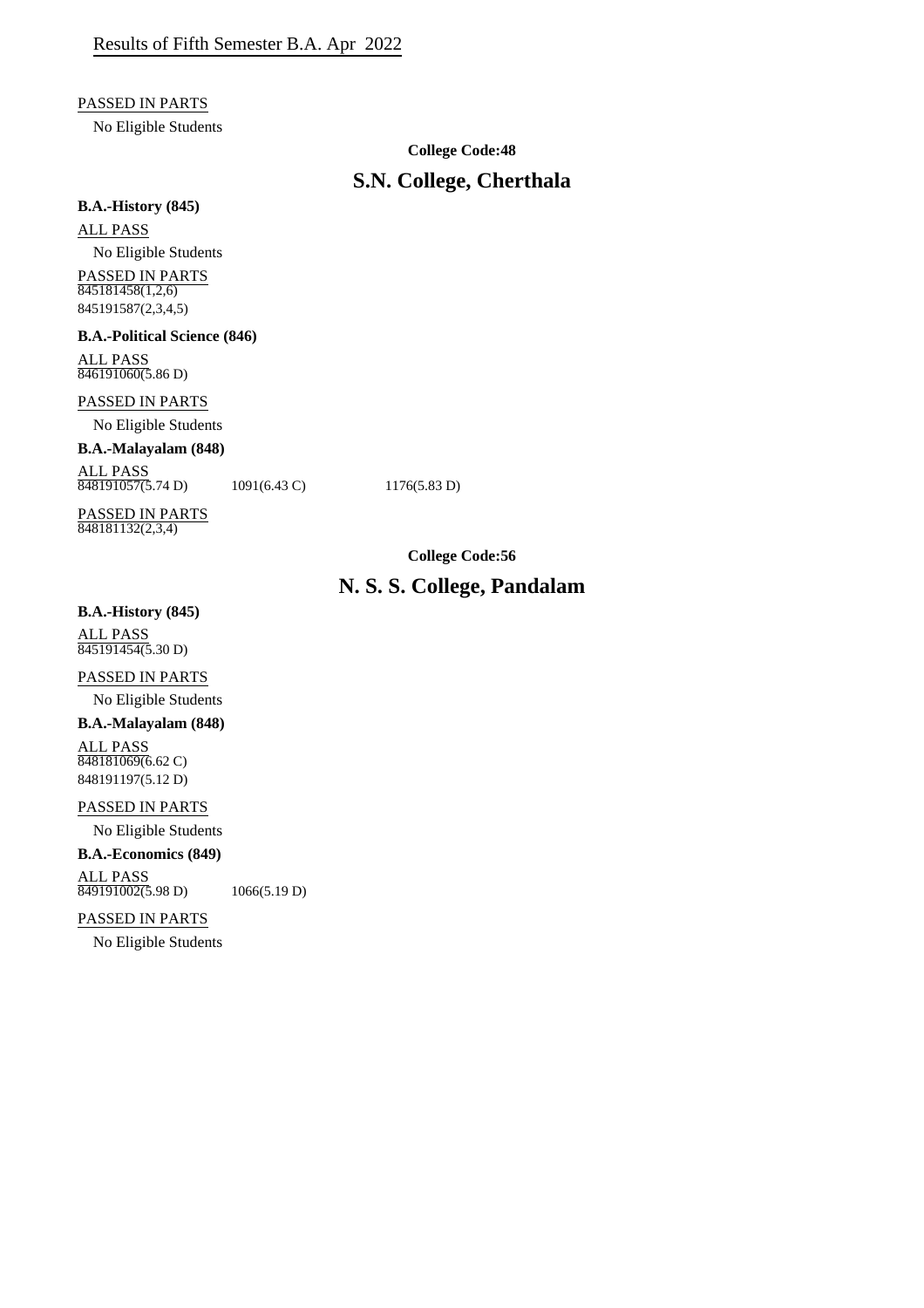## **College Code:00**

# **SDE Kariyavattom**

| <b>B.A.-History (845)</b>                                                                                                       |                                             |                                               |                                                  |                                                  |
|---------------------------------------------------------------------------------------------------------------------------------|---------------------------------------------|-----------------------------------------------|--------------------------------------------------|--------------------------------------------------|
|                                                                                                                                 | COURSE PASS (CCPA scores given in brackets) |                                               |                                                  |                                                  |
| No Eligible Students                                                                                                            |                                             |                                               |                                                  |                                                  |
| ALL PASS(Semester scores given in brackets)<br>$\overline{845191063(5.25 \text{ D})}$<br>$1137(6.37 \text{ C})$<br>1434(7.01 B) | 1094(5.41 D)<br>1150(6.49 C)                | $1097(6.11)$ C)<br>1175(7.34 B)               | $1122(6.08 \text{ C})$<br>$1381(6.07 \text{ C})$ | $1131(6.48 \text{ C})$<br>$1425(6.62 \text{ C})$ |
| PASSED IN PARTS<br>845191030(1,2,3,6)                                                                                           | 1138(1,2,3,5,6)                             | 1364(1,2,5)                                   | 1510(1,2,3,4,5)                                  |                                                  |
| <b>SUSPECTED MALPRACTICE</b><br>845191029                                                                                       |                                             |                                               |                                                  |                                                  |
| <b>B.A.-Political Science (846)</b>                                                                                             |                                             |                                               |                                                  |                                                  |
| No Eligible Students<br>ALL PASS(Semester scores given in brackets)                                                             | COURSE PASS (CCPA scores given in brackets) |                                               |                                                  |                                                  |
| 846191062(6.65 C)                                                                                                               |                                             |                                               |                                                  |                                                  |
| PASSED IN PARTS<br>$\overline{846171078(1,2,3,4,5)}$                                                                            |                                             |                                               |                                                  |                                                  |
| B.A.-Malayalam (848)                                                                                                            |                                             |                                               |                                                  |                                                  |
|                                                                                                                                 | COURSE PASS (CCPA scores given in brackets) |                                               |                                                  |                                                  |
| No Eligible Students                                                                                                            |                                             |                                               |                                                  |                                                  |
| ALL PASS(Semester scores given in brackets)<br>848191148(4.80 E)                                                                |                                             |                                               |                                                  |                                                  |
| PASSED IN PARTS<br>848191067(1,3,4,5,6)                                                                                         | 1181(1,3,6)                                 |                                               |                                                  |                                                  |
| <b>B.A.-Economics (849)</b>                                                                                                     |                                             |                                               |                                                  |                                                  |
| $849191006(6.640 \text{ C})$                                                                                                    | COURSE PASS (CCPA scores given in brackets) |                                               |                                                  |                                                  |
| ALL PASS(Semester scores given in brackets)<br>$\overline{849191006(6.39 \text{ C})}$                                           |                                             |                                               |                                                  |                                                  |
| PASSED IN PARTS<br>$\overline{849191001(1,5)}$                                                                                  | 1017(1,2,6)                                 |                                               |                                                  |                                                  |
|                                                                                                                                 |                                             | <b>College Code:01</b>                        |                                                  |                                                  |
|                                                                                                                                 |                                             | <b>University College, Thiruvananthapuram</b> |                                                  |                                                  |
| <b>B.A.-History (845)</b>                                                                                                       |                                             |                                               |                                                  |                                                  |

COURSE PASS (CCPA scores given in brackets) 845191569(5.320 D)

ALL PASS(Semester scores given in brackets)

| 845171504(4.98 E)      |                        |               |                 |               |
|------------------------|------------------------|---------------|-----------------|---------------|
| 845191153(6.26 C)      | $1155(6.32 \text{ C})$ | 1333(6.87 C)  | 1493(5.23 D)    | 1506(7.85 B)  |
| $1537(6.08 \text{ C})$ | 1569(5.30 D)           | 1576(5.98 D)  |                 |               |
| <b>PASSED IN PARTS</b> |                        |               |                 |               |
| 845171145(6)           | 1155(1,2,3,4,6)        | 1411(1,2,3)   | 1423(6)         |               |
| 845191018(6)           | 1036(1,2,3,6)          | 1067(1,2,3,4) | 1104(1,3,5)     | 1128(2,3,4,6) |
| 1234(6)                | 1247(1,2,3,4,6)        | 1264(1,5)     | 1379(1,2,3,4,5) | 1418(1,3,5,6) |
| 1439(6)                | 1476(1,2,3,4,5)        | 1551(6)       | 1553(1,3,5,6)   |               |
|                        |                        |               |                 |               |

SUSPECTED MALPRACTICE 845191046

**B.A.-Political Science (846)**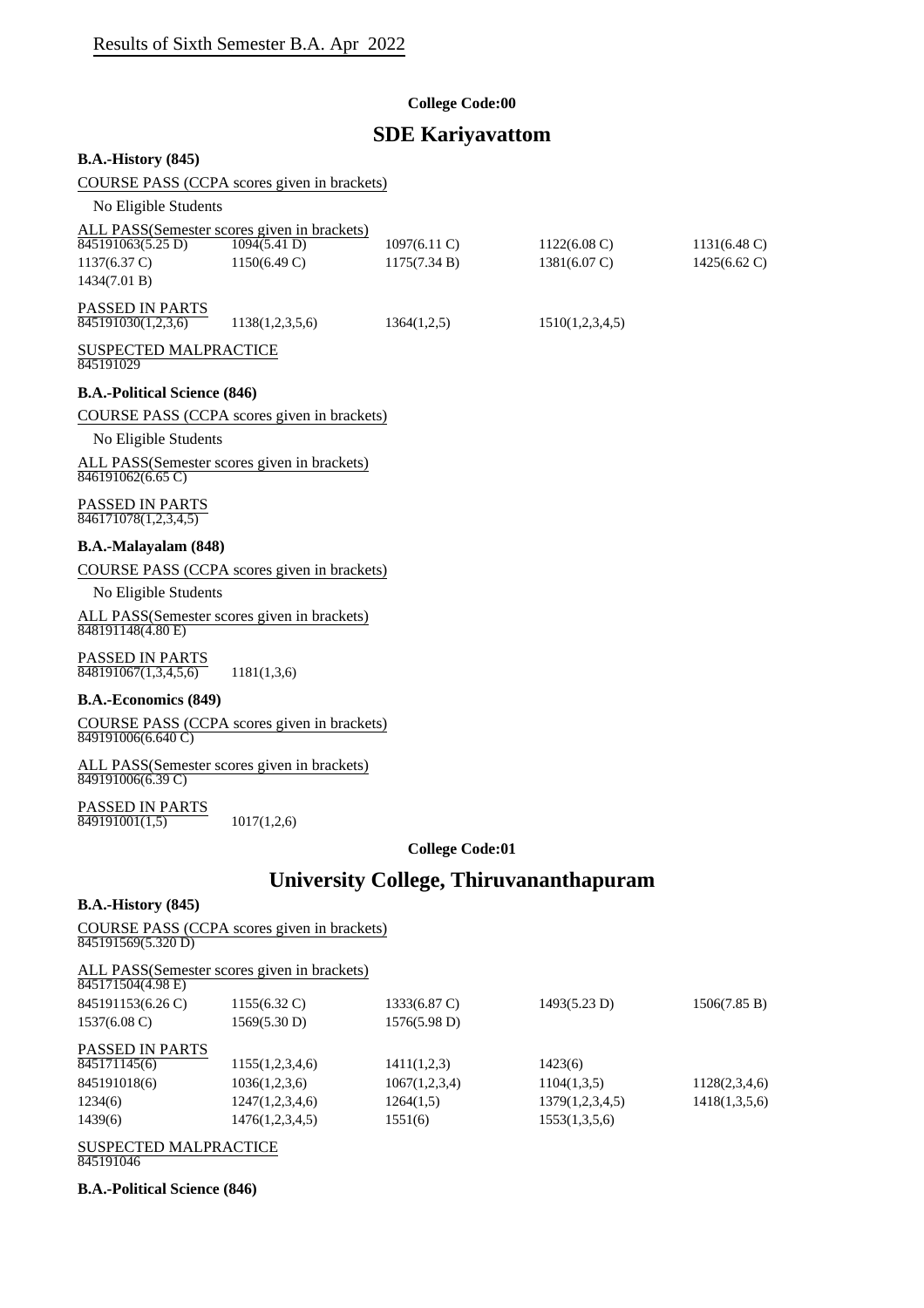# COURSE PASS (CCPA scores given in brackets) No Eligible Students ALL PASS(Semester scores given in brackets) PASSED IN PARTS No Eligible Students **B.A.-Malayalam (848)** COURSE PASS (CCPA scores given in brackets) No Eligible Students ALL PASS(Semester scores given in brackets) PASSED IN PARTS SUSPECTED MALPRACTICE **B.A.-Economics (849)** COURSE PASS (CCPA scores given in brackets) No Eligible Students 846191002(5.13 D) 1076(5.60 D)  $848191003(6.09 \text{ C})$  $\overline{848191009(1,3,4,5,6)}$  1041(1,3,4,5,6) 1063(1,2,3,5,6) 1065(1,3,6) 1066(1,2,3,5,6) 1086(1,2,3,5,6) 1090(1,3,5,6) 1109(1,3,4,5,6) 1111(6) 1113(1,3,5) 848191117 1137

ALL PASS(Semester scores given in brackets)

No Eligible Students

PASSED IN PARTS  $\overline{849191031(1,2,3,5)}$  1033(1,2,6)

## **College Code:02**

## **Govt. Sanskrit College, Thiruvananathapuram**

## **B.A.-History (845)**

## COURSE PASS (CCPA scores given in brackets)

No Eligible Students

ALL PASS(Semester scores given in brackets)

No Eligible Students PASSED IN PARTS 845191082(1,2,5,6)

## **B.A.-Malayalam (848)**

COURSE PASS (CCPA scores given in brackets)

No Eligible Students

ALL PASS(Semester scores given in brackets)

No Eligible Students PASSED IN PARTS 848191129(1,3,4,5,6)

## **B.A.-Economics (849)**

COURSE PASS (CCPA scores given in brackets)

No Eligible Students

ALL PASS(Semester scores given in brackets) 849181036(4.65 E)

PASSED IN PARTS 849191042(1,2,4)

**College Code:03**

# **Govt. Arts College, Thiruvananthapuram**

**B.A.-History (845)**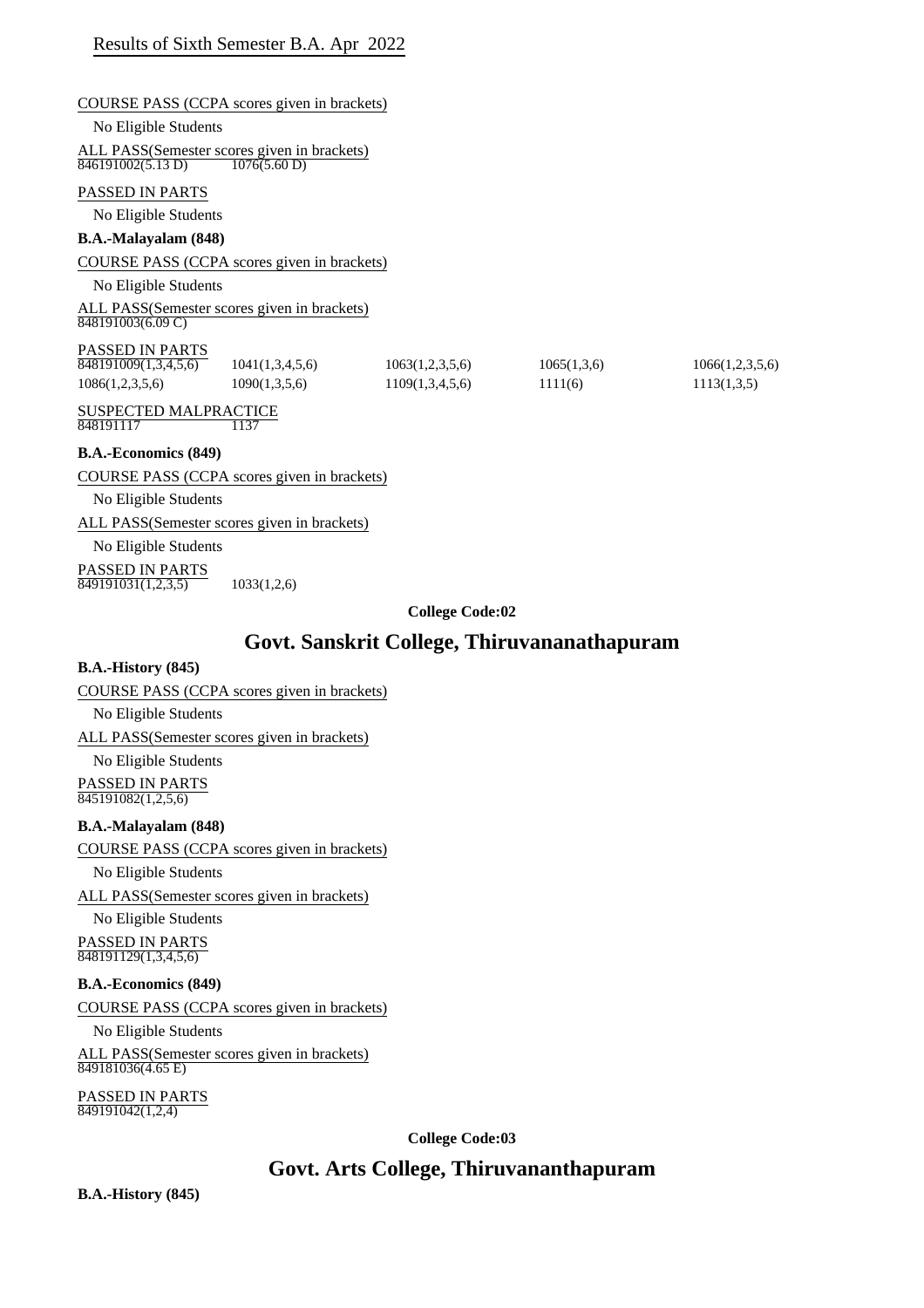| 845171215(5.810 D)<br>845191043(7.220 B)             | COURSE PASS (CCPA scores given in brackets)                              |                                              |                        |                        |
|------------------------------------------------------|--------------------------------------------------------------------------|----------------------------------------------|------------------------|------------------------|
|                                                      | ALL PASS(Semester scores given in brackets)                              |                                              |                        |                        |
| 845171215(6.77 C)<br>845191041(7.34 B)               | 1043(8.06 A)                                                             | $1201(6.97 \text{ C})$                       |                        |                        |
| PASSED IN PARTS<br>845191002(1,2,3,4,6)<br>1184(2,3) | 1012(1,2,3)                                                              | 1037(1,2,3)                                  | 1040(1,2,3,4,6)        | 1169(1,2,3,4,5)        |
| <b>B.A.-Political Science (846)</b>                  |                                                                          |                                              |                        |                        |
|                                                      | COURSE PASS (CCPA scores given in brackets)                              |                                              |                        |                        |
| No Eligible Students                                 |                                                                          |                                              |                        |                        |
| 846191057(6.35 C)                                    | ALL PASS(Semester scores given in brackets)<br>1064(6.69 C)              |                                              |                        |                        |
| PASSED IN PARTS<br>846191030(1,6)                    |                                                                          |                                              |                        |                        |
| B.A.-Malayalam (848)                                 |                                                                          |                                              |                        |                        |
|                                                      | COURSE PASS (CCPA scores given in brackets)                              |                                              |                        |                        |
| No Eligible Students                                 |                                                                          |                                              |                        |                        |
|                                                      | ALL PASS(Semester scores given in brackets)                              |                                              |                        |                        |
| No Eligible Students                                 |                                                                          |                                              |                        |                        |
| PASSED IN PARTS<br>$\overline{848191150(1,3,5)}$     |                                                                          |                                              |                        |                        |
| <b>SUSPECTED MALPRACTICE</b><br>848191100            |                                                                          |                                              |                        |                        |
| <b>B.A.-Economics (849)</b>                          |                                                                          |                                              |                        |                        |
|                                                      | COURSE PASS (CCPA scores given in brackets)                              |                                              |                        |                        |
| No Eligible Students                                 |                                                                          |                                              |                        |                        |
|                                                      | ALL PASS(Semester scores given in brackets)                              |                                              |                        |                        |
| No Eligible Students                                 |                                                                          |                                              |                        |                        |
| PASSED IN PARTS<br>$\overline{849191043(1,2,3,6)}$   | 1046(1,2,4)                                                              | 1054(1)                                      |                        |                        |
|                                                      |                                                                          | <b>College Code:04</b>                       |                        |                        |
|                                                      |                                                                          |                                              |                        |                        |
|                                                      |                                                                          | <b>College for Women, Thiruvananthapuram</b> |                        |                        |
| <b>B.A.-History (845)</b>                            |                                                                          |                                              |                        |                        |
| 845181113(6.450 C)                                   | COURSE PASS (CCPA scores given in brackets)<br>$1193(6.360 \text{ C})$   |                                              |                        |                        |
| 845191499(5.990 D)                                   |                                                                          |                                              |                        |                        |
| 845181113(6.17 C)                                    | ALL PASS(Semester scores given in brackets)<br>$\overline{1193(5.99 D)}$ |                                              |                        |                        |
| 845191202(5.04 D)                                    | 1228(4.57 E)                                                             | 1389(5.61 D)                                 | $1419(6.07 \text{ C})$ | $1499(5.85 \text{ D})$ |
| PASSED IN PARTS<br>845191230(1,2,4,5,6)              |                                                                          |                                              |                        |                        |
| <b>B.A.-Political Science (846)</b>                  |                                                                          |                                              |                        |                        |
|                                                      | COURSE PASS (CCPA scores given in brackets)                              |                                              |                        |                        |
| No Eligible Students                                 |                                                                          |                                              |                        |                        |
|                                                      | ALL PASS(Semester scores given in brackets)                              |                                              |                        |                        |
| No Eligible Students                                 |                                                                          |                                              |                        |                        |
| PASSED IN PARTS                                      |                                                                          |                                              |                        |                        |
| 846191084(2,5,6)                                     |                                                                          |                                              |                        |                        |

**B.A.-Malayalam (848)**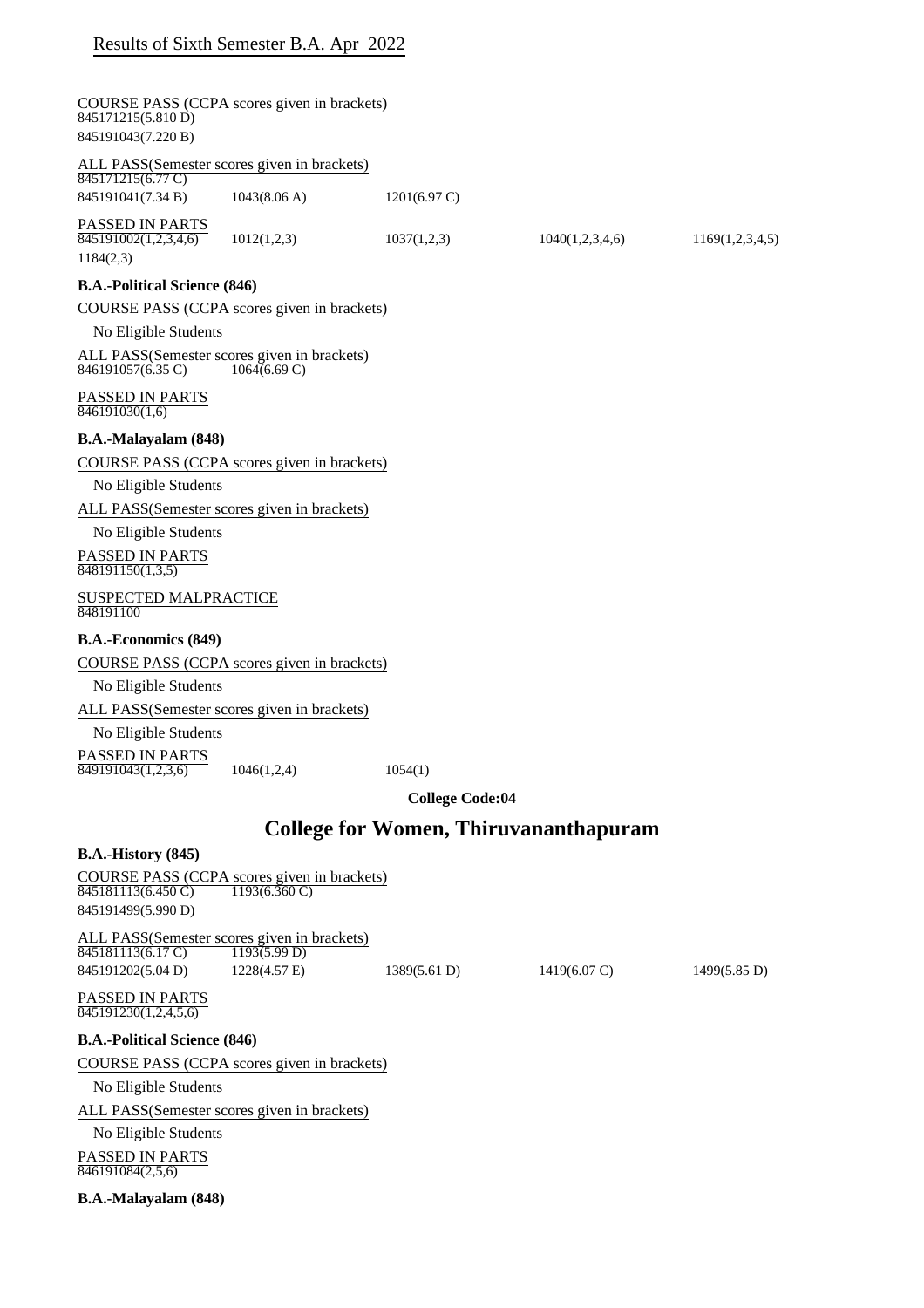COURSE PASS (CCPA scores given in brackets)

No Eligible Students

ALL PASS(Semester scores given in brackets)<br> $\frac{848181011(6.99 \text{ C})}{1120(6.73 \text{ C})}$ 848181011(6.99 C) 848191028(6.93 C) 1098(6.08 C)

## PASSED IN PARTS

No Eligible Students SUSPECTED MALPRACTICE

848181012

## **B.A.-Economics (849)**

COURSE PASS (CCPA scores given in brackets)

No Eligible Students

ALL PASS(Semester scores given in brackets)

No Eligible Students

## PASSED IN PARTS

No Eligible Students

## **College Code:06**

# **M. G. College, Thiruvananthapuram**

#### **B.A.-History (845)**

| COURSE PASS (CCPA scores given in brackets)                    |
|----------------------------------------------------------------|
| No Eligible Students                                           |
| ALL PASS(Semester scores given in brackets)<br>0.4517111005777 |

845171110(5.77 D) 845191048(6.14 C) 1205(5.97 D) 1248(5.29 D) 1292(4.55 E)

PASSED IN PARTS  $\overline{845191003(1,3,4,5,6)}$  1085(1,2,3,5,6)

## **B.A.-Political Science (846)**

COURSE PASS (CCPA scores given in brackets)

No Eligible Students

ALL PASS(Semester scores given in brackets)  $846171026(4.71 \text{ E})$ 

PASSED IN PARTS  $\overline{846191033(1,2,3,4,5)}$  1077(1,4,5)

## **B.A.-Malayalam (848)**

COURSE PASS (CCPA scores given in brackets) 848191019(7.060 B)

ALL PASS(Semester scores given in brackets)<br>848191019(6.95 C) 1033(6.24 C) 848191019(6.95 C)

PASSED IN PARTS  $\overline{848191055(1,2,3,4,5)}$  1154(1,3,5,6)

## **B.A.-Economics (849)**

COURSE PASS (CCPA scores given in brackets)

No Eligible Students

ALL PASS(Semester scores given in brackets)

## No Eligible Students

PASSED IN PARTS  $\overline{849191049(1,5)}$  1088(1,2)

**College Code:07**

# **KUCTE,Karyavattom**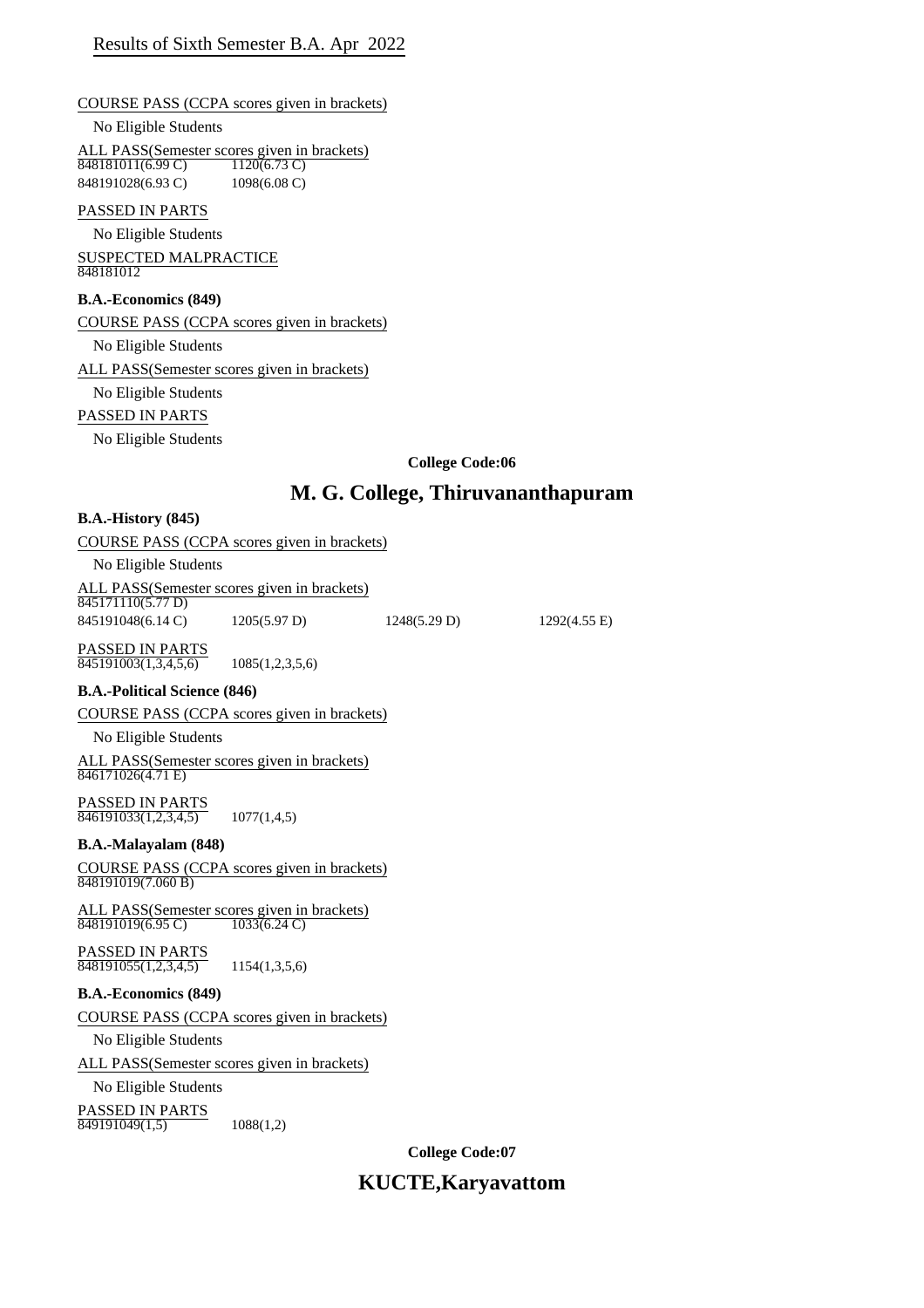| <b>B.A.-History</b> (845)<br>COURSE PASS (CCPA scores given in brackets)<br>$\overline{845191215(6.750 \text{ C})}$<br>ALL PASS(Semester scores given in brackets)<br>845181459(4.90 E)<br>845191052(6.79 C)<br>1056(5.46 D)<br>$1092(6.44 \text{ C})$<br>1215(7.35 B)<br>1582(5.66 D)<br>PASSED IN PARTS<br>845181472(1,2,3)<br>845191033(1,2,3,4,5)<br>1160(1,2)<br>1044(2,4,5,6)<br>1163(2,3,4,5,6)<br>1208(1,2,3)<br>1337(1,2,6)<br>SUSPECTED MALPRACTICE<br>845191260<br><b>B.A.-Political Science (846)</b><br>COURSE PASS (CCPA scores given in brackets)<br>No Eligible Students<br>ALL PASS(Semester scores given in brackets)<br>$\overline{846191017(5.96 \text{ D})}$<br>1032(5.93 D)<br>$1045(6.56 \text{ C})$<br>PASSED IN PARTS<br>No Eligible Students<br>B.A.-Malayalam (848)<br>COURSE PASS (CCPA scores given in brackets)<br>No Eligible Students<br>ALL PASS(Semester scores given in brackets)<br>$\overline{1008(5.91D)}$<br>848181006(5.93 D)<br>1025(5.90 D)<br>1035(5.89 D)<br>1095(5.51 D)<br>1113(5.54 D)<br>PASSED IN PARTS<br>848181041(4)<br>1082(6)<br>1056(6)<br>1145(4,5,6)<br>848191079(6)<br><b>B.A.-Economics (849)</b><br>COURSE PASS (CCPA scores given in brackets)<br>No Eligible Students<br>ALL PASS(Semester scores given in brackets)<br>No Eligible Students<br>PASSED IN PARTS<br>849191004(1,2,5)<br>1009(1,2,5)<br>1014(1,2)<br>1025(1,2,5,6)<br>1032(1,2,5)<br>1073(1,2,5)<br><b>B.A.-Hindi Language &amp; Literature (871)</b><br>COURSE PASS (CCPA scores given in brackets) |                      | Results of Sixth Semester B.A. Apr 2022 |  |                        |
|----------------------------------------------------------------------------------------------------------------------------------------------------------------------------------------------------------------------------------------------------------------------------------------------------------------------------------------------------------------------------------------------------------------------------------------------------------------------------------------------------------------------------------------------------------------------------------------------------------------------------------------------------------------------------------------------------------------------------------------------------------------------------------------------------------------------------------------------------------------------------------------------------------------------------------------------------------------------------------------------------------------------------------------------------------------------------------------------------------------------------------------------------------------------------------------------------------------------------------------------------------------------------------------------------------------------------------------------------------------------------------------------------------------------------------------------------------------------------------------------------------------------------------|----------------------|-----------------------------------------|--|------------------------|
|                                                                                                                                                                                                                                                                                                                                                                                                                                                                                                                                                                                                                                                                                                                                                                                                                                                                                                                                                                                                                                                                                                                                                                                                                                                                                                                                                                                                                                                                                                                                  |                      |                                         |  |                        |
|                                                                                                                                                                                                                                                                                                                                                                                                                                                                                                                                                                                                                                                                                                                                                                                                                                                                                                                                                                                                                                                                                                                                                                                                                                                                                                                                                                                                                                                                                                                                  |                      |                                         |  | $1483(6.37 \text{ C})$ |
|                                                                                                                                                                                                                                                                                                                                                                                                                                                                                                                                                                                                                                                                                                                                                                                                                                                                                                                                                                                                                                                                                                                                                                                                                                                                                                                                                                                                                                                                                                                                  |                      |                                         |  |                        |
|                                                                                                                                                                                                                                                                                                                                                                                                                                                                                                                                                                                                                                                                                                                                                                                                                                                                                                                                                                                                                                                                                                                                                                                                                                                                                                                                                                                                                                                                                                                                  |                      |                                         |  |                        |
|                                                                                                                                                                                                                                                                                                                                                                                                                                                                                                                                                                                                                                                                                                                                                                                                                                                                                                                                                                                                                                                                                                                                                                                                                                                                                                                                                                                                                                                                                                                                  |                      |                                         |  |                        |
|                                                                                                                                                                                                                                                                                                                                                                                                                                                                                                                                                                                                                                                                                                                                                                                                                                                                                                                                                                                                                                                                                                                                                                                                                                                                                                                                                                                                                                                                                                                                  |                      |                                         |  |                        |
|                                                                                                                                                                                                                                                                                                                                                                                                                                                                                                                                                                                                                                                                                                                                                                                                                                                                                                                                                                                                                                                                                                                                                                                                                                                                                                                                                                                                                                                                                                                                  |                      |                                         |  |                        |
|                                                                                                                                                                                                                                                                                                                                                                                                                                                                                                                                                                                                                                                                                                                                                                                                                                                                                                                                                                                                                                                                                                                                                                                                                                                                                                                                                                                                                                                                                                                                  |                      |                                         |  |                        |
|                                                                                                                                                                                                                                                                                                                                                                                                                                                                                                                                                                                                                                                                                                                                                                                                                                                                                                                                                                                                                                                                                                                                                                                                                                                                                                                                                                                                                                                                                                                                  |                      |                                         |  |                        |
|                                                                                                                                                                                                                                                                                                                                                                                                                                                                                                                                                                                                                                                                                                                                                                                                                                                                                                                                                                                                                                                                                                                                                                                                                                                                                                                                                                                                                                                                                                                                  |                      |                                         |  |                        |
|                                                                                                                                                                                                                                                                                                                                                                                                                                                                                                                                                                                                                                                                                                                                                                                                                                                                                                                                                                                                                                                                                                                                                                                                                                                                                                                                                                                                                                                                                                                                  |                      |                                         |  |                        |
|                                                                                                                                                                                                                                                                                                                                                                                                                                                                                                                                                                                                                                                                                                                                                                                                                                                                                                                                                                                                                                                                                                                                                                                                                                                                                                                                                                                                                                                                                                                                  |                      |                                         |  |                        |
|                                                                                                                                                                                                                                                                                                                                                                                                                                                                                                                                                                                                                                                                                                                                                                                                                                                                                                                                                                                                                                                                                                                                                                                                                                                                                                                                                                                                                                                                                                                                  |                      |                                         |  |                        |
|                                                                                                                                                                                                                                                                                                                                                                                                                                                                                                                                                                                                                                                                                                                                                                                                                                                                                                                                                                                                                                                                                                                                                                                                                                                                                                                                                                                                                                                                                                                                  |                      |                                         |  | 1058(5.09 D)           |
|                                                                                                                                                                                                                                                                                                                                                                                                                                                                                                                                                                                                                                                                                                                                                                                                                                                                                                                                                                                                                                                                                                                                                                                                                                                                                                                                                                                                                                                                                                                                  |                      |                                         |  |                        |
|                                                                                                                                                                                                                                                                                                                                                                                                                                                                                                                                                                                                                                                                                                                                                                                                                                                                                                                                                                                                                                                                                                                                                                                                                                                                                                                                                                                                                                                                                                                                  |                      |                                         |  |                        |
|                                                                                                                                                                                                                                                                                                                                                                                                                                                                                                                                                                                                                                                                                                                                                                                                                                                                                                                                                                                                                                                                                                                                                                                                                                                                                                                                                                                                                                                                                                                                  |                      |                                         |  |                        |
|                                                                                                                                                                                                                                                                                                                                                                                                                                                                                                                                                                                                                                                                                                                                                                                                                                                                                                                                                                                                                                                                                                                                                                                                                                                                                                                                                                                                                                                                                                                                  |                      |                                         |  |                        |
|                                                                                                                                                                                                                                                                                                                                                                                                                                                                                                                                                                                                                                                                                                                                                                                                                                                                                                                                                                                                                                                                                                                                                                                                                                                                                                                                                                                                                                                                                                                                  |                      |                                         |  |                        |
|                                                                                                                                                                                                                                                                                                                                                                                                                                                                                                                                                                                                                                                                                                                                                                                                                                                                                                                                                                                                                                                                                                                                                                                                                                                                                                                                                                                                                                                                                                                                  |                      |                                         |  |                        |
|                                                                                                                                                                                                                                                                                                                                                                                                                                                                                                                                                                                                                                                                                                                                                                                                                                                                                                                                                                                                                                                                                                                                                                                                                                                                                                                                                                                                                                                                                                                                  |                      |                                         |  |                        |
|                                                                                                                                                                                                                                                                                                                                                                                                                                                                                                                                                                                                                                                                                                                                                                                                                                                                                                                                                                                                                                                                                                                                                                                                                                                                                                                                                                                                                                                                                                                                  |                      |                                         |  |                        |
|                                                                                                                                                                                                                                                                                                                                                                                                                                                                                                                                                                                                                                                                                                                                                                                                                                                                                                                                                                                                                                                                                                                                                                                                                                                                                                                                                                                                                                                                                                                                  |                      |                                         |  |                        |
|                                                                                                                                                                                                                                                                                                                                                                                                                                                                                                                                                                                                                                                                                                                                                                                                                                                                                                                                                                                                                                                                                                                                                                                                                                                                                                                                                                                                                                                                                                                                  |                      |                                         |  |                        |
|                                                                                                                                                                                                                                                                                                                                                                                                                                                                                                                                                                                                                                                                                                                                                                                                                                                                                                                                                                                                                                                                                                                                                                                                                                                                                                                                                                                                                                                                                                                                  | No Eligible Students |                                         |  |                        |
| ALL PASS(Semester scores given in brackets)<br>871181018(7.17 B)                                                                                                                                                                                                                                                                                                                                                                                                                                                                                                                                                                                                                                                                                                                                                                                                                                                                                                                                                                                                                                                                                                                                                                                                                                                                                                                                                                                                                                                                 |                      |                                         |  |                        |
| PASSED IN PARTS<br>871181009(1,2,3,4,5)<br>1025(1)<br>871191015(1,3,4,5)<br>1035(1,3,4,5)                                                                                                                                                                                                                                                                                                                                                                                                                                                                                                                                                                                                                                                                                                                                                                                                                                                                                                                                                                                                                                                                                                                                                                                                                                                                                                                                                                                                                                        |                      |                                         |  |                        |
| SUSPECTED MALPRACTICE<br>871191012                                                                                                                                                                                                                                                                                                                                                                                                                                                                                                                                                                                                                                                                                                                                                                                                                                                                                                                                                                                                                                                                                                                                                                                                                                                                                                                                                                                                                                                                                               |                      |                                         |  |                        |

**College Code:10**

# **KUCTE,Kumarapuram**

**B.A.-History (845)**

COURSE PASS (CCPA scores given in brackets)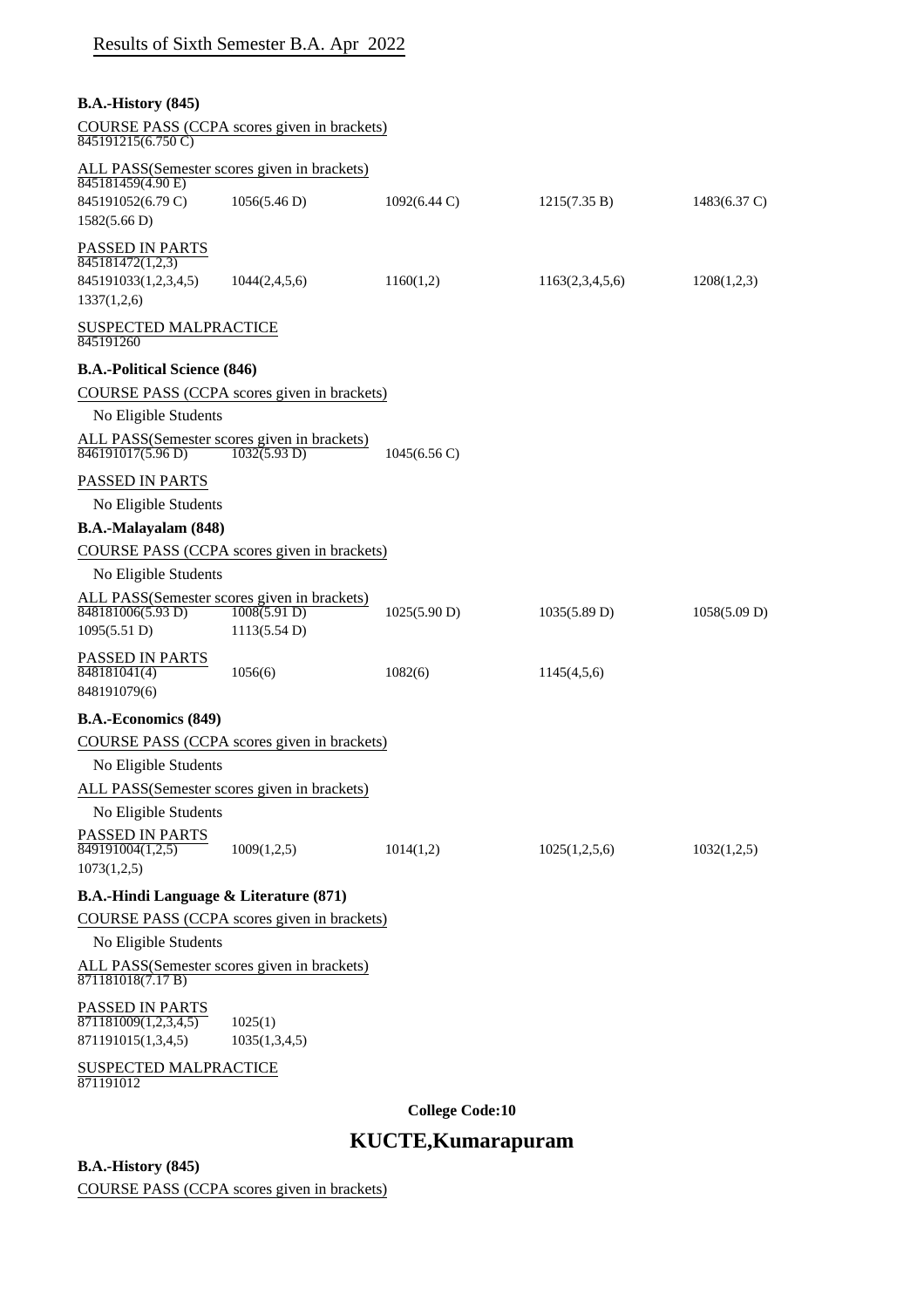845181252(6.140 C)

ALL PASS(Semester scores given in brackets)  $845181252(6.21 \text{ C})$ 845191345(5.77 D)

#### PASSED IN PARTS

No Eligible Students

#### **B.A.-Malayalam (848)**

COURSE PASS (CCPA scores given in brackets)

No Eligible Students

ALL PASS(Semester scores given in brackets)  $\overline{848181112(6.19C)}$ 

PASSED IN PARTS  $\frac{1}{848191144(1,3,4,5,6)}$ 

#### **College Code:12**

# **St. Xavier's College, Thumba Thiruvananthapuram**

#### **B.A.-History (845)**

COURSE PASS (CCPA scores given in brackets)

No Eligible Students

ALL PASS(Semester scores given in brackets) 845191220(6.89 C)

PASSED IN PARTS

 $\overline{845191050(5,6)}$  1221(1,3,4,6) 1406(1,2,3) 1472(1,5,6) 1505(1,2,3)

**B.A.-Political Science (846)**

COURSE PASS (CCPA scores given in brackets)

No Eligible Students

ALL PASS(Semester scores given in brackets)  $\overline{846181006(5.67 \text{ D})}$  1014(4.85 E) 1033(6.30 C)

**PASSED IN PARTS**<br>846191019(6) 846191019(6) 1023(1,3,4,5,6)

#### **B.A.-Economics (849)**

COURSE PASS (CCPA scores given in brackets)

No Eligible Students

ALL PASS(Semester scores given in brackets) 849181062(4.93 E)

PASSED IN PARTS 849181002(1,2,3,4,6)

SUSPECTED MALPRACTICE 849181040

**College Code:14**

## **National College, Ambalathara**

## **B.A.-History (845)**

COURSE PASS (CCPA scores given in brackets)

No Eligible Students

ALL PASS(Semester scores given in brackets) 845191352(6.91 C)

PASSED IN PARTS 845181156(6)

845191555(1,2,3,4,5)

**B.A.-Malayalam (848)**

COURSE PASS (CCPA scores given in brackets)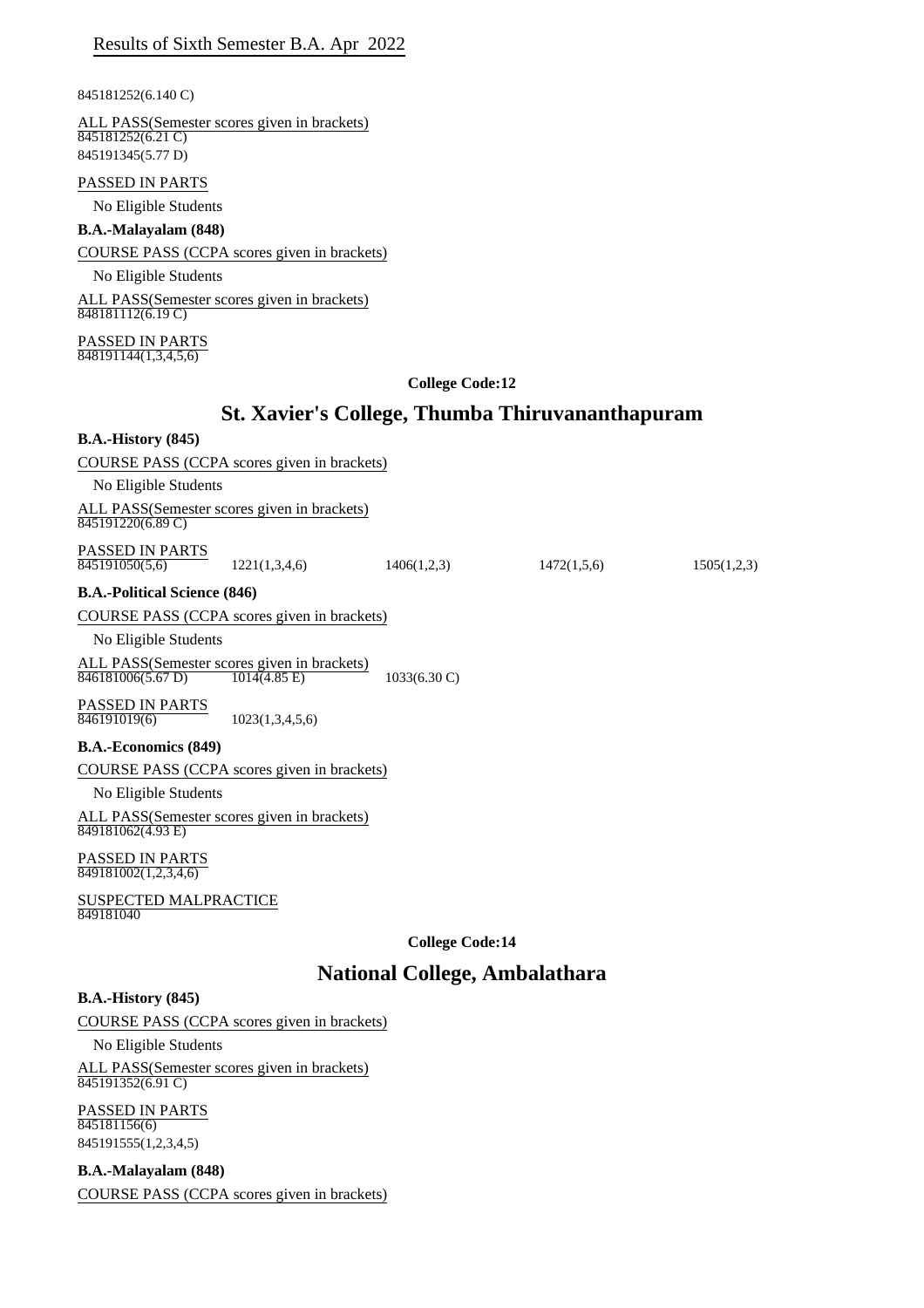No Eligible Students ALL PASS(Semester scores given in brackets)

No Eligible Students PASSED IN PARTS  $\overline{848191089(1,3,4,5,6)}$ 

## **College Code:15**

# **N.S.S . Neeramankara,Thiruvananthapuram**

## **B.A.-History (845)**

COURSE PASS (CCPA scores given in brackets)

No Eligible Students

ALL PASS(Semester scores given in brackets) 845191091(7.75 B) 1256(5.54 D)

PASSED IN PARTS  $\overline{845191039(1,3,4,5,6)}$  1415(1,2,3,5,6)

## **B.A.-Economics (849)**

COURSE PASS (CCPA scores given in brackets)

No Eligible Students

ALL PASS(Semester scores given in brackets)

No Eligible Students

PASSED IN PARTS

No Eligible Students

## **B.A.-Hindi Language & Literature (871)**

COURSE PASS (CCPA scores given in brackets)  $\frac{89.0183211888}{871191023(7.180 \text{ B})}$ 

ALL PASS(Semester scores given in brackets)  $871191016(7.38 \text{ B})$   $1022(7.10 \text{ B})$   $1023(7.10 \text{ B})$ 

## PASSED IN PARTS

No Eligible Students

**College Code:16**

# **Kunjukrishna Nadar Memorial Govt. Arts & Science College,Kanjiramkulam**

**B.A.-History (845)** COURSE PASS (CCPA scores given in brackets) No Eligible Students ALL PASS(Semester scores given in brackets) PASSED IN PARTS **B.A.-Political Science (846)** COURSE PASS (CCPA scores given in brackets) No Eligible Students ALL PASS(Semester scores given in brackets)<br>846191009(6.77 C) 1044(4.67 E) PASSED IN PARTS No Eligible Students **B.A.-Malayalam (848)** COURSE PASS (CCPA scores given in brackets) 845181095(6.69 C) 845191001(5.77 D) 1024(5.85 D) 1025(6.00 D) 1049(5.56 D) 1109(5.31 D) 1401(4.95 E) 845181057(2) 845191453(1,2,3,4,5) 846191009(6.77 C)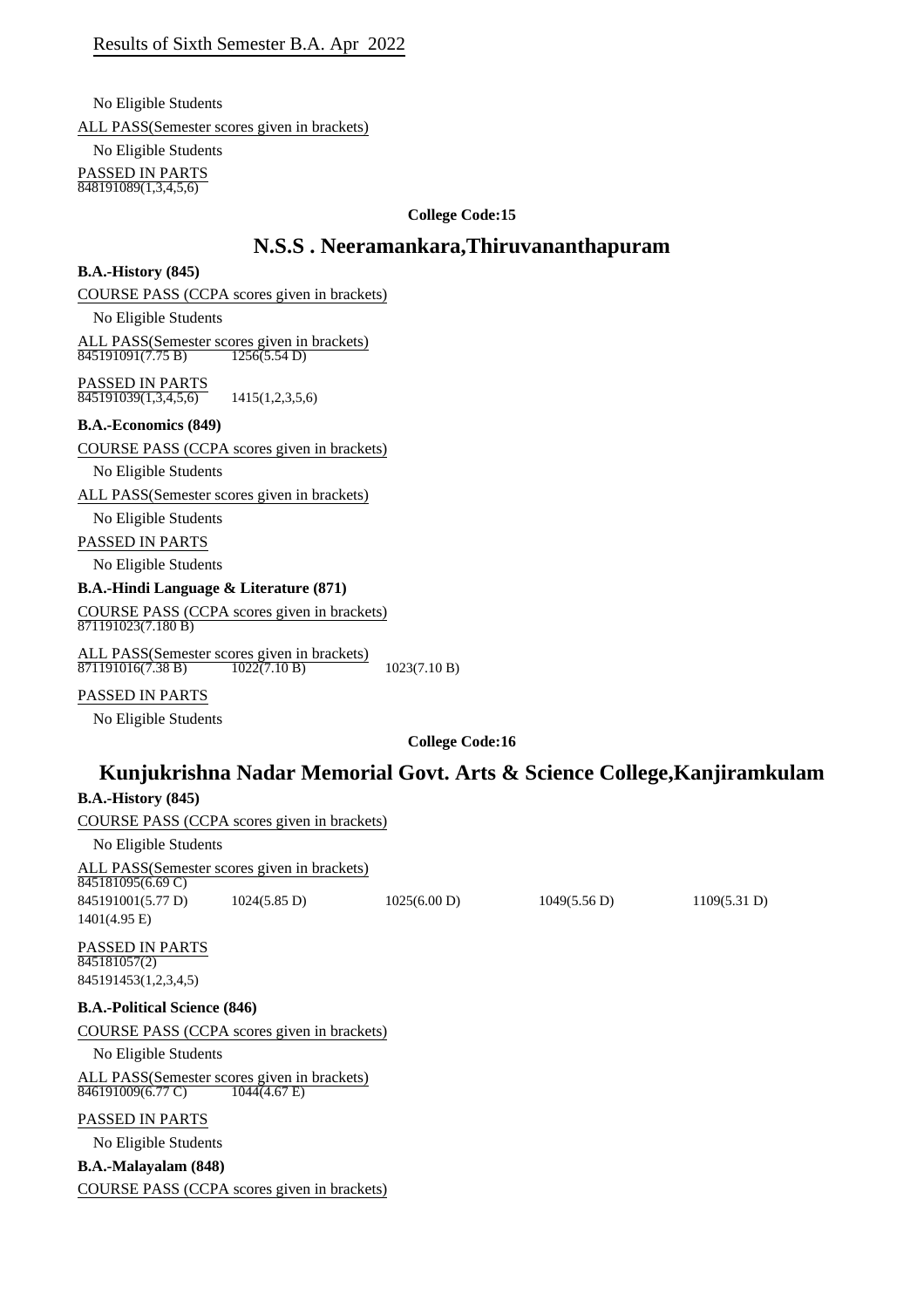848191052(6.190 C)

ALL PASS(Semester scores given in brackets) 848191052(5.52 D)

PASSED IN PARTS  $\overline{848191017(1,3,5,6)}$  1127(1,5,6)

### **B.A.-Hindi Language & Literature (871)**

COURSE PASS (CCPA scores given in brackets)

No Eligible Students

ALL PASS(Semester scores given in brackets) 871191020(7.71 B)

PASSED IN PARTS  $\frac{871191004(1,3,4,5)}{871191004(1,3,4,5)}$ 

## **College Code:17**

# **V. T. M. N. S. S. College, Dhanuvachapuram**

| $B.A.-History(845)$                                                                    |                        |                        |                 |              |
|----------------------------------------------------------------------------------------|------------------------|------------------------|-----------------|--------------|
| COURSE PASS (CCPA scores given in brackets)<br>$\overline{845191514(6.760 \text{ C})}$ |                        |                        |                 |              |
| ALL PASS (Semester scores given in brackets)<br>$\overline{845181045(5.73 \text{ D})}$ | 1498(5.60 D)           |                        |                 |              |
| 845191032(6.62 C)                                                                      | $1145(6.51)$ C)        | $1189(6.17 \text{ C})$ | 1210(5.80 D)    | 1343(7.17 B) |
| 1514(7.28 B)                                                                           | $1518(6.99 \text{ C})$ | 1562(7.06 B)           |                 |              |
| <b>PASSED IN PARTS</b><br>845191059(6)                                                 | 1073(6)                | 1075(1,2,3,5,6)        | 1411(6)         | 1464(6)      |
| <b>B.A.-Political Science (846)</b>                                                    |                        |                        |                 |              |
| COURSE PASS (CCPA scores given in brackets)                                            |                        |                        |                 |              |
| No Eligible Students                                                                   |                        |                        |                 |              |
| ALL PASS(Semester scores given in brackets)<br>$\sqrt{846191024(5.49 \text{ D})}$      |                        |                        |                 |              |
| <b>PASSED IN PARTS</b>                                                                 |                        |                        |                 |              |
| No Eligible Students                                                                   |                        |                        |                 |              |
| <b>B.A.-Malayalam (848)</b>                                                            |                        |                        |                 |              |
| COURSE PASS (CCPA scores given in brackets)                                            |                        |                        |                 |              |
| No Eligible Students                                                                   |                        |                        |                 |              |
| ALL PASS(Semester scores given in brackets)<br>848181029(6.24 C)<br>848191022(5.76 D)  | $1106(6.73 \text{ C})$ |                        |                 |              |
| <b>PASSED IN PARTS</b><br>848191029(6)                                                 | 1046(1,2,3,4,5)        | 1059(1,3,6)            | 1087(1,2,4,5,6) |              |

**College Code:18**

# **Emmanuel College,Thiruvananthapuram**

## **B.A.-History (845)**

COURSE PASS (CCPA scores given in brackets)

No Eligible Students

ALL PASS(Semester scores given in brackets)

No Eligible Students PASSED IN PARTS

 $\overline{845191294(1,2,3,4)}$ 

## **B.A.-Malayalam (848)**

COURSE PASS (CCPA scores given in brackets)

No Eligible Students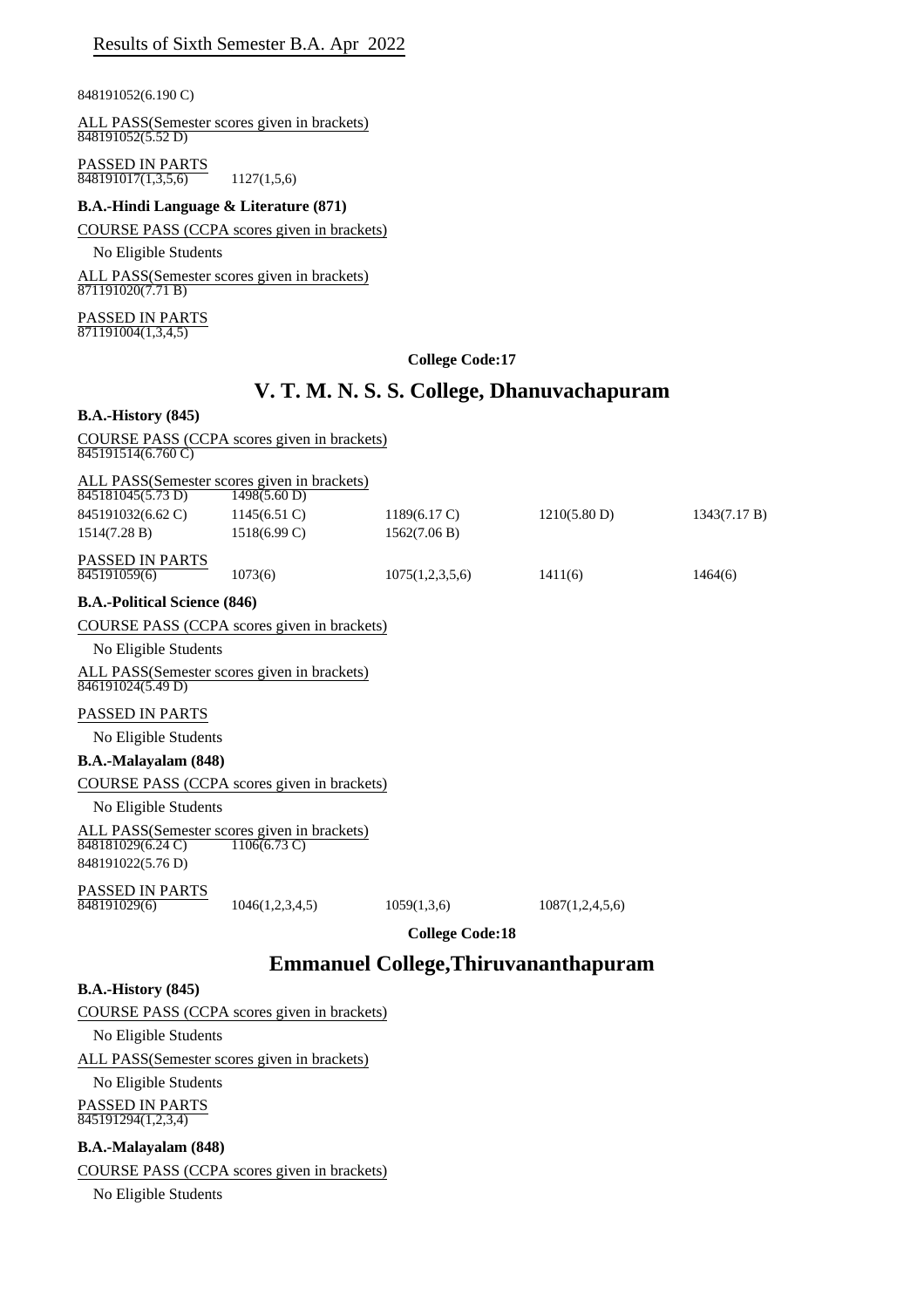ALL PASS(Semester scores given in brackets)<br> $\frac{848181050(6.84 \text{ C})}{1065(6.09 \text{ C})}$  $\overline{848181050(6.84 \text{ C})}$   $\overline{1065(6.09 \text{ C})}$   $1074(7.24 \text{ B})$ 

## PASSED IN PARTS

No Eligible Students

#### **College Code:19**

## **Christian College, Kattakkada**

#### **B.A.-History (845)**

COURSE PASS (CCPA scores given in brackets)

845191120(6.430 C) 1278(6.490 C)

#### ALL PASS(Semester scores given in brackets)

| 845171270(6.41 C)      |                 |                        |                        |                        |
|------------------------|-----------------|------------------------|------------------------|------------------------|
| 845181012(6.01 C)      | 1456(6.34 C)    |                        |                        |                        |
| 845191017(5.04 D)      | 1022(5.72 D)    | $1086(6.60 \text{ C})$ | $1087(6.62 \text{ C})$ | $1120(6.48 \text{ C})$ |
| 1149(7.33 B)           | $1154(6.11)$ C) | 1195(5.77 D)           | 1232(7.90 B)           | 1235(7.01 B)           |
| $1252(6.49 \text{ C})$ | 1278(7.13 B)    | $1286(6.35 \text{ C})$ | $1287(6.53 \text{ C})$ | 1288(7.17 B)           |
| $1336(6.97 \text{ C})$ | 1342(6.79 C)    | 1437(6.81 C)           | $1519(6.45 \text{ C})$ |                        |
| <b>PASSED IN PARTS</b> |                 |                        |                        |                        |
| 845191070(1,2,3,5,6)   | 1129(1,2,3,5,6) | 1159(1,3,6)            | 1179(1,2,3,5,6)        | 1241(1,2,3,4,5)        |
| 1249(1,2,3,5,6)        | 1253(1,2,3)     | 1295(1,2,4)            | 1368(1,2,3,4,6)        | 1478(1,2,3,5,6)        |
| 1529(1,3,4,5,6)        |                 |                        |                        |                        |

#### **B.A.-Political Science (846)**

### COURSE PASS (CCPA scores given in brackets)

#### No Eligible Students

#### ALL PASS(Semester scores given in brackets)  $\frac{846191003(5.87 \text{ D})}{846191003(5.87 \text{ D})}$

## PASSED IN PARTS

846191063(3)

#### **B.A.-Malayalam (848)**

COURSE PASS (CCPA scores given in brackets)

#### No Eligible Students

ALL PASS(Semester scores given in brackets) 848191037(6.10 C)

#### PASSED IN PARTS  $\frac{2222}{848191105(1,5)}$

#### **B.A.-Economics (849)**

COURSE PASS (CCPA scores given in brackets) 849191026(7.290 B)

ALL PASS(Semester scores given in brackets) 849191026(7.27 B)

## PASSED IN PARTS

No Eligible Students

#### **B.A.-Hindi Language & Literature (871)**

## COURSE PASS (CCPA scores given in brackets)

No Eligible Students

ALL PASS(Semester scores given in brackets) 871191009(6.16 C) 1025(6.84 C)

#### PASSED IN PARTS 871191018(1,2,3,4,5)

**College Code:21**

# **Govt. College,Nedumangad**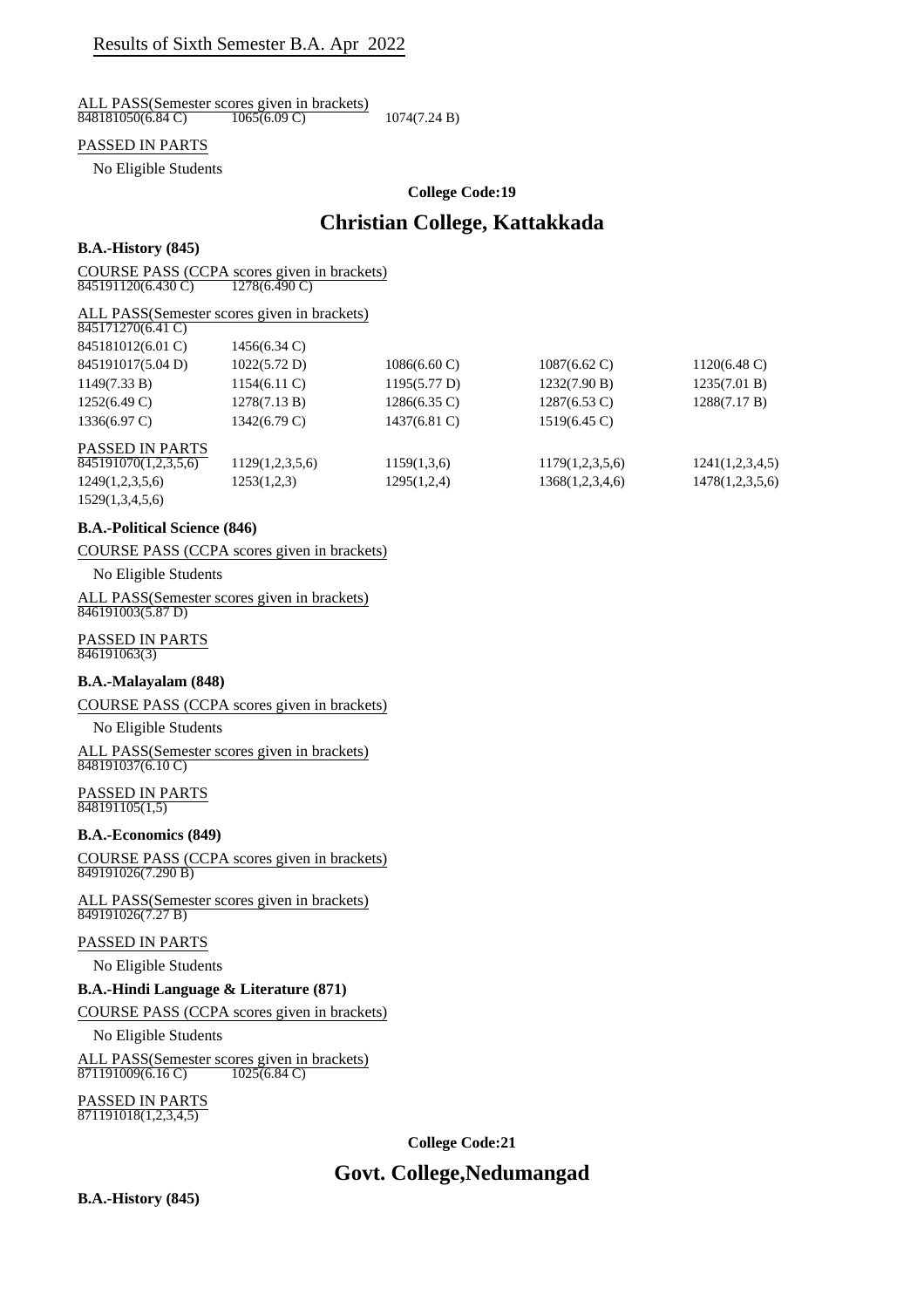| COURSE PASS (CCPA scores given in brackets)<br>845191065(6.850C)                                        |                 |                                        |                        |                  |
|---------------------------------------------------------------------------------------------------------|-----------------|----------------------------------------|------------------------|------------------|
| ALL PASS(Semester scores given in brackets)<br>845191009(6.10 C) 1060(5.59 D)<br>$1223(6.56 \text{ C})$ | 1280(5.61 D)    | 1065(7.77 B)<br>$1351(6.66 \text{ C})$ | $1199(6.89 \text{ C})$ | 1207(5.71 D)     |
| PASSED IN PARTS<br>845191225(1,5)                                                                       | 1236(2,3,4,5)   |                                        |                        |                  |
| <b>SUSPECTED MALPRACTICE</b><br>845191093                                                               | 1141            |                                        |                        |                  |
| <b>B.A.-Political Science (846)</b>                                                                     |                 |                                        |                        |                  |
| COURSE PASS (CCPA scores given in brackets)                                                             |                 |                                        |                        |                  |
| No Eligible Students                                                                                    |                 |                                        |                        |                  |
| ALL PASS(Semester scores given in brackets)<br>846191015(4.86 E)                                        | 1018(5.89 D)    |                                        |                        |                  |
| PASSED IN PARTS                                                                                         |                 |                                        |                        |                  |
| No Eligible Students                                                                                    |                 |                                        |                        |                  |
| B.A.-Malayalam (848)                                                                                    |                 |                                        |                        |                  |
| COURSE PASS (CCPA scores given in brackets)                                                             |                 |                                        |                        |                  |
| No Eligible Students                                                                                    |                 |                                        |                        |                  |
| ALL PASS(Semester scores given in brackets)                                                             |                 |                                        |                        |                  |
| No Eligible Students                                                                                    |                 |                                        |                        |                  |
| PASSED IN PARTS<br>848191138(5)                                                                         |                 |                                        |                        |                  |
| <b>B.A.-Economics (849)</b>                                                                             |                 |                                        |                        |                  |
| COURSE PASS (CCPA scores given in brackets)                                                             |                 |                                        |                        |                  |
| No Eligible Students                                                                                    |                 |                                        |                        |                  |
| ALL PASS(Semester scores given in brackets)                                                             |                 |                                        |                        |                  |
| No Eligible Students                                                                                    |                 |                                        |                        |                  |
| PASSED IN PARTS                                                                                         |                 |                                        |                        |                  |
| No Eligible Students                                                                                    |                 |                                        |                        |                  |
| <b>SUSPECTED MALPRACTICE</b><br>849191021                                                               |                 |                                        |                        |                  |
| <b>B.A.-Hindi Language &amp; Literature (871)</b>                                                       |                 |                                        |                        |                  |
| COURSE PASS (CCPA scores given in brackets)                                                             |                 |                                        |                        |                  |
| No Eligible Students                                                                                    |                 |                                        |                        |                  |
| ALL PASS(Semester scores given in brackets)<br>871191019(5.45 D)                                        |                 |                                        |                        |                  |
| PASSED IN PARTS                                                                                         |                 |                                        |                        |                  |
| No Eligible Students                                                                                    |                 |                                        |                        |                  |
|                                                                                                         |                 | <b>College Code:23</b>                 |                        |                  |
|                                                                                                         |                 | Govt. College, Attingal                |                        |                  |
| <b>B.A.-History (845)</b>                                                                               |                 |                                        |                        |                  |
| COURSE PASS (CCPA scores given in brackets)                                                             |                 |                                        |                        |                  |
| No Eligible Students                                                                                    |                 |                                        |                        |                  |
| ALL PASS(Semester scores given in brackets)<br>845171123(6.58 C)                                        |                 |                                        |                        |                  |
| 845181362(6.77 C)<br>0.45101070(5.00)                                                                   | $1120(5.02)$ D) | 1267(611)                              | $1402(5.09)$ D)        | $1.416(7.62)$ D) |

| 845191078(5.89 D) | 1139(5.03 D) | $1267(6.11 \text{ C})$ | $1402(5.98 \text{ D})$ | 1416(7.62 B)           |
|-------------------|--------------|------------------------|------------------------|------------------------|
| 1421(5.89 D)      | 1422(5.28 D) | 1448(6.25 C)           | $1469(6.30 \text{ C})$ | $1498(6.20 \text{ C})$ |

PASSED IN PARTS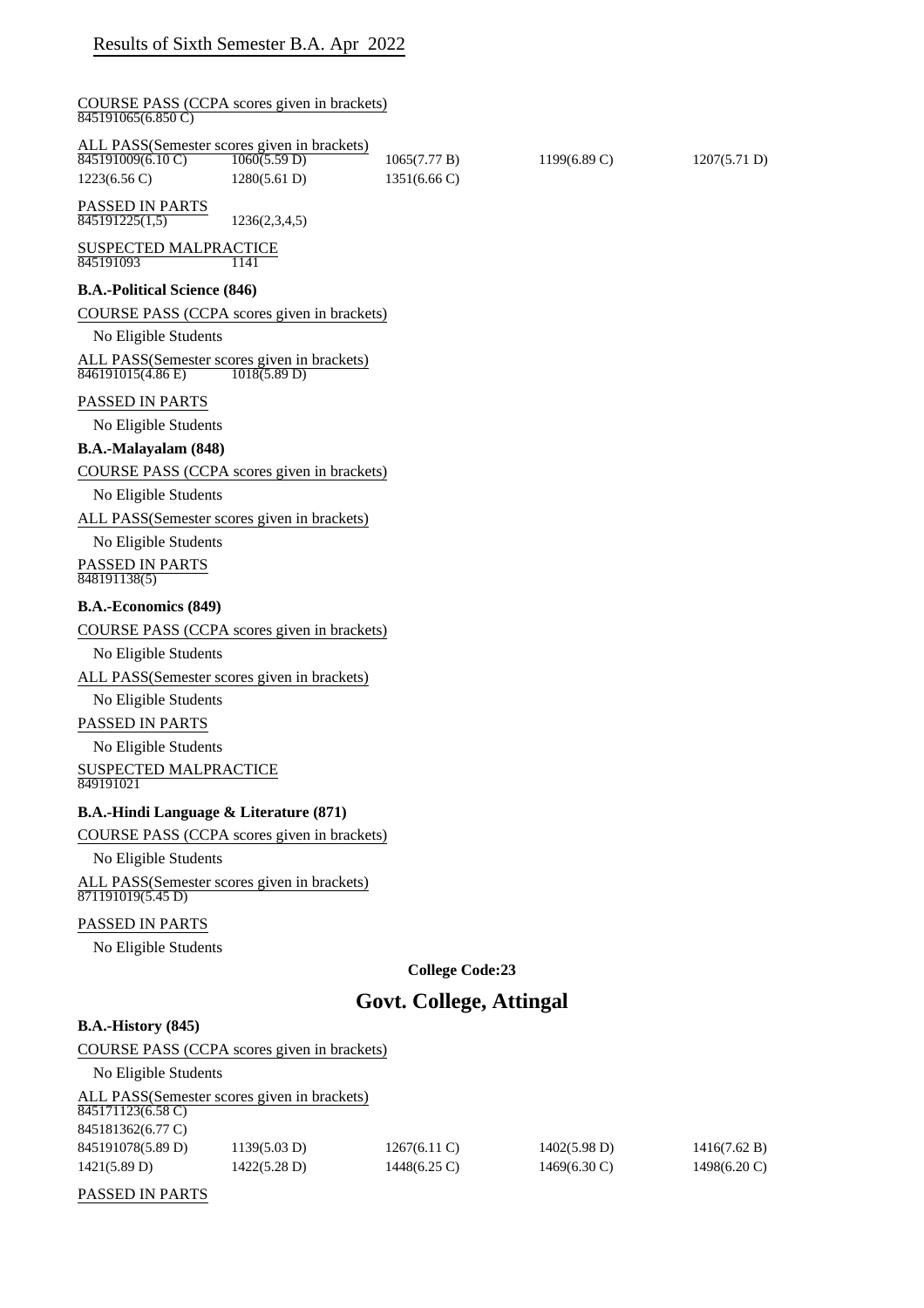|                                                        | Results of Sixth Semester B.A. Apr 2022                                     |                              |                        |                 |
|--------------------------------------------------------|-----------------------------------------------------------------------------|------------------------------|------------------------|-----------------|
| 845191053(1,2,3,6)<br>1296(6)                          | 1089(1,2,3,4)<br>1479(1,2,6)                                                | 1099(1,2,3,6)<br>1536(1,3,5) | 1119(1,2,3,4,6)        | 1211(1,2,3,4,6) |
| <b>B.A.-Political Science (846)</b>                    |                                                                             |                              |                        |                 |
|                                                        | COURSE PASS (CCPA scores given in brackets)                                 |                              |                        |                 |
| No Eligible Students                                   |                                                                             |                              |                        |                 |
| 846191020(7.00 C)                                      | ALL PASS(Semester scores given in brackets)                                 |                              |                        |                 |
| PASSED IN PARTS<br>$\overline{846191081(1,2,3,4,5)}$   |                                                                             |                              |                        |                 |
| B.A.-Malayalam (848)                                   |                                                                             |                              |                        |                 |
| 848191096(7.280 B)                                     | COURSE PASS (CCPA scores given in brackets)                                 |                              |                        |                 |
| $\overline{848191039(8.01 \text{ A})}$<br>1078(6.86 C) | ALL PASS(Semester scores given in brackets)<br>1040(5.43 D)<br>1096(6.82 C) | 1043(7.28 B)<br>1213(5.41 D) | $1056(6.00 \text{ C})$ | 1058(5.77 D)    |
| PASSED IN PARTS<br>848191015(1,3,4,5,6)                | 1051(1,2,3,4,5)                                                             | 1153(1,2,3,5,6)              | 1207(1,3,4,5,6)        |                 |
| <b>B.A.-Economics (849)</b>                            |                                                                             |                              |                        |                 |
|                                                        | COURSE PASS (CCPA scores given in brackets)                                 |                              |                        |                 |
| No Eligible Students                                   |                                                                             |                              |                        |                 |
|                                                        | ALL PASS(Semester scores given in brackets)                                 |                              |                        |                 |
| No Eligible Students                                   |                                                                             |                              |                        |                 |
| PASSED IN PARTS<br>849191011(1,2)                      | 1076(1,2,3,4,5)                                                             |                              |                        |                 |
|                                                        | <b>B.A.-Hindi Language &amp; Literature (871)</b>                           |                              |                        |                 |
|                                                        | COURSE PASS (CCPA scores given in brackets)                                 |                              |                        |                 |
| No Eligible Students                                   |                                                                             |                              |                        |                 |
|                                                        | ALL PASS(Semester scores given in brackets)                                 |                              |                        |                 |
| No Eligible Students                                   |                                                                             |                              |                        |                 |
| PASSED IN PARTS<br>871191005(1,3,5)                    | 1007(1,2,3,4,5)                                                             | 1010(1,2,3,4,5)              | 1036(1,3,4,5)          | 1037(1,2,4,5)   |
|                                                        |                                                                             | <b>College Code:24</b>       |                        |                 |
|                                                        |                                                                             | S. N. College, Varkala       |                        |                 |
| <b>B.A.-History</b> (845)                              |                                                                             |                              |                        |                 |
| No Eligible Students                                   | COURSE PASS (CCPA scores given in brackets)                                 |                              |                        |                 |
| 845191100(6.45 C)                                      | ALL PASS(Semester scores given in brackets)<br>$1427(6.06 \text{ C})$       |                              |                        |                 |
| PASSED IN PARTS                                        |                                                                             |                              |                        |                 |
| No Eligible Students                                   |                                                                             |                              |                        |                 |
| <b>B.A.-Political Science (846)</b>                    |                                                                             |                              |                        |                 |
|                                                        | COURSE PASS (CCPA scores given in brackets)                                 |                              |                        |                 |
| No Eligible Students                                   |                                                                             |                              |                        |                 |
| 846191046(7.36 B)                                      | ALL PASS(Semester scores given in brackets)                                 |                              |                        |                 |
| PASSED IN PARTS                                        |                                                                             |                              |                        |                 |
| No Eligible Students                                   |                                                                             |                              |                        |                 |
| B.A.-Malayalam (848)                                   |                                                                             |                              |                        |                 |
|                                                        | COURSE PASS (CCPA scores given in brackets)                                 |                              |                        |                 |

No Eligible Students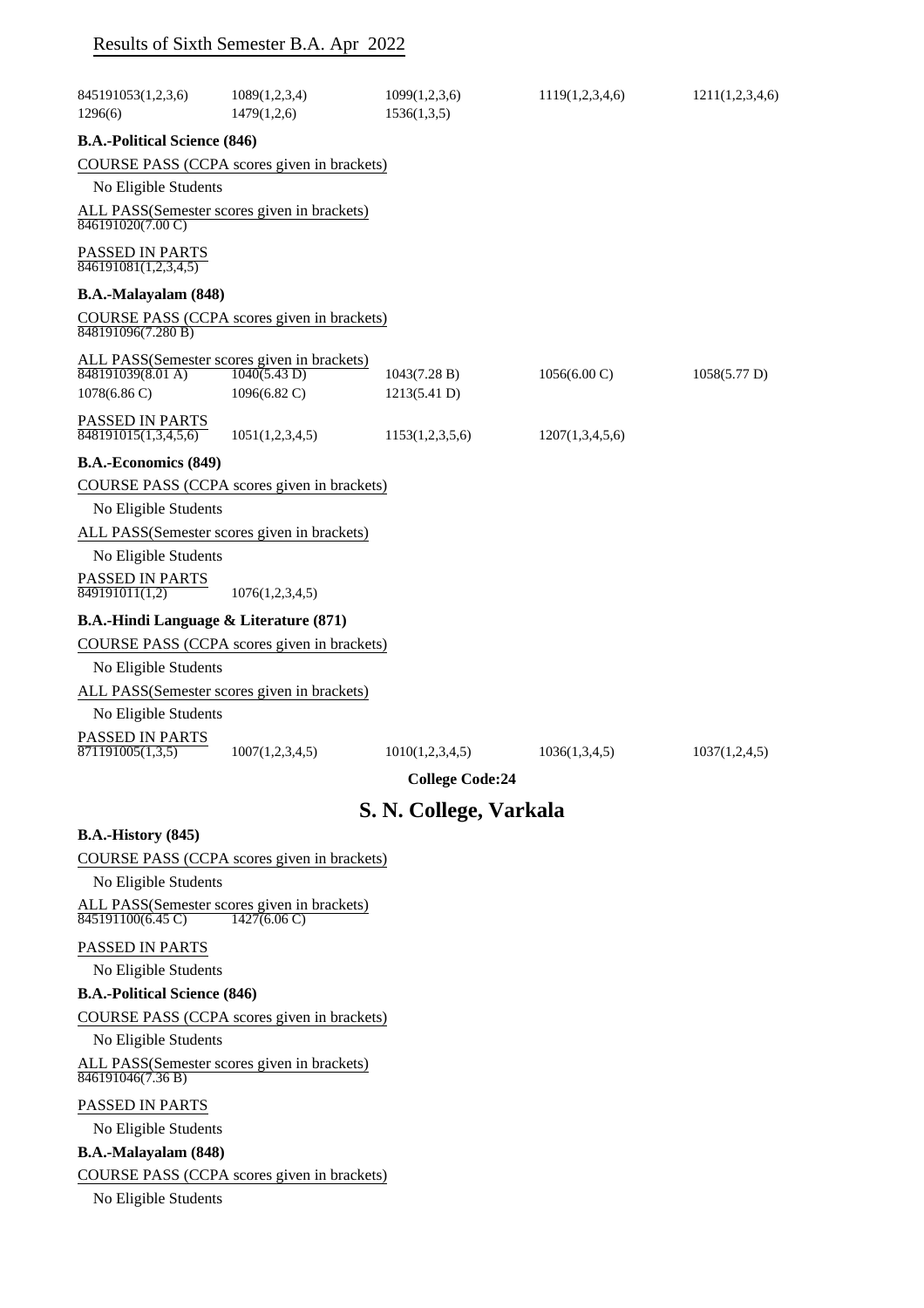#### ALL PASS(Semester scores given in brackets)<br> $\frac{848191073(5.11 \text{ D})}{1092(5.54 \text{ D})}$  $848191073(5.11 D)$

#### PASSED IN PARTS

No Eligible Students

### **B.A.-Economics (849)**

COURSE PASS (CCPA scores given in brackets)

No Eligible Students

ALL PASS(Semester scores given in brackets)

No Eligible Students

**PASSED IN PARTS**<br>849191008(1)  $1028(1,2,3,4,5)$ 

**College Code:25**

## **Mannam Nss College, Edamulackal, Anchal Kollam**

## **B.A.-Political Science (846)**

COURSE PASS (CCPA scores given in brackets)

No Eligible Students

ALL PASS(Semester scores given in brackets) 846191001(6.45 C) 1079(6.99 C)

#### PASSED IN PARTS

No Eligible Students

#### **College Code:28**

# **M.M.N.S.S, Kottiyam**

#### **B.A.-History (845)**

COURSE PASS (CCPA scores given in brackets)<br> $\frac{845191190(6.990 \text{ C})}{1198(6.170 \text{ C})}$ 845191190(6.990 C)

ALL PASS(Semester scores given in brackets)<br>845191035(6.10 C) 1190(7.42 B) 845191035(6.10 C) 1190(7.42 B) 1198(7.14 B) 1457(7.31 B)

PASSED IN PARTS  $\frac{845191015(1,2,3,6)}{845191015(1,2,3,6)}$  1121(1,2,4,6) 1399(1,2,3)

#### **B.A.-Political Science (846)**

COURSE PASS (CCPA scores given in brackets)

No Eligible Students

ALL PASS(Semester scores given in brackets) 846191013(6.01 C)

#### PASSED IN PARTS

No Eligible Students

#### **B.A.-Malayalam (848)**

COURSE PASS (CCPA scores given in brackets) 848191157(6.640 C)

ALL PASS(Semester scores given in brackets) 848191031(5.89 D) 1157(6.27 C)

PASSED IN PARTS 848191026(1,2,3,5,6)

**College Code:29**

## **S. N. College, Kollam**

### **B.A.-History (845)**

COURSE PASS (CCPA scores given in brackets)

No Eligible Students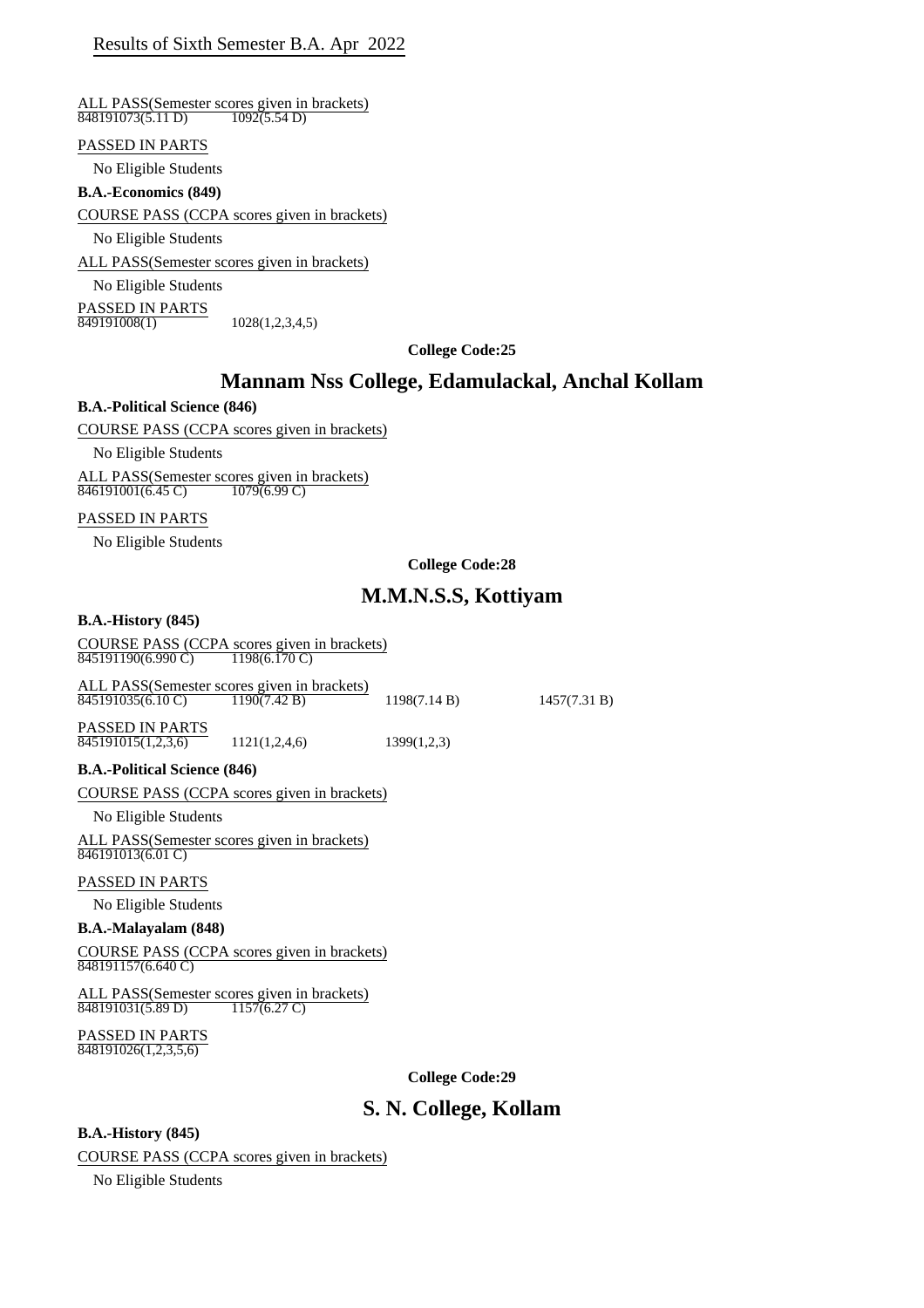| 845191096(4.70 E)                   | ALL PASS(Semester scores given in brackets)<br>$\overline{1204(6.93 \text{ C})}$ | 1222(7.21 B)    | 1259(5.91 D)    | 1302(5.82 D)           |
|-------------------------------------|----------------------------------------------------------------------------------|-----------------|-----------------|------------------------|
| 1309(5.88 D)                        | 1316(6.45 C)                                                                     | 1319(4.61 E)    | 1323(4.86 E)    | 1356(5.51 D)           |
| 1367(7.01 B)                        | $1393(6.65 \text{ C})$                                                           | $1409(6.11)$ C) | $1450(6.51)$ C) | $1543(6.06 \text{ C})$ |
| $1574(6.30 \text{ C})$              |                                                                                  |                 |                 |                        |
|                                     |                                                                                  |                 |                 |                        |
| PASSED IN PARTS                     |                                                                                  |                 |                 |                        |
| 845191300(1,2,3,5)                  | 1304(1,2,3,5)                                                                    | 1305(1,2,3,5,6) | 1306(1,2,3,5,6) | 1314(1,2,3,4)          |
| 1317(1,2,3,5,6)                     | 1321(1,2,6)                                                                      | 1322(1,2,3,4,6) | 1324(1,2,3)     | 1325(1,2,3)            |
| 1326(1,2,3,4,6)                     | 1329(1,2,3,4,6)                                                                  | 1359(1,2,3,5,6) | 1378(1,2,3,4)   | 1465(1,4,6)            |
| 1468(6)                             | 1532(6)                                                                          | 1535(1,2,3,5,6) | 1558(1,2,6)     | 1559(1,4,6)            |
| <b>B.A.-Political Science (846)</b> |                                                                                  |                 |                 |                        |
|                                     | COURSE PASS (CCPA scores given in brackets)                                      |                 |                 |                        |
| No Eligible Students                |                                                                                  |                 |                 |                        |
|                                     | ALL PASS(Semester scores given in brackets)                                      |                 |                 |                        |
| $\sqrt{846191007(7.04 B)}$          | $\overline{1010(6.43 \text{ C})}$                                                |                 |                 |                        |
| <b>PASSED IN PARTS</b>              |                                                                                  |                 |                 |                        |
| 846191041(2,3,4,5,6)                | 1042(2,3,4,5,6)                                                                  |                 |                 |                        |
| B.A.-Malayalam (848)                |                                                                                  |                 |                 |                        |
|                                     | COURSE PASS (CCPA scores given in brackets)                                      |                 |                 |                        |
| 848181024(6.870 C)                  |                                                                                  |                 |                 |                        |
| 848191005(7.990 B)                  |                                                                                  |                 |                 |                        |
| 848171092(5.35 D)                   | ALL PASS(Semester scores given in brackets)                                      |                 |                 |                        |
| 848181024(7.45 B)                   | 1105(6.16 C)                                                                     |                 |                 |                        |
| 848191005(7.50 B)                   | $1012(6.92 \text{ C})$                                                           | 1140(5.96 D)    | 1146(7.13 B)    | 1168(7.11 B)           |
| $1192(6.94 \text{ C})$              |                                                                                  |                 |                 |                        |
| PASSED IN PARTS<br>848171172(1,5)   |                                                                                  |                 |                 |                        |
| 848191032(1,3,4,6)                  | 1114(1,3,4,5)                                                                    | 1191(1,2,3,5,6) |                 |                        |
| <b>B.A.-Economics (849)</b>         |                                                                                  |                 |                 |                        |
|                                     | COURSE PASS (CCPA scores given in brackets)                                      |                 |                 |                        |
| No Eligible Students                |                                                                                  |                 |                 |                        |
|                                     | ALL PASS(Semester scores given in brackets)                                      |                 |                 |                        |
| 849171110(5.01 D)                   |                                                                                  |                 |                 |                        |
| 849191089(5.59 D)                   |                                                                                  |                 |                 |                        |
| PASSED IN PARTS                     |                                                                                  |                 |                 |                        |
| No Eligible Students                |                                                                                  |                 |                 |                        |
|                                     |                                                                                  |                 |                 |                        |

**College Code:32**

# **T. K. M. College of Arts & Science, Kollam**

## **B.A.-History (845)**

## COURSE PASS (CCPA scores given in brackets)

No Eligible Students

ALL PASS(Semester scores given in brackets)

No Eligible Students

PASSED IN PARTS 845191491(1,3,5)

## **B.A.-Malayalam (848)**

COURSE PASS (CCPA scores given in brackets)

No Eligible Students

ALL PASS(Semester scores given in brackets) 848191042(6.60 C)

PASSED IN PARTS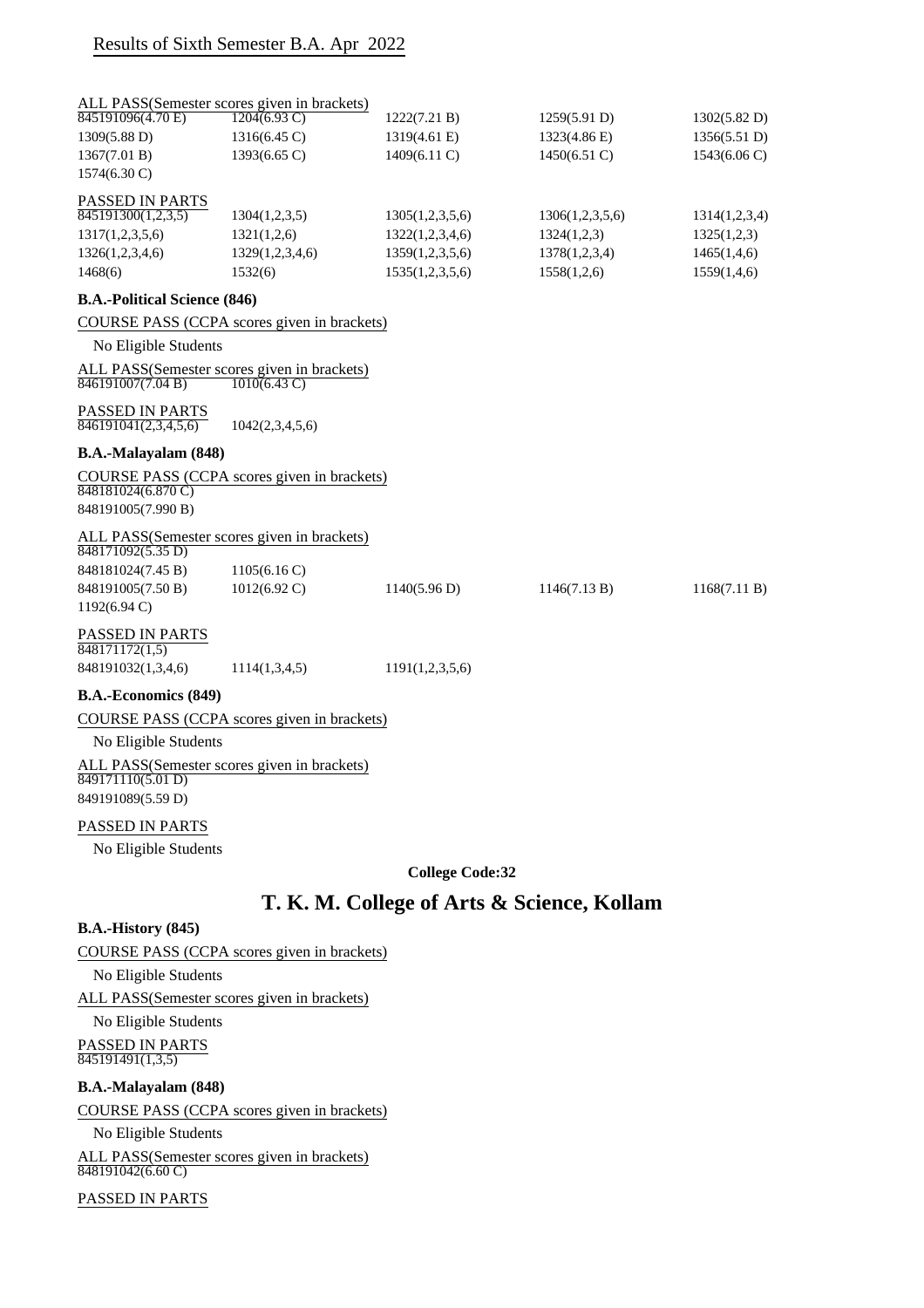848191025(1,3,4,5,6) 1112(1,4,5,6)

## **College Code:33**

## **B.J.M Govt. College, Chavara**

#### **B.A.-History (845)**

### COURSE PASS (CCPA scores given in brackets)

No Eligible Students

ALL PASS(Semester scores given in brackets)

#### No Eligible Students

PASSED IN PARTS

No Eligible Students

#### **B.A.-Malayalam (848)**

COURSE PASS (CCPA scores given in brackets)  $\overline{848191142(6.900 \text{ C})}$ 

ALL PASS(Semester scores given in brackets) 848191142(6.81 C)

#### PASSED IN PARTS

No Eligible Students

## **College Code:34**

# **D.B. College, Sasthamcottah**

## **B.A.-History (845)**

COURSE PASS (CCPA scores given in brackets)

No Eligible Students

ALL PASS(Semester scores given in brackets) 845181369(6.39 C) 1526(5.48 D) 845191196(6.22 C)

## PASSED IN PARTS

No Eligible Students

**B.A.-Malayalam (848)**

COURSE PASS (CCPA scores given in brackets)

No Eligible Students

ALL PASS(Semester scores given in brackets) 848181051(6.71 C) 848191190(5.71 D)

PASSED IN PARTS 848181094(1,3,4,5,6)

**College Code:35**

# **Sree Vidhyadhiraja College of Arts and Science,Karunagapally,Kollam**

## **B.A.-History (845)**

COURSE PASS (CCPA scores given in brackets)

No Eligible Students

ALL PASS(Semester scores given in brackets) 845181244(5.82 D)

## PASSED IN PARTS

No Eligible Students

## **B.A.-Malayalam (848)**

COURSE PASS (CCPA scores given in brackets)

No Eligible Students

ALL PASS(Semester scores given in brackets)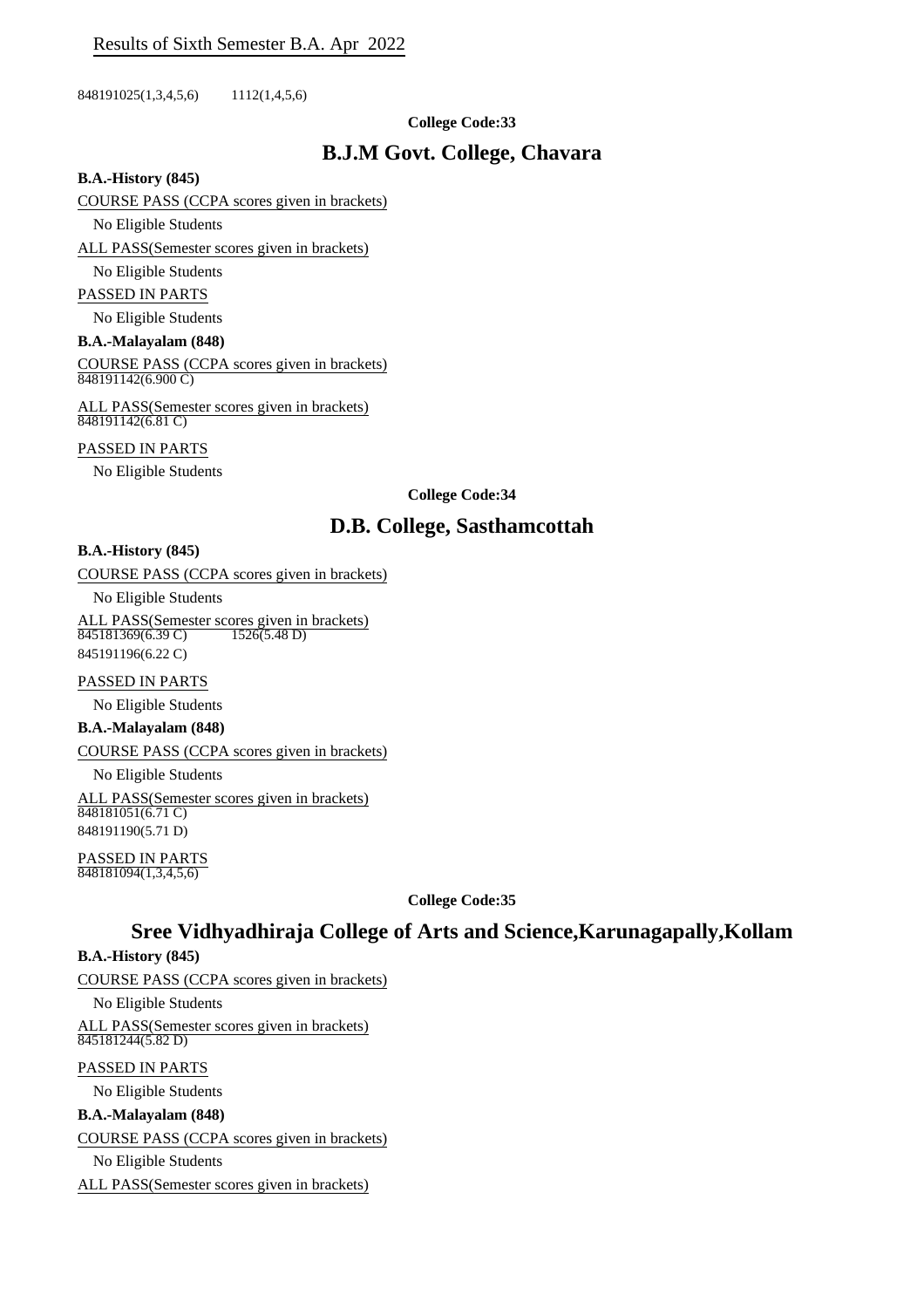## No Eligible Students

## PASSED IN PARTS

No Eligible Students

## **College Code:38**

# **N. S. S. College, Nilamel**

## **B.A.-History (845)**

COURSE PASS (CCPA scores given in brackets)<br> $\frac{845191261(6.090 \text{ C})}{1521(6.370 \text{ C})}$  $\frac{845191261(6.090 \text{ C})}{845191261(6.090 \text{ C})}$ 

ALL PASS(Semester scores given in brackets)<br> $\frac{845191008(6.80 \text{ C})}{845191008(6.80 \text{ C})}$ PASSED IN PARTS  $\overline{845191008(6.80 \text{ C})}$   $\overline{1261(6.67 \text{ C})}$   $\overline{1262(6.90 \text{ C})}$   $\overline{1290(7.32 \text{ B})}$   $\overline{1361(6.65 \text{ C})}$ 1521(6.99 C)

 $\overline{845191423(1,2,3,4,6)}$  1459(1,2,3) 1490(6)

**B.A.-Malayalam (848)**

COURSE PASS (CCPA scores given in brackets)

No Eligible Students

ALL PASS(Semester scores given in brackets) 848191038(6.57 C)

## PASSED IN PARTS

No Eligible Students

## **College Code:40**

# **St. John's College, Anchal**

### **B.A.-History (845)**

COURSE PASS (CCPA scores given in brackets)

No Eligible Students

ALL PASS(Semester scores given in brackets) 845181254(6.59 C)

## PASSED IN PARTS

No Eligible Students

## **B.A.-Political Science (846)**

COURSE PASS (CCPA scores given in brackets)

No Eligible Students

ALL PASS(Semester scores given in brackets) 846191028(6.48 C)

## PASSED IN PARTS

No Eligible Students

**College Code:41**

# **S.N. College, Punalur**

## **B.A.-History (845)**

## COURSE PASS (CCPA scores given in brackets)

No Eligible Students

ALL PASS(Semester scores given in brackets)

No Eligible Students

PASSED IN PARTS 845191347(1,3,4,5,6)

**College Code:42**

# **S. G. College, Kottarakkara**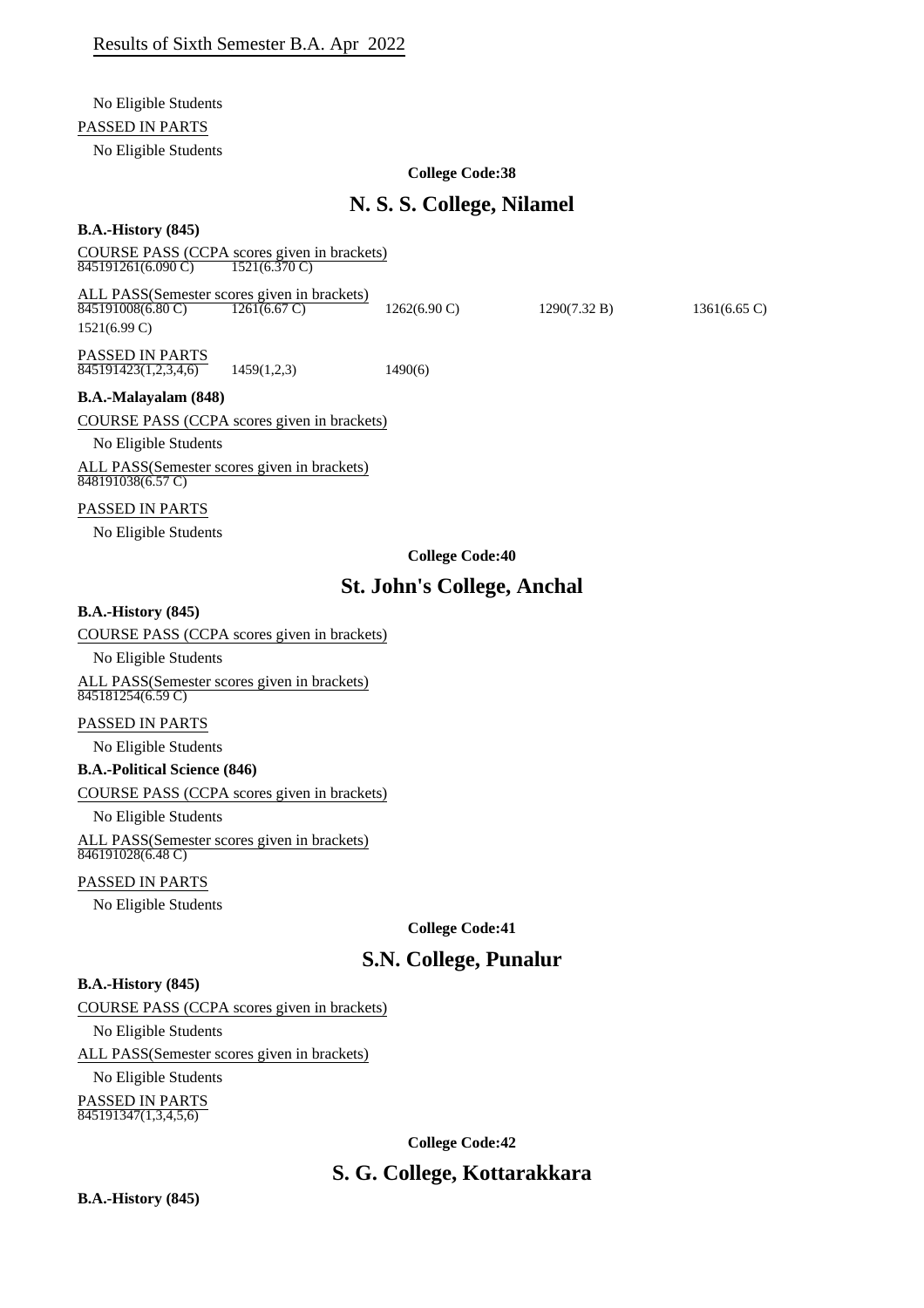## COURSE PASS (CCPA scores given in brackets)

No Eligible Students

ALL PASS(Semester scores given in brackets) 845191173(5.50 D) 1174(6.41 C)

PASSED IN PARTS  $845171437(1,2,3,4,5)$ 845191456(1,2,3,4,6)

**College Code:44**

# **M. S. M. College, Kayamkulam**

## **B.A.-History (845)**

COURSE PASS (CCPA scores given in brackets) 845191055(6.730 C) 1147(6.560 C)

ALL PASS(Semester scores given in brackets)<br> $\frac{845191055(7.13 B)}{1147(6.49 C)}$ 845191055(7.13 B)

PASSED IN PARTS  $\overline{845191332(1,2,6)}$  1432(1,2,4,5,6) 1568(1,2,3,4,6)

## **B.A.-Political Science (846)**

COURSE PASS (CCPA scores given in brackets)

No Eligible Students

ALL PASS(Semester scores given in brackets)

No Eligible Students PASSED IN PARTS

 $846191035(2,3,4,5,6)$ 

## **B.A.-Malayalam (848)**

COURSE PASS (CCPA scores given in brackets)

No Eligible Students

ALL PASS(Semester scores given in brackets)<br>848191085(7.12 B) 1166(6.85 C) 848191085(7.12 B) 1166(6.85 C) 1200(6.52 C)

PASSED IN PARTS  $\overline{848191133(1,2,3,5,6)}$  1210(2,3,4,5)

**College Code:46**

# **S. D. College, Alappuzha**

## **B.A.-History (845)**

COURSE PASS (CCPA scores given in brackets) 845191376(6.270 C)

ALL PASS(Semester scores given in brackets)<br>845191376(6.18 C) 1492(5.63 D) 845191376(6.18 C)

PASSED IN PARTS 845191110(1,2,3,4,5)

## **B.A.-Political Science (846)**

COURSE PASS (CCPA scores given in brackets)

No Eligible Students

ALL PASS(Semester scores given in brackets) 846191058(6.66 C)

PASSED IN PARTS 846191078(1,2)

## **B.A.-Malayalam (848)**

COURSE PASS (CCPA scores given in brackets)

No Eligible Students

ALL PASS(Semester scores given in brackets)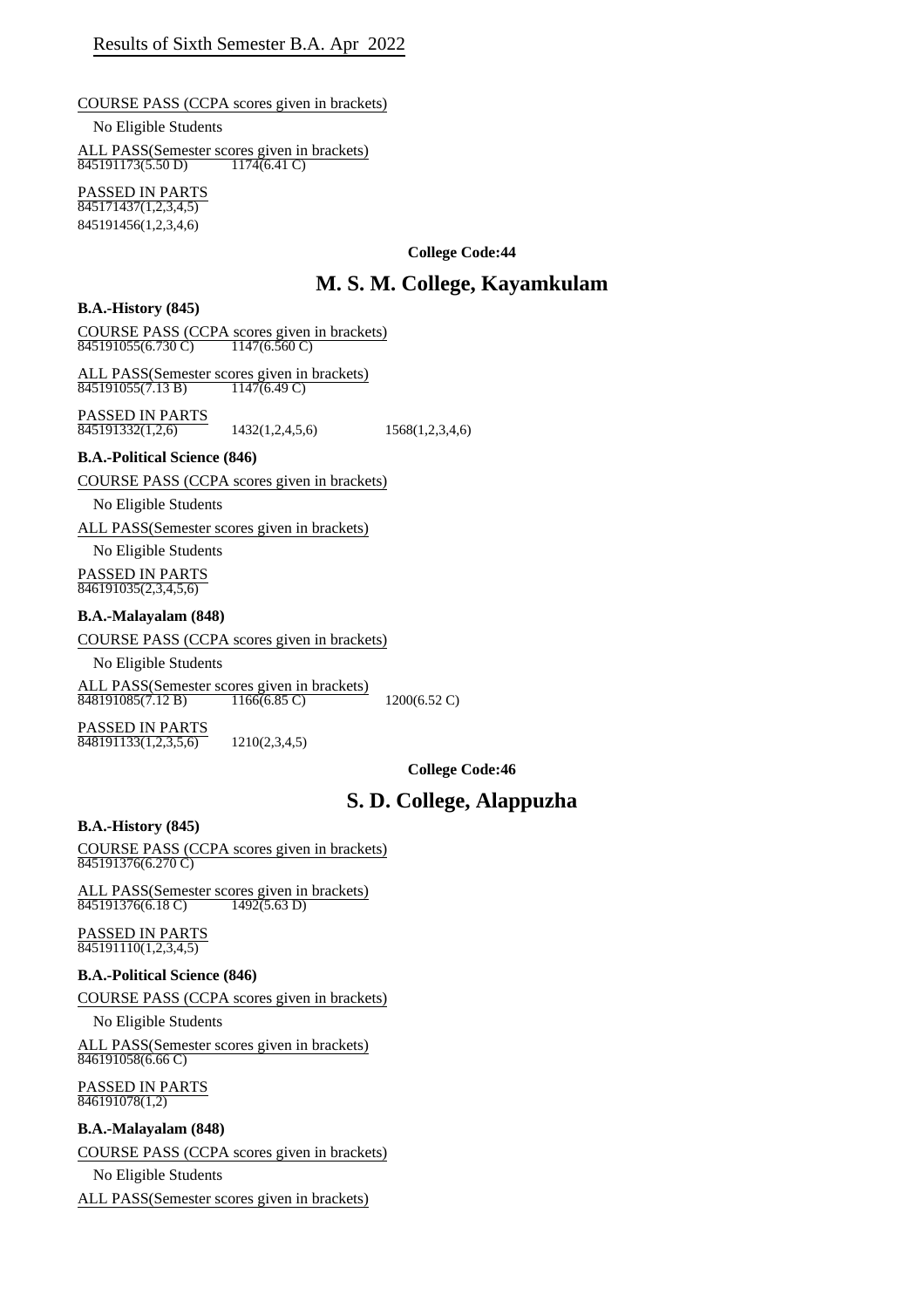848191178(6.34 C)

#### PASSED IN PARTS  $\frac{848191209(1,3,4,5,6)}{848191209(1,3,4,5,6)}$

## **College Code:48**

# **S.N. College, Cherthala**

## **B.A.-History (845)**

COURSE PASS (CCPA scores given in brackets)

No Eligible Students

ALL PASS(Semester scores given in brackets) 845191587(7.06 B)

PASSED IN PARTS  $\frac{1}{845181458(2,6)}$ 

## **B.A.-Political Science (846)**

COURSE PASS (CCPA scores given in brackets)

No Eligible Students

ALL PASS(Semester scores given in brackets)  $846191060(6.44 \text{ C})$ 

## PASSED IN PARTS

No Eligible Students

#### **B.A.-Malayalam (848)**

COURSE PASS (CCPA scores given in brackets)  $\overline{848181134(6.220 \text{ C})}$ 

ALL PASS(Semester scores given in brackets) 848181134(6.36 C) 848191091(6.42 C) 1176(5.75 D)

PASSED IN PARTS  $\frac{1}{848191057(1,3,4,5,6)}$ 

**College Code:56**

# **N. S. S. College, Pandalam**

## **B.A.-History (845)**

## COURSE PASS (CCPA scores given in brackets)

No Eligible Students

ALL PASS(Semester scores given in brackets)  $\sqrt{845191454(5.82 \text{ D})}$ 

PASSED IN PARTS

No Eligible Students

## **B.A.-Malayalam (848)**

COURSE PASS (CCPA scores given in brackets)

No Eligible Students

ALL PASS(Semester scores given in brackets)

No Eligible Students

PASSED IN PARTS  $848191197(1,3,4,5)$ 

## **B.A.-Economics (849)**

## COURSE PASS (CCPA scores given in brackets)

No Eligible Students

ALL PASS(Semester scores given in brackets)

No Eligible Students PASSED IN PARTS